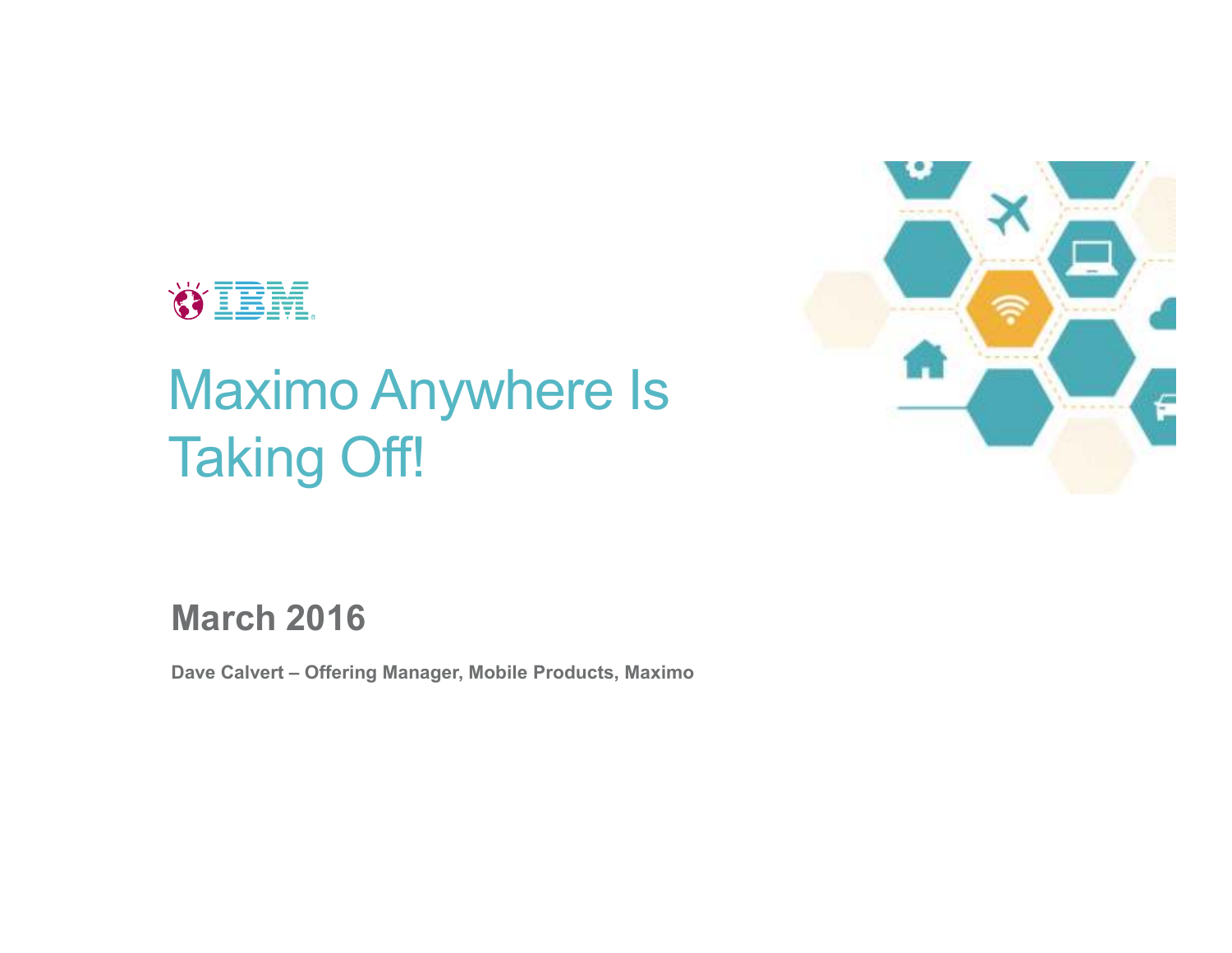

## Please note

IBM's statements regarding its plans, directions, and intent are subject to change or withdrawal without notice at IBM's sole discretion.

Information regarding potential future products is intended to outline our general product direction and it should not be relied on in making a purchasing decision.

The information mentioned regarding potential future products is not a commitment, promise, or legal obligation to deliver any material, code or

functionality. Information about potential future products may not be incorporated into any contract. The development,

release, and timing of any future features or functionality described for our products remains at our sole discretion.

Performance is based on measurements and projections using standard IBM benchmarks in a controlled environment. The actual throughput or performance that any user will experience will vary depending upon many factors, including considerations such as the amount of multiprogramming in the user's job stream, the I/O configuration, the storage configuration, and the workload processed. Therefore, no assurance can be given that an individual user will achieve results similar to those stated here.

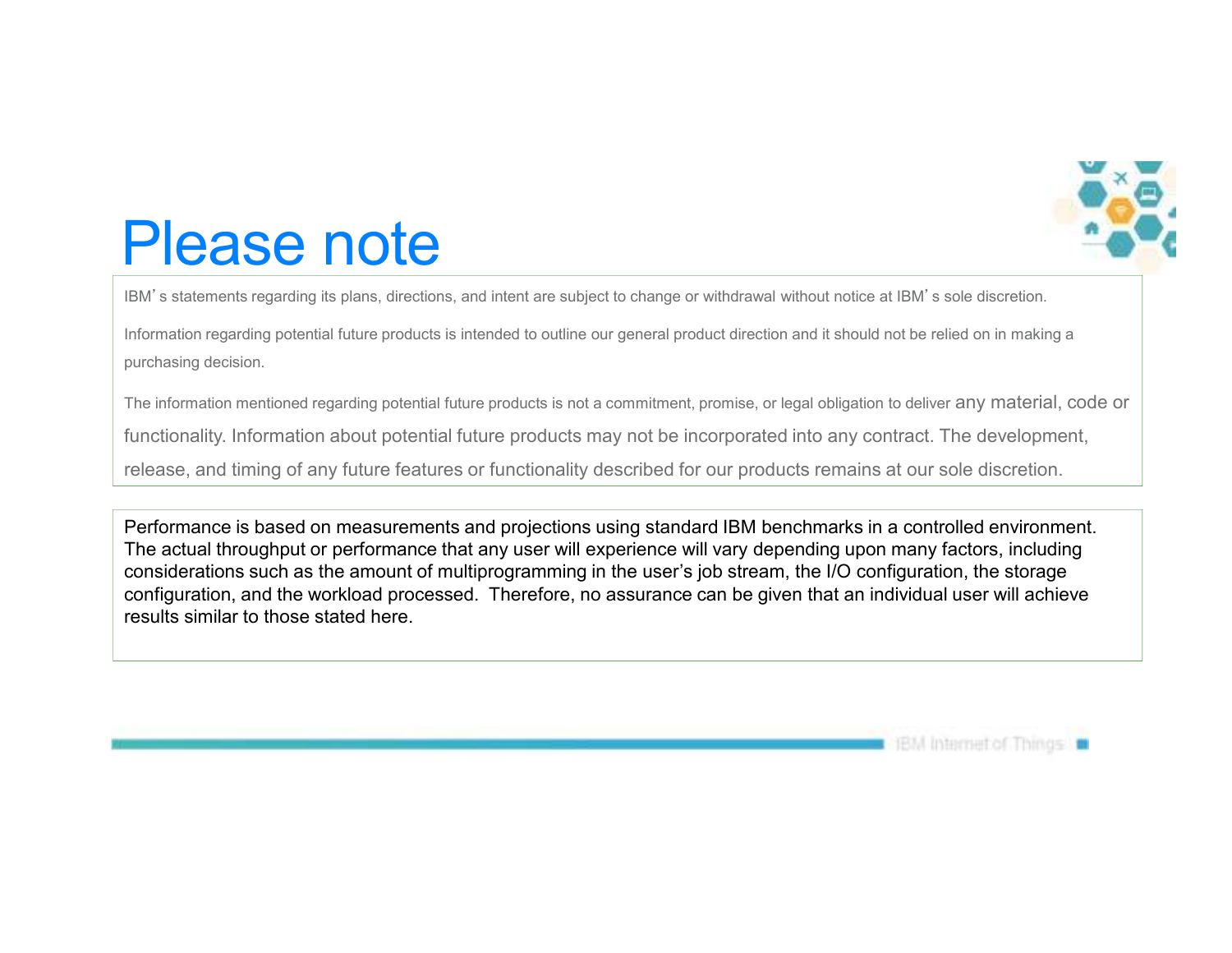### Agenda



Mobile Vision and Strategy for Maximo Anywhere

Product Update

Our Latest Apps & Functional Arrivals

Our Path Forward

**Questions** 

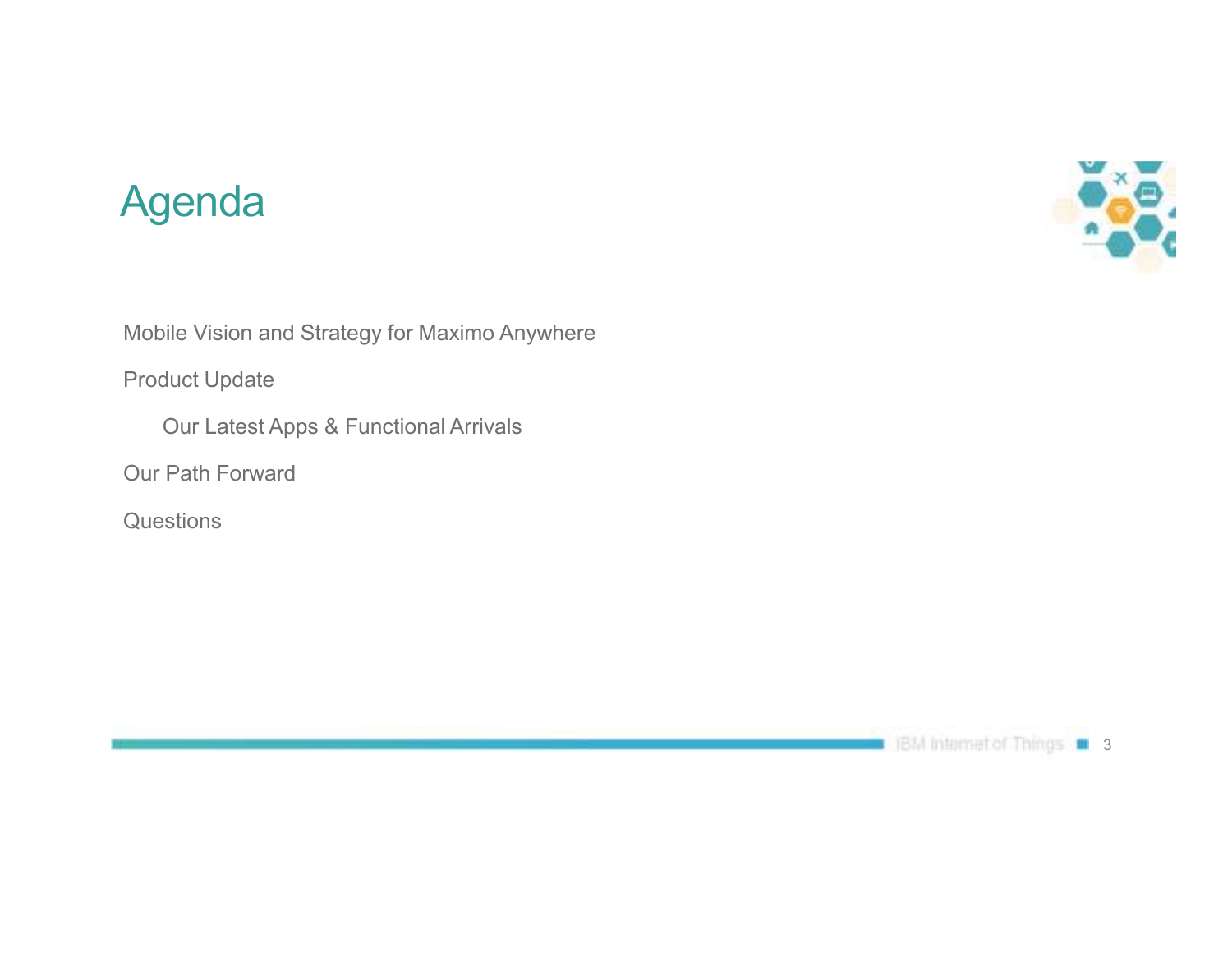## **Maximo Anywhere**  Mobile Vision & Strategy

**EXAmenetor Things 4**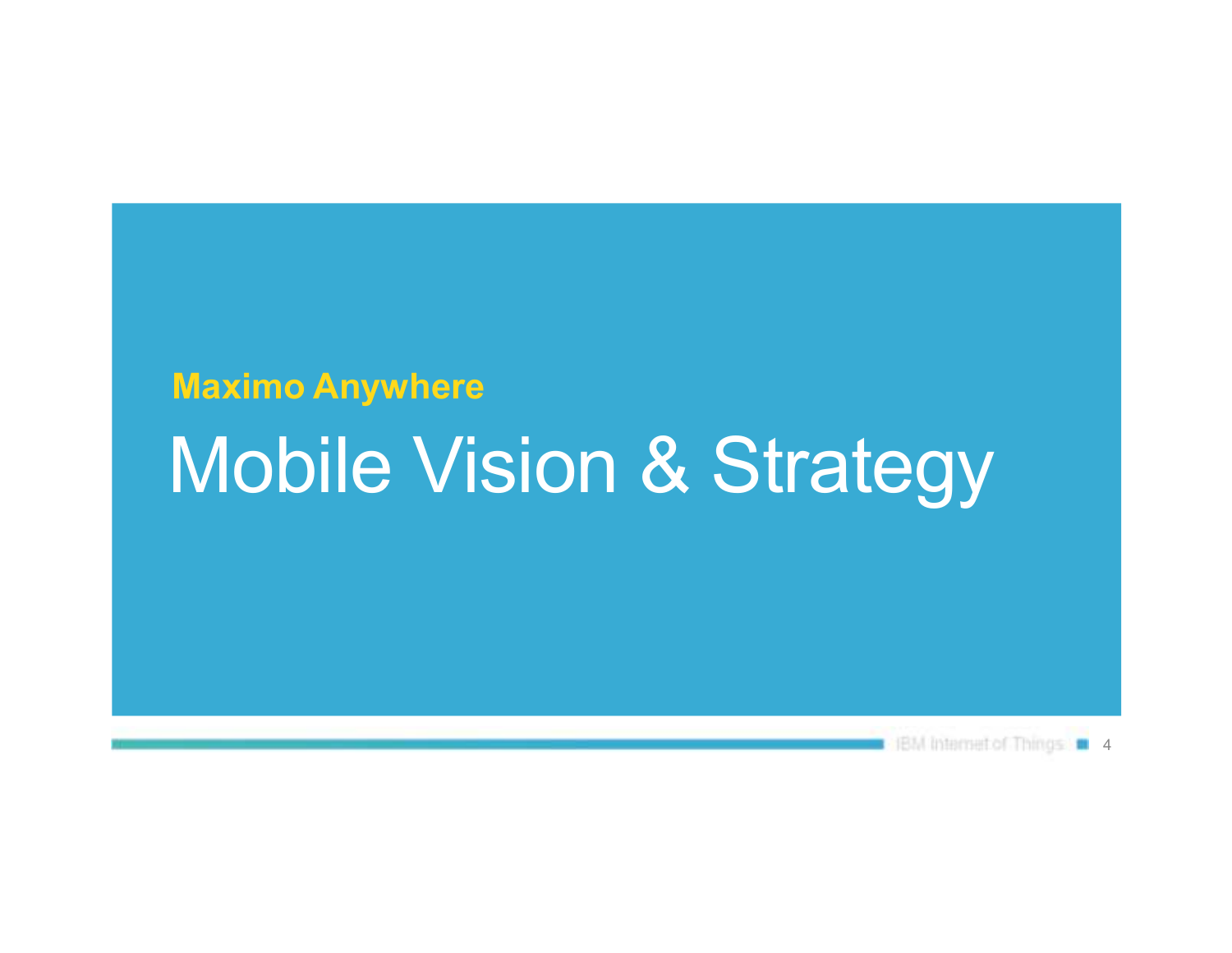

**IBM internet of Things in** 

## Mobile continues to explode in the enterprise

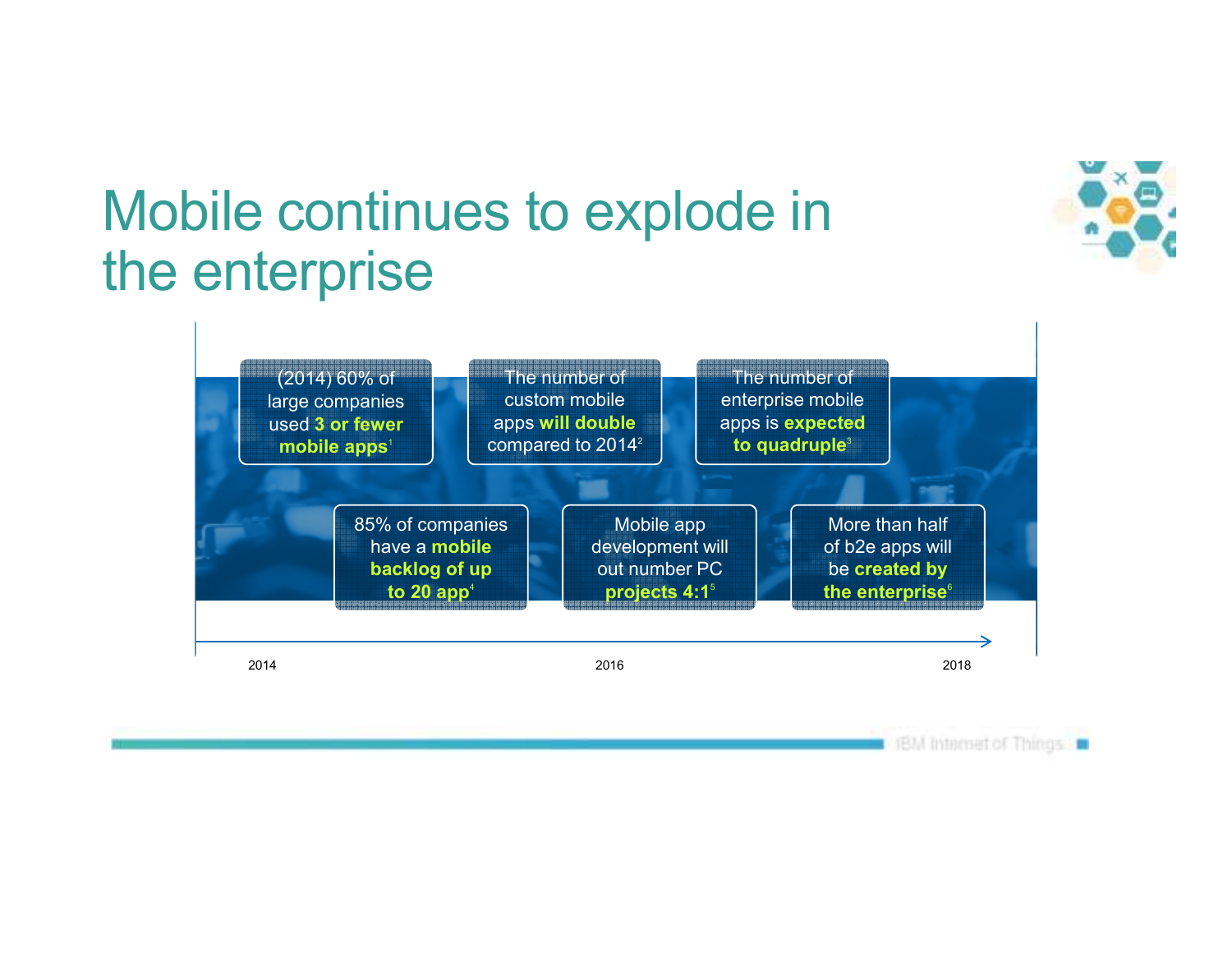### **Leverage IBM MobileFirst in Meeting Mobile Needs for Maximo**



- •Maximo Anywhere is built upon IBM MobileFirst Platform (formerly IBM Worklight)
- •Reduce customer costs with single platform for entire portfolio (Maximo, Industry Solutions)
- •Provide ready made functional apps plus the platform to extend and create new apps
- • Solve the Maximo focused business challenges, and provide the tools for meeting a customers' enterprise wide mobile strategy
	- Respect configurations in Maximo & Maximo business objects
	- Connected and Disconnected use
	- Android, iOS, and Windows support

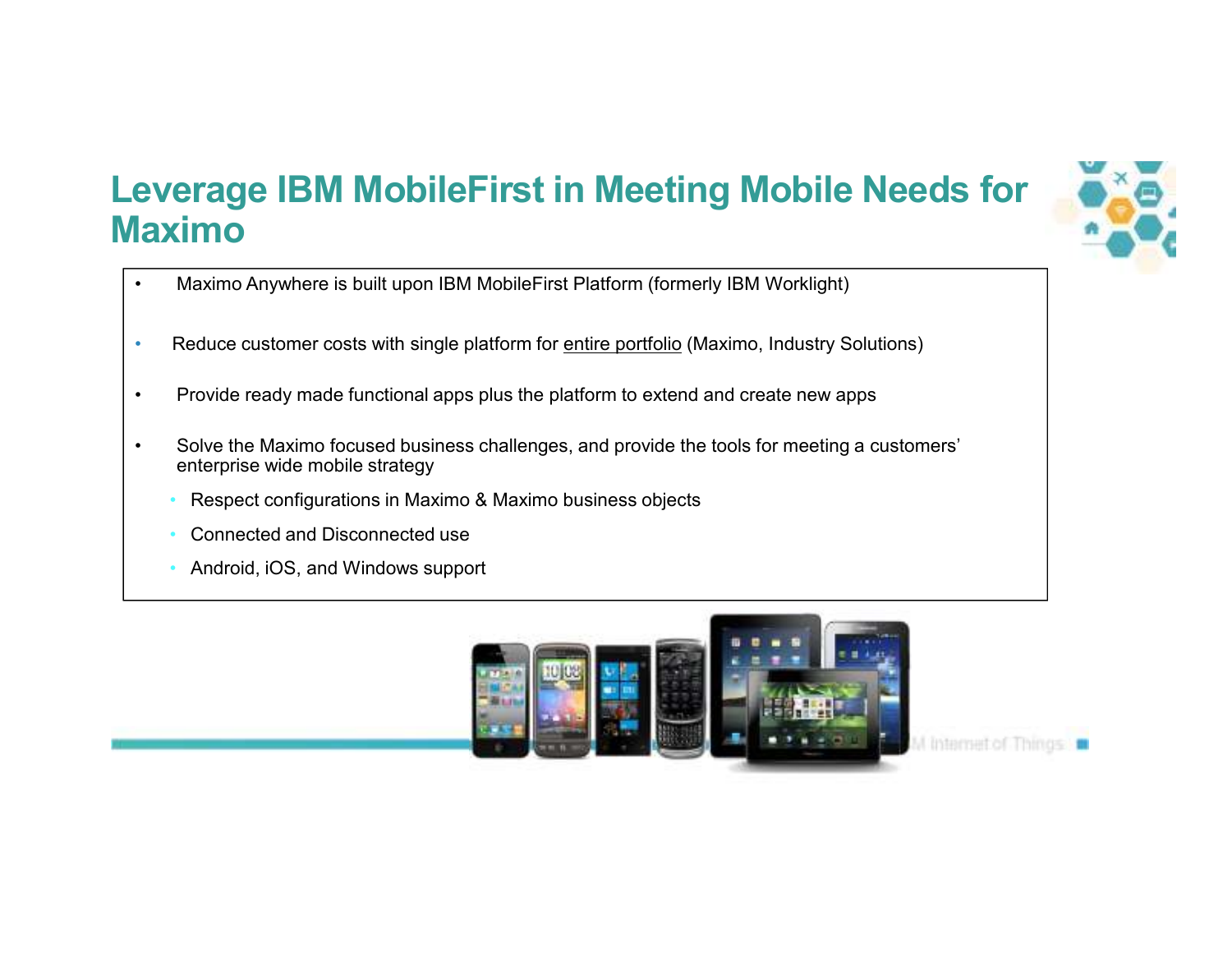### **Product Delivery Strategy**



Evolving the Anywhere applications independently of the Anywhere platform

Deliver the apps when they are ready without waiting for any platform enhancements to arrive by leveraging the ISM Library

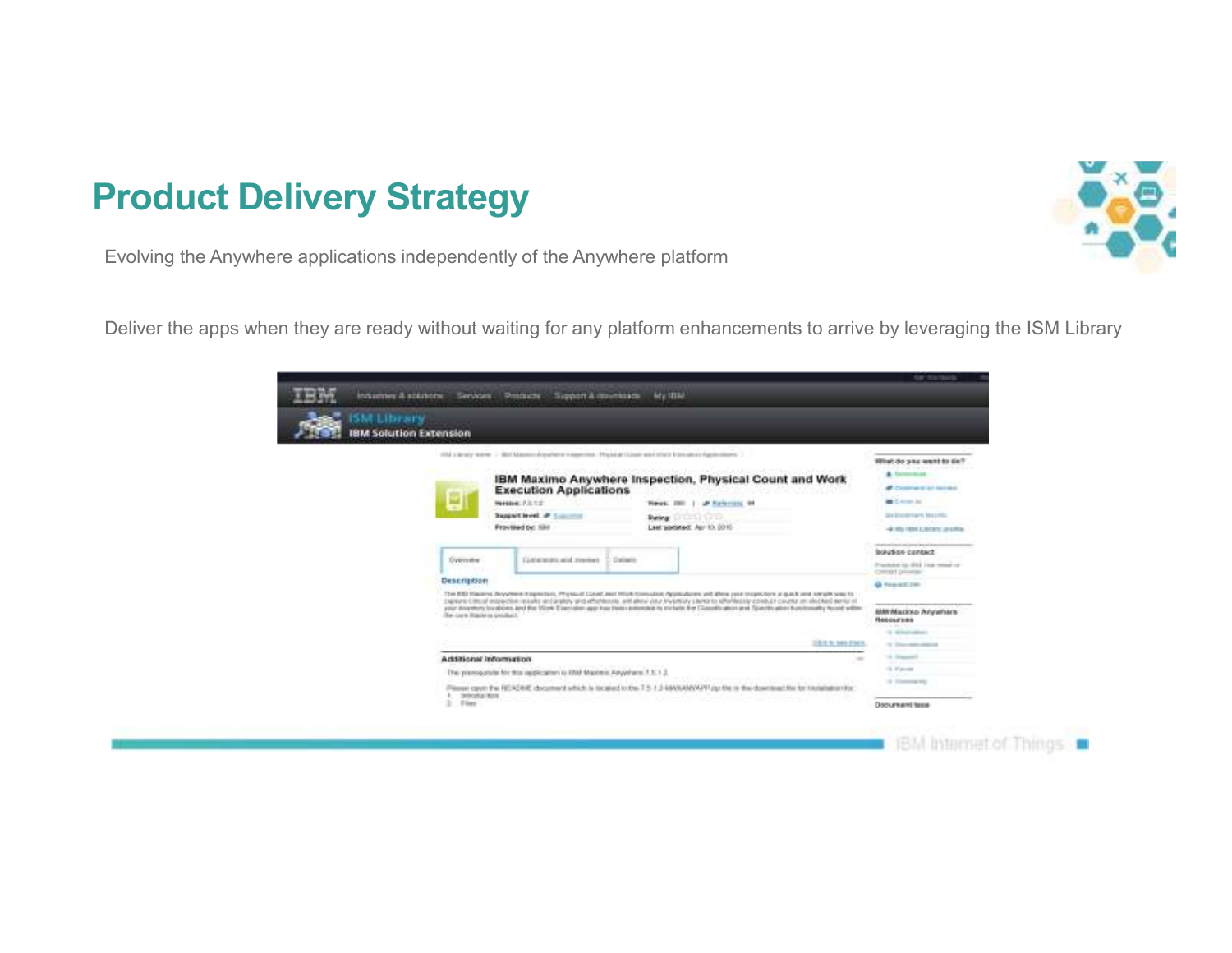## **Maximo Anywhere**  Product Update

BM Internet of Things | 8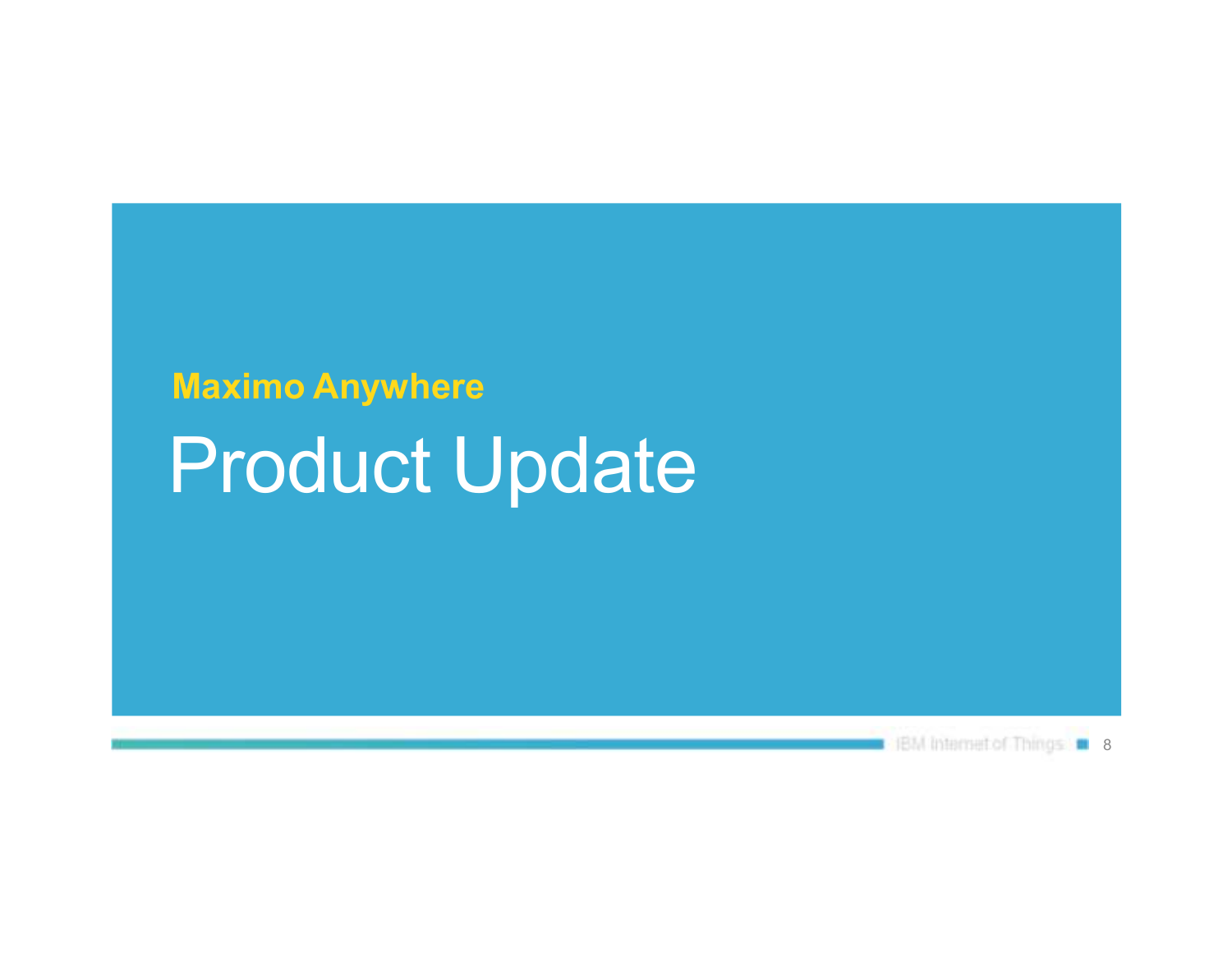#### **Maximo Anywhere Applications - Just a Short Time Ago!!!**

- $\blacksquare$ **Android, iOS, & Windows support**
- ٠ **Maximo back end integration**
- $\blacksquare$ **Connected/Disconnected operation**
- $\blacksquare$  **Work Execution application**
	- Review planned details, materials, labor, tools, task details•
	- • Feed back on actual materials, labor, tools
		- Provide Meter readings and Failure Codes •
		- •Review Attachments and provide photos linked to work
	- •Start/Stopwatch buttons (quick, minimum click completion)
	- •Review map (ESRI) with assigned work locations, directions
	- •Status changes, create new work, create follow-up work
	- •Work Log (voice to text)
	- •Barcode scanning
- $\blacksquare$ **Work Approvals application**
- $\blacksquare$ **Inspection application**
- Z **Physical Count application**
- $\blacksquare$ **Work Execution w/Classif. & Specif.**
- $\blacksquare$ **Administration apps**

New With This Release !

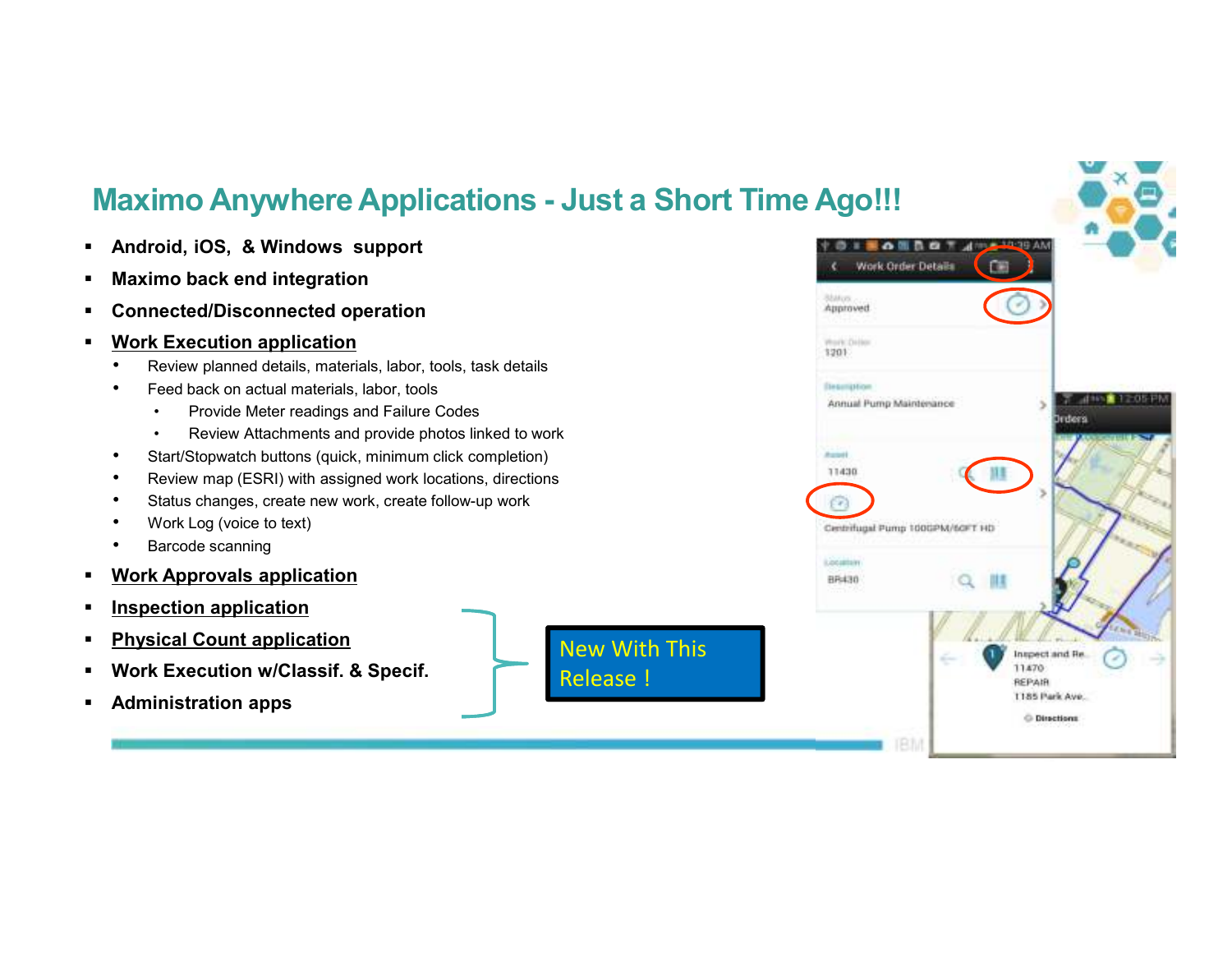### **Maximo Anywhere – App Delivery**

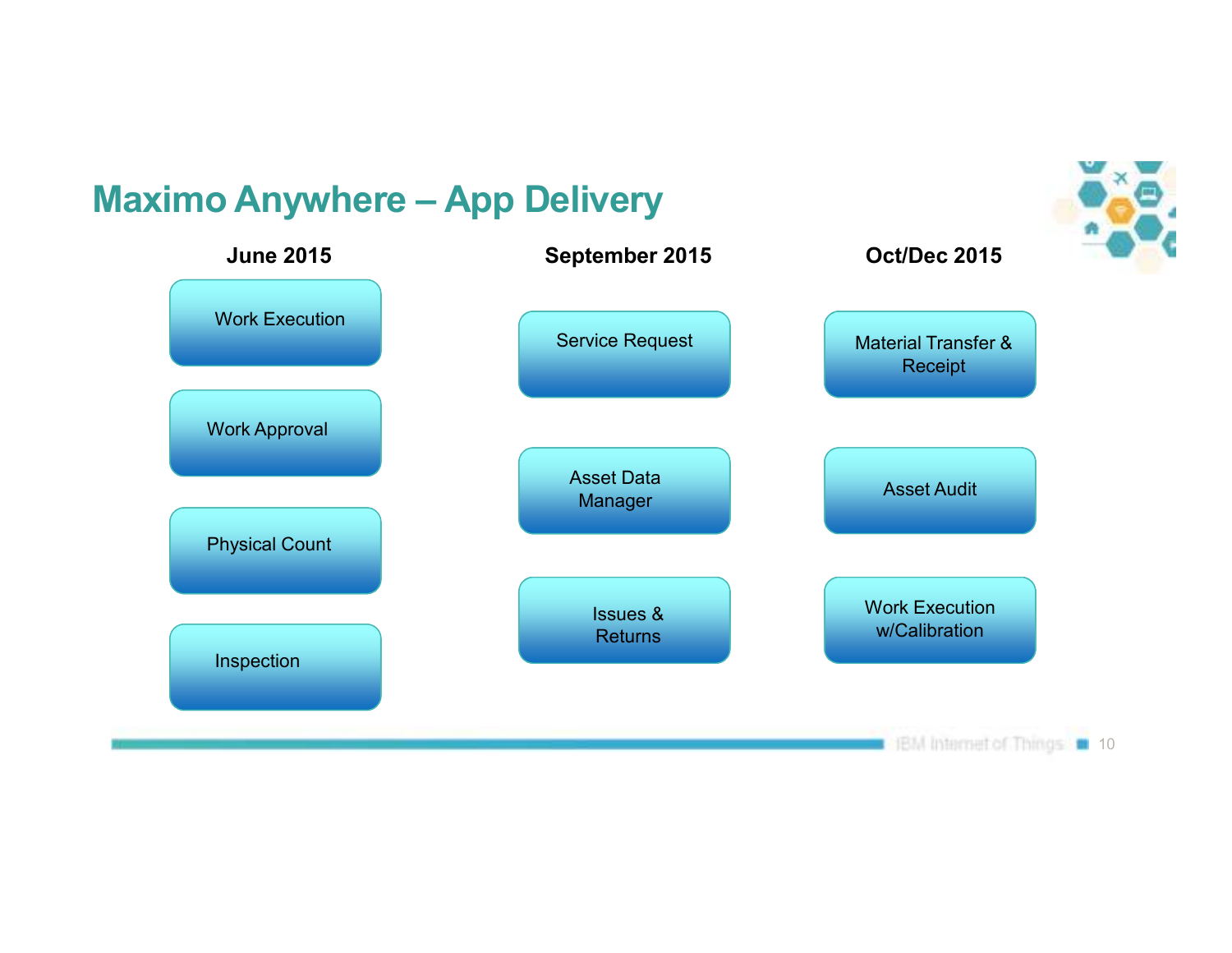### Key Platform Features

- • Camera and Barcode support
- •RFID support
- •Voice to Text
- •E-Signature
- •Real Signature
- •Error Handling
- • App Version management
- •GPS Support
- • Offline map (ESRI) and Online - ArcGISOnline

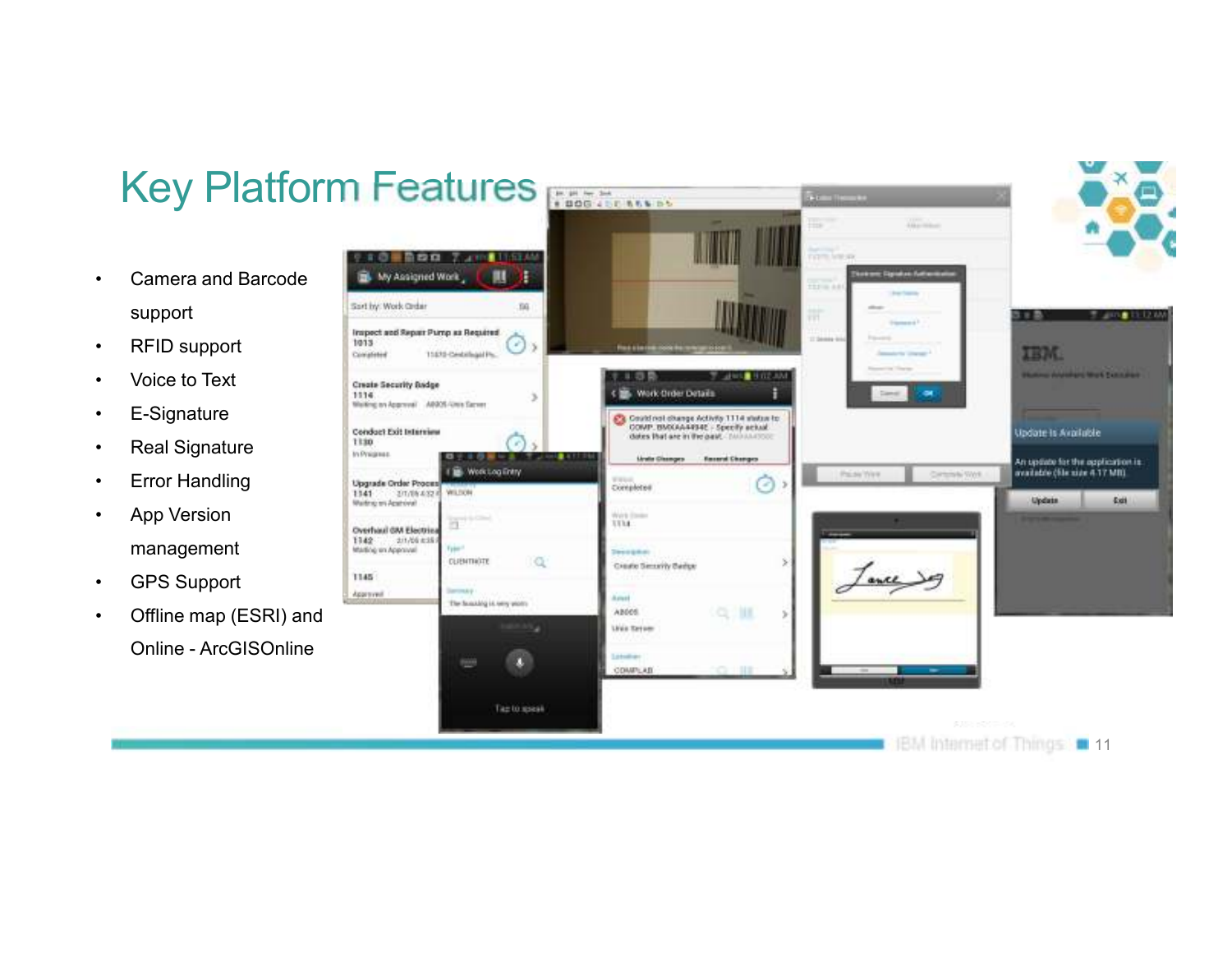## **Maximo Anywhere**  Our Latest Mobile Apps & Functional Arrivals

18M Internet of Things 12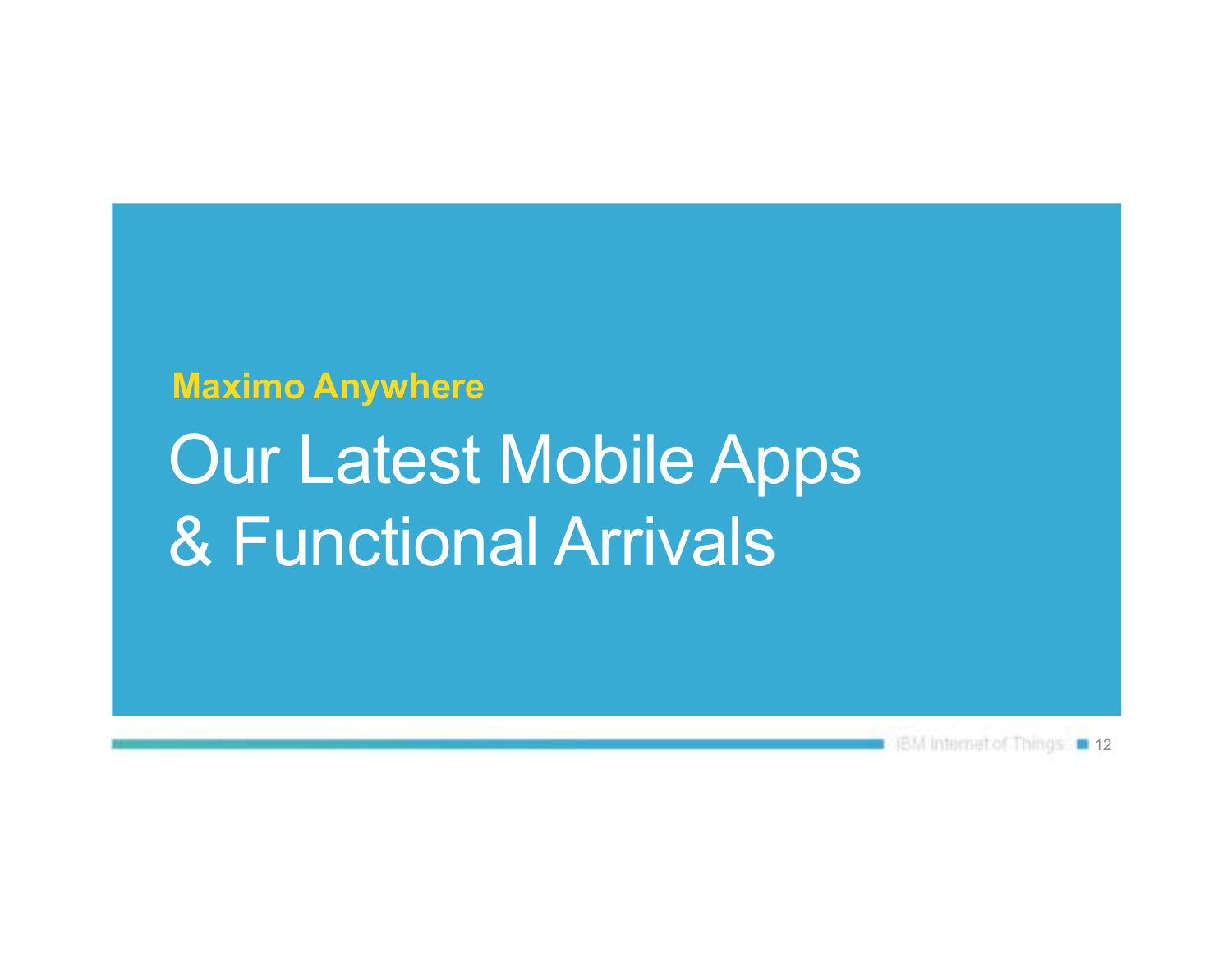## **Style Updates**

#### Updates to the user interface designed to provide a positive user experience

- Alternating List Item Color
- •More item separation
- •New list header color

|                       | <b>Work Order Details</b>          |  |
|-----------------------|------------------------------------|--|
| icuzus<br>In Progress |                                    |  |
| Work Chore<br>1106    |                                    |  |
| Descriptes :          | $-10-$<br>End-User terministon, ID |  |
| Appt                  |                                    |  |
|                       |                                    |  |





18M Internet of Things: **13**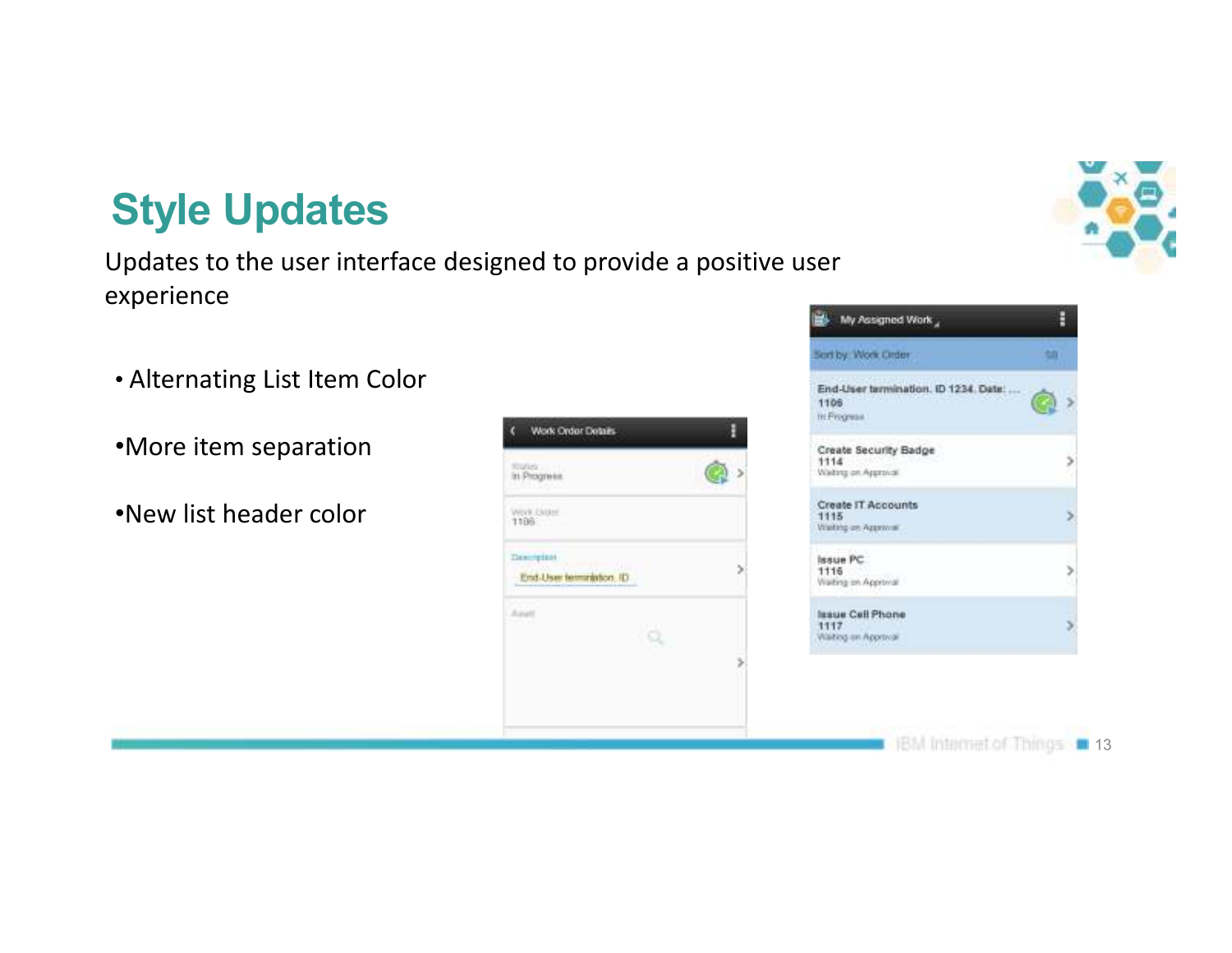## Asset Data Manager

#### Asset Data Manager app capabilities

- •Obtain list of responsible assets
- •Identify status changes for the your assets
- •Verify asset details
- • Report downtime on the asset (also in Work Execution app)
- •Provide asset performance data (meters)
- •Respect child asset relationships
- •Create new assets
- •Leverage barcodes
- •Search Assets

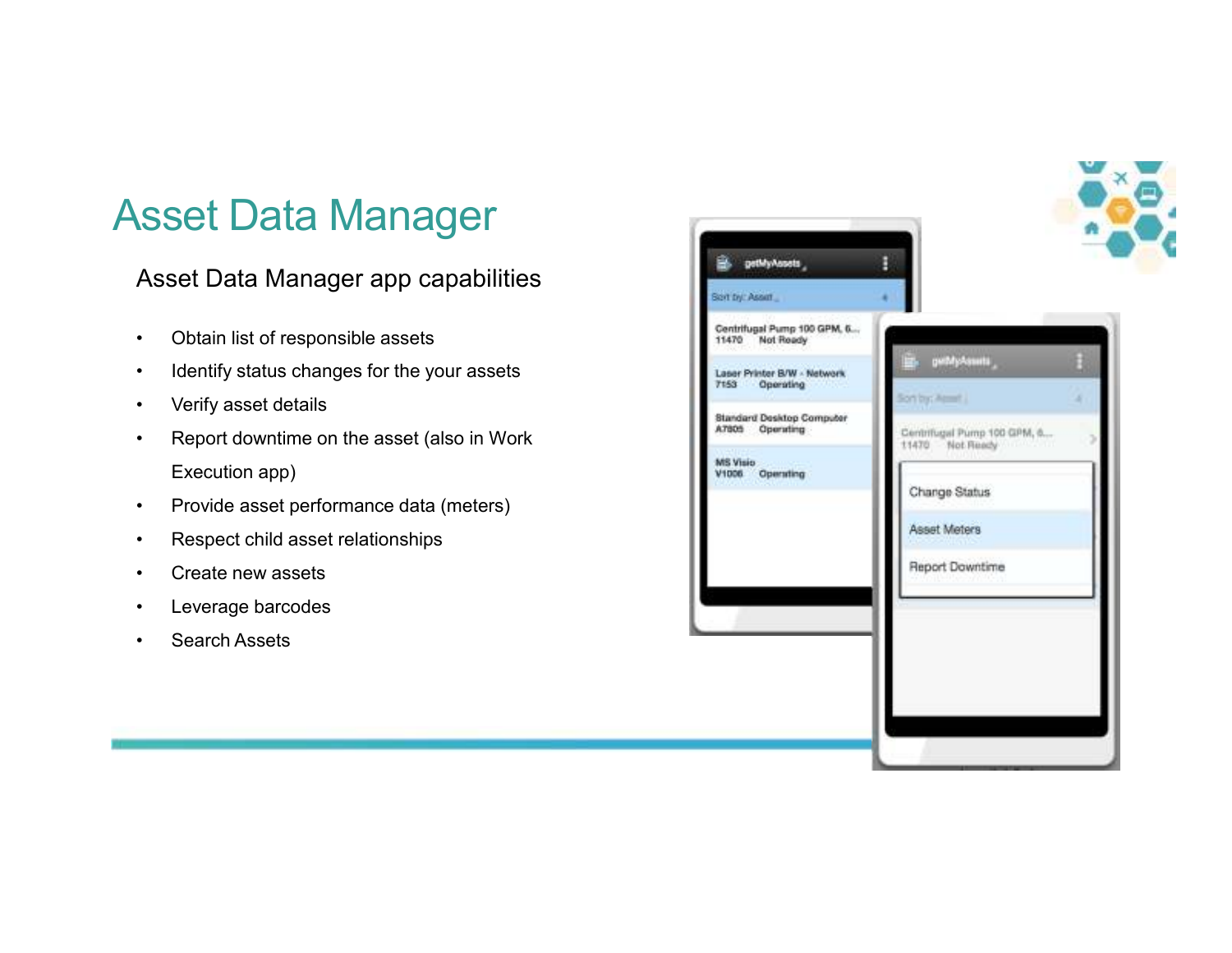ı

11

### Issues & Returns

#### Issue & Returns app capabilities

- • Issue items or tools to work orders from a storeroom
- Connected only (significant implications of •transactions occurring in disconnected mode)
- •Leverages Inventory Usage Documents
- •View reservations on Work Orders or Assets
- •Rotating Items
- •Utilize barcode scanning
- •Follows all Maximo inventory transaction rules



п

**HIFORD** 

**Science CENTRE** 

16M Internet of Things: **15**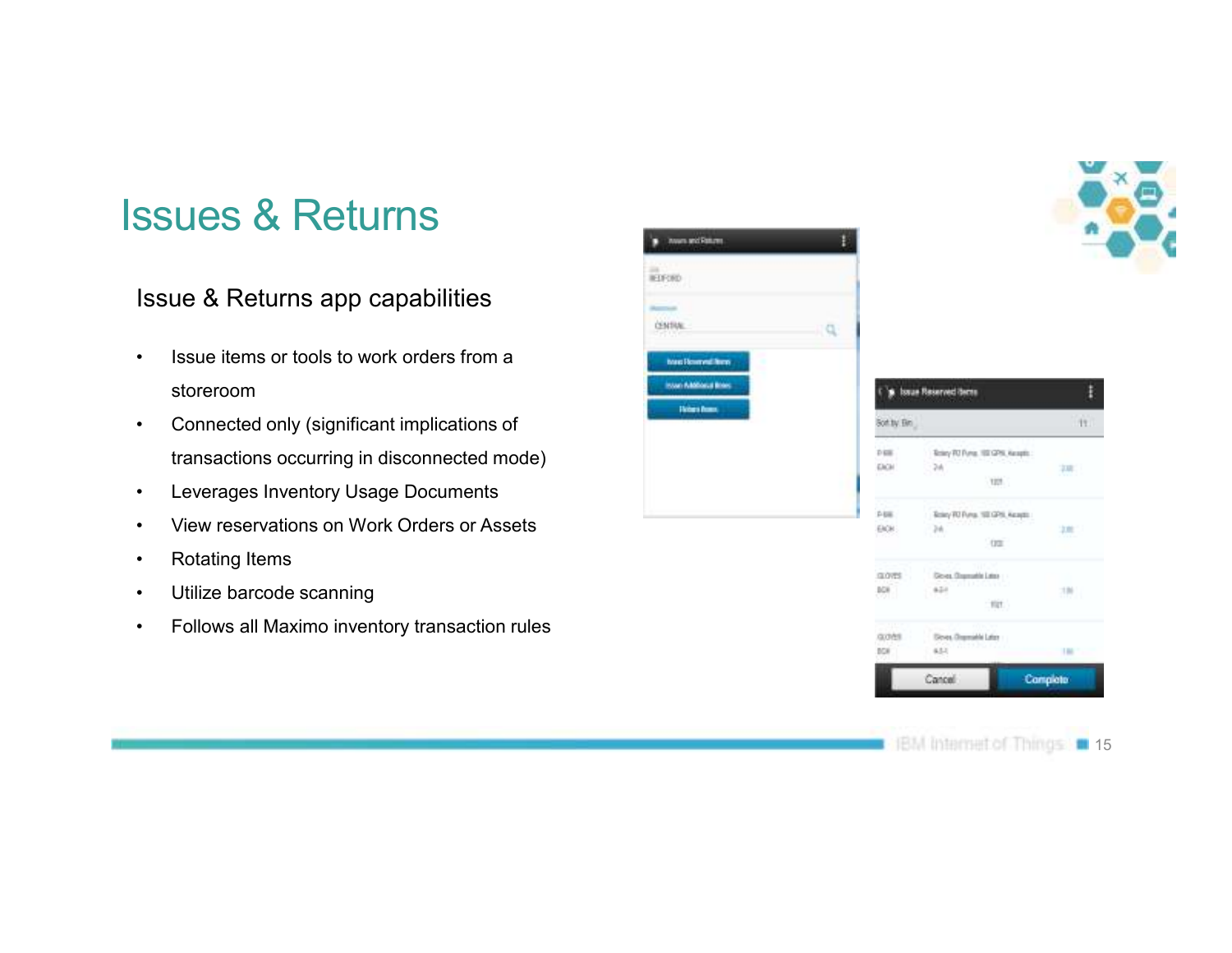## Material Transfers & Receipts

#### Material Transfers & Receipts app capabilities

- • Transfer items from storeroom to storeroom or across sites
- •Receive items at arrival storeroom
- Receive items from Purchase Orders •
- •Utilize barcode scanning
- •Follows all Maximo inventory transaction rules

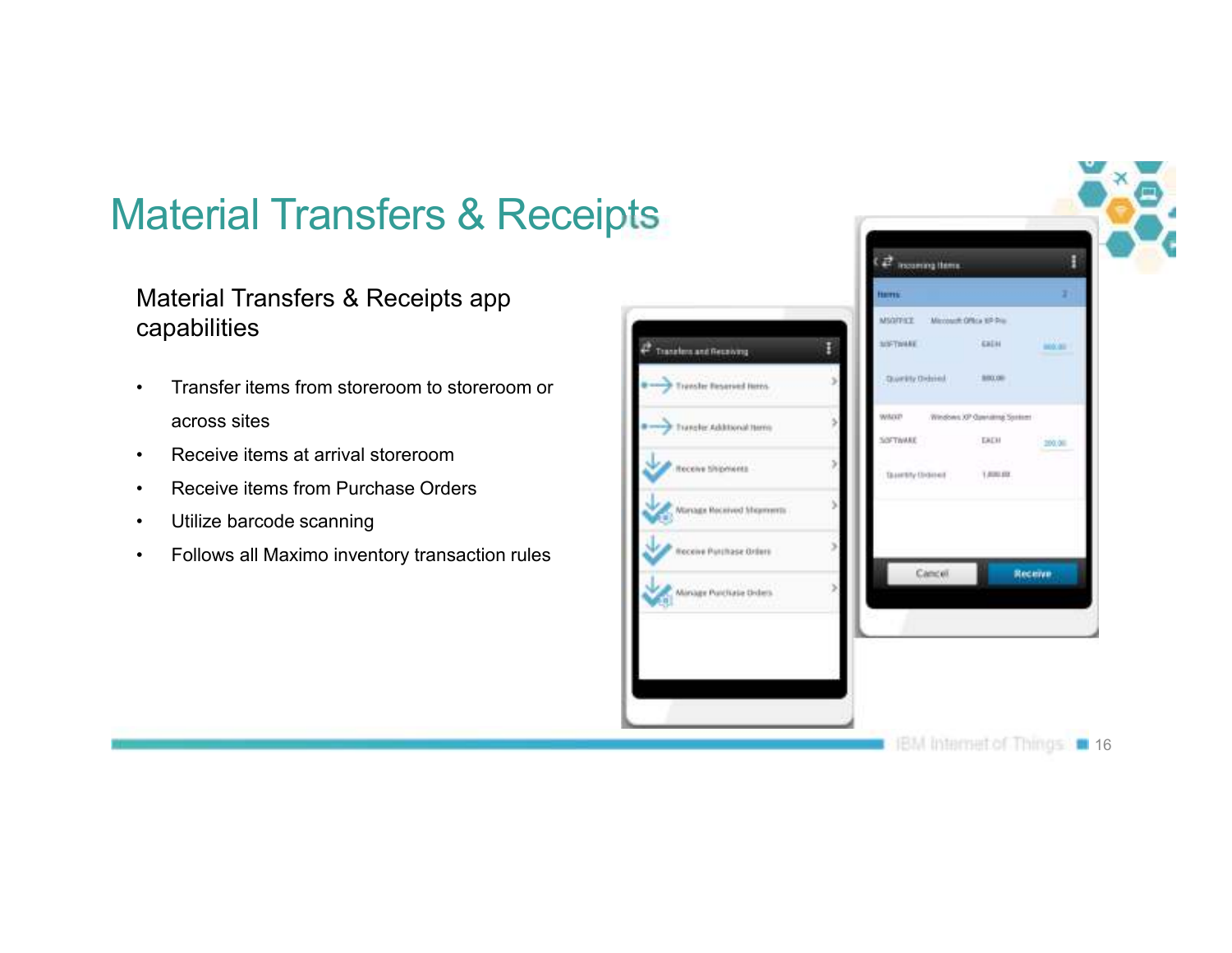## Service Request

Service Request app capabilities

Sett by

 $1574$ 

 $1634$  (218)<br> $1973$ <br> $-0251,00$ 

 $rac{1172}{\text{even}}$ 

Liquy at 1570 **TRACK** 

1749 **TIMOR Distances** 

- $\bullet$ Submit Service Requests
- •Check on users reported SRs
- •Leverage barcodes
- •Report on Asset or Location

| ST fürtder<br>29<br>My Reported SR List<br>are Courthouse, Andel Lowe Esternal.<br>s<br>in.<br>Figures<br><b>DIFLIK!</b><br>riet.<br>0<br>H.<br>Figures 1<br>AND CONSTRUCTION AND LONG EXHIBITION<br>ı<br>D.<br>Parker<br>Creato New SR<br>Description<br>í.<br>5<br>Track I - Raper Dave<br>ŕ.<br>s<br>TIMET / RIMPLOIVE<br>i, | y Reported SRs | I | <b>Create New Request</b> |  |
|---------------------------------------------------------------------------------------------------------------------------------------------------------------------------------------------------------------------------------------------------------------------------------------------------------------------------------|----------------|---|---------------------------|--|
|                                                                                                                                                                                                                                                                                                                                 |                |   |                           |  |
|                                                                                                                                                                                                                                                                                                                                 |                |   |                           |  |
|                                                                                                                                                                                                                                                                                                                                 |                |   |                           |  |
|                                                                                                                                                                                                                                                                                                                                 |                |   |                           |  |
|                                                                                                                                                                                                                                                                                                                                 |                |   |                           |  |
|                                                                                                                                                                                                                                                                                                                                 |                |   |                           |  |
|                                                                                                                                                                                                                                                                                                                                 |                |   |                           |  |
| Tanzalteri<br><b>CONSCILLENT</b><br>a m<br>THE RY WERE<br>s                                                                                                                                                                                                                                                                     |                |   |                           |  |
| <b>Amazd</b>                                                                                                                                                                                                                                                                                                                    |                |   |                           |  |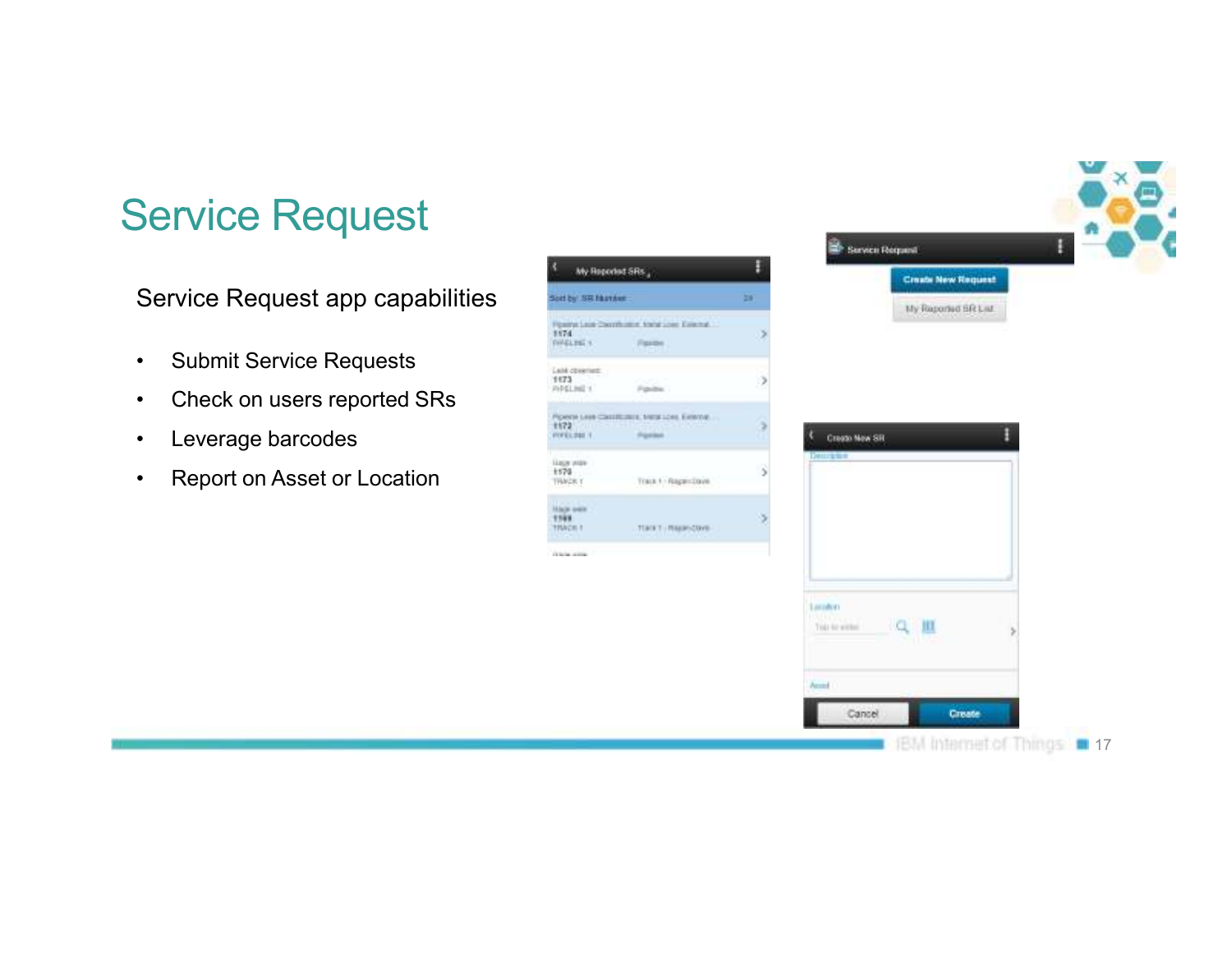### Asset Audit

Asset Audit capabilities:

- •Audit Assets within a Location
- •Reconcile findings with Maximo
- $\bullet$ Create new Assets on the fly
- • Barcode supported & RFID enabled (Dec 2015)
- •Add specification attributes, photos
- •Change Asset status

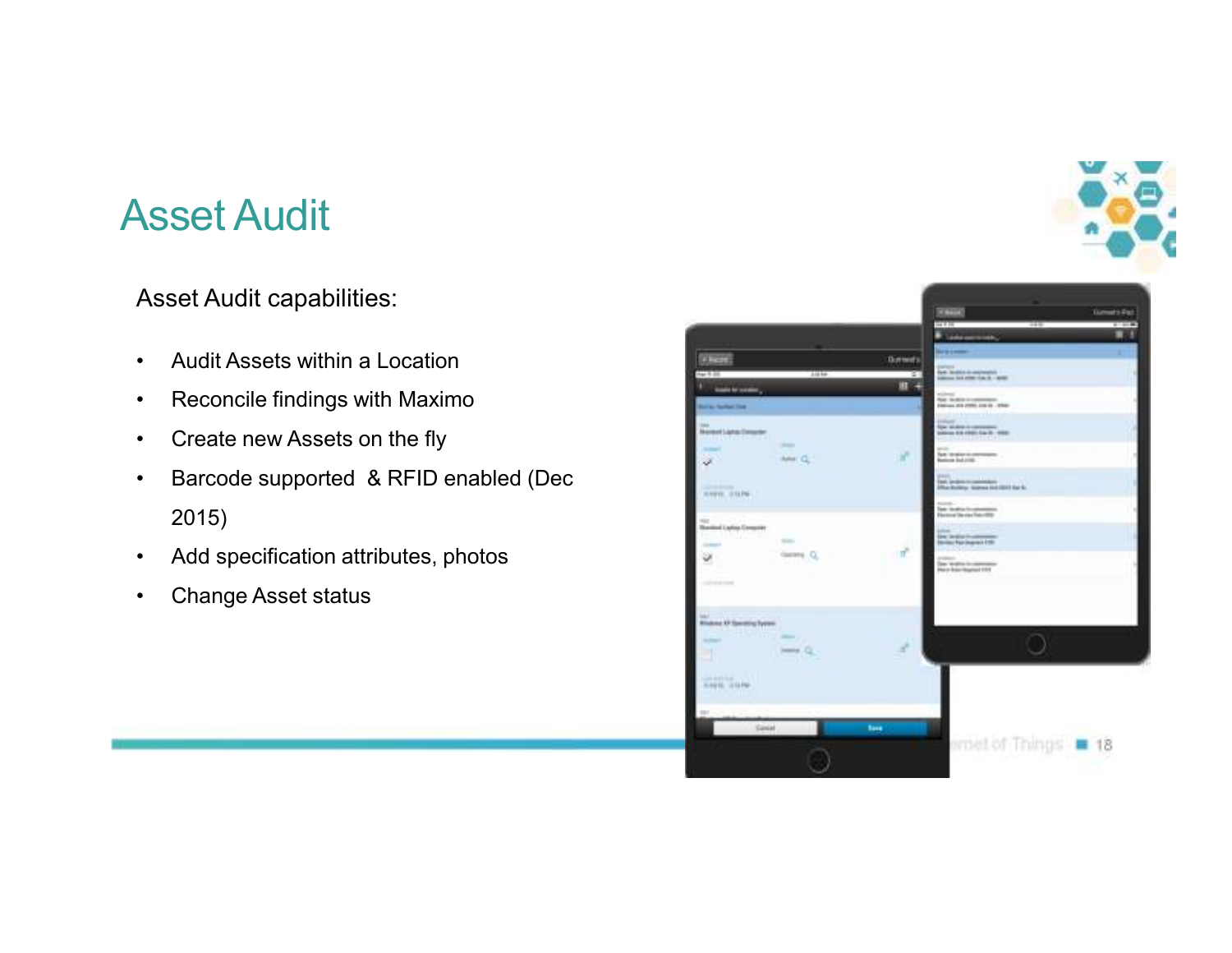## **Calibration**

Calibration capabilities:

- •Receive calibration work orders
- • Capture as found/as left calibration point details & tolerances
- •Record calibration tool details
- •Determine pass/fail status
- • Handles connected and disconnected use cases scenarios
- •Filter via barcode



**18M Internet of Things 19** 19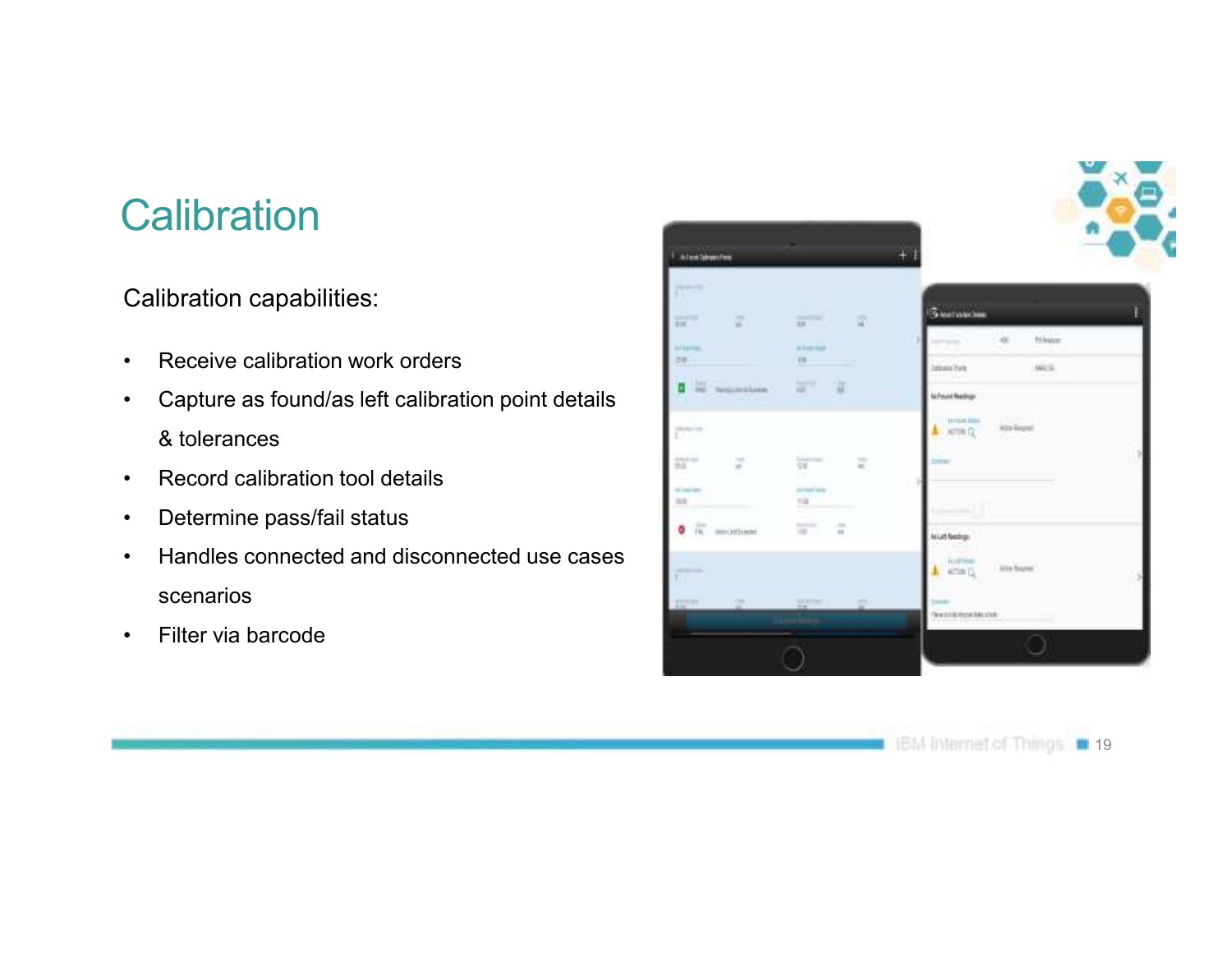## E-Sig Options

- • Provide e-sig validation where your business processes require
- • Enable within Maximo and the app.xml
- • Customize it for specific business process

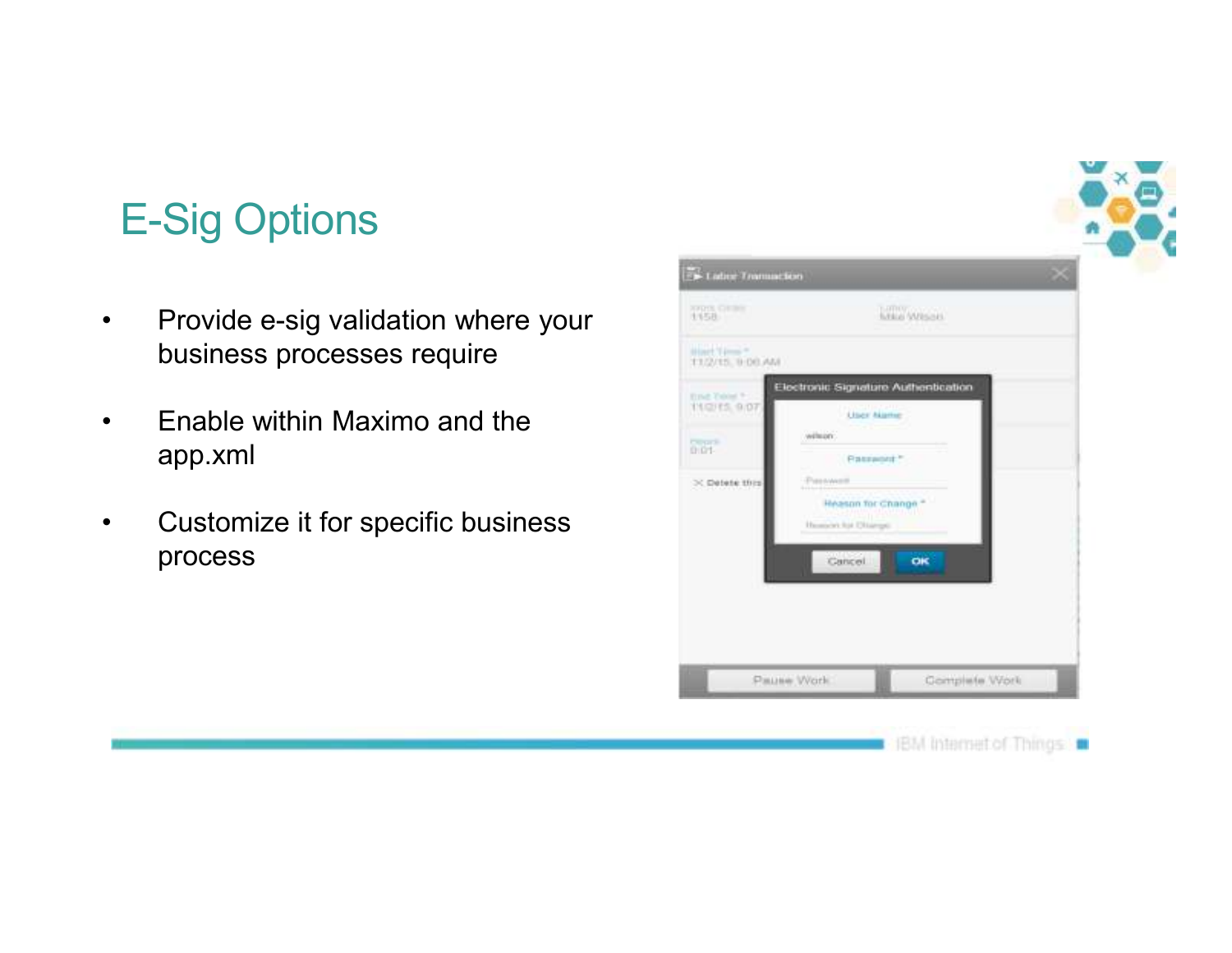## Real Signature Capture

- $\bullet$  Platform level capability provided for Work Execution & Inspection
- •Convenient menu choice access
- $\bullet$  Stores name of the signee, signature, date/time stamp
- •Stored as attachment
- $\bullet$ Connected/disconnected





IBM Internet of Things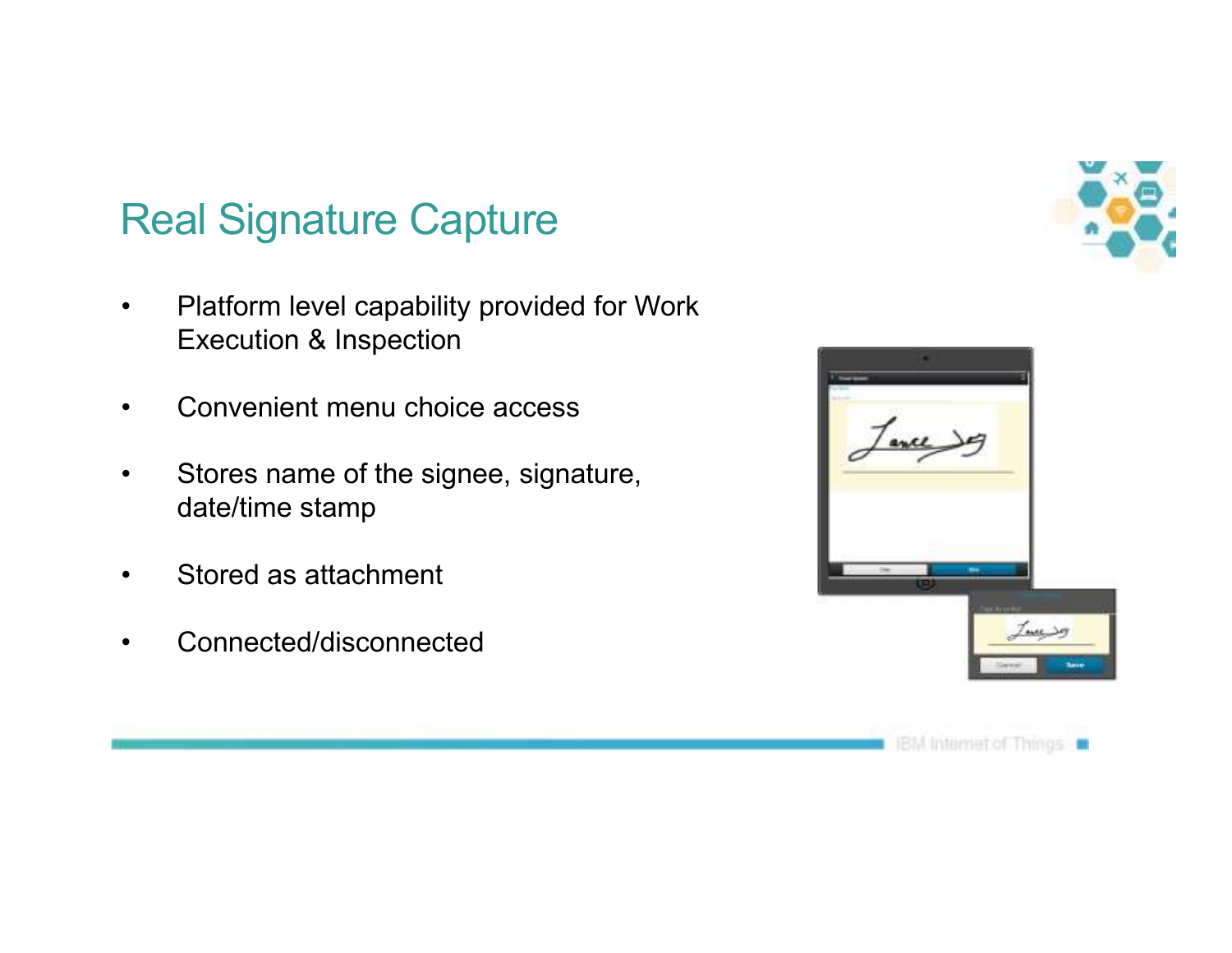## **Maximo Anywhere** Our Path Forward

EM Internet of Things: 22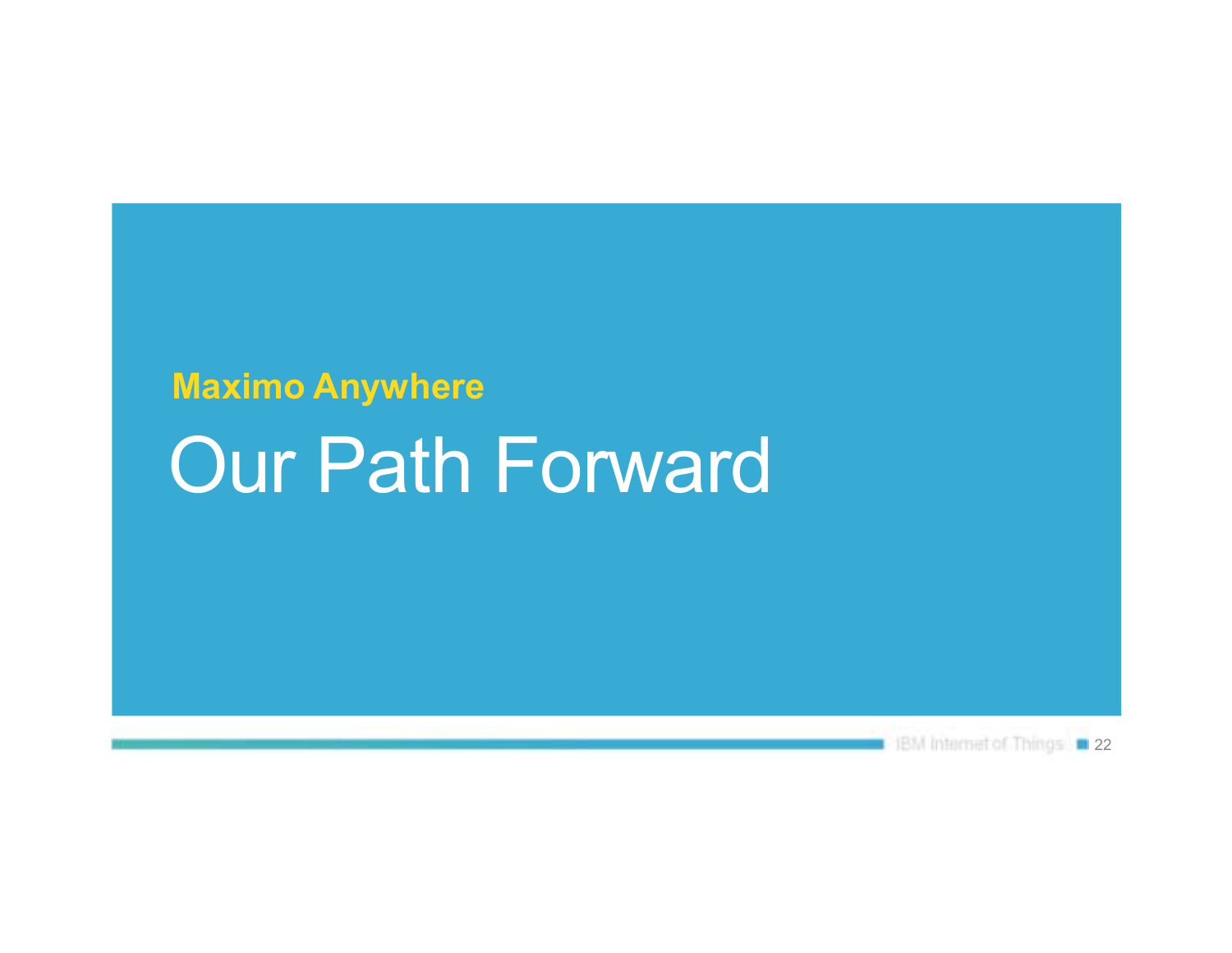#### **Maximo Anywhere Offering – Roadmap**



Q3 2016

. The information on the new product is intended to outline our general product direction and it should not be relied on in making a purchasing decision. The information on the new product is for informational purposes onl incorporated into any contract. The information on the new product is not a commitment, promise, or legal obligation to deliver any material, code or functionality. The development, release, and timing of any features or f described for our products remains at our sole discretion.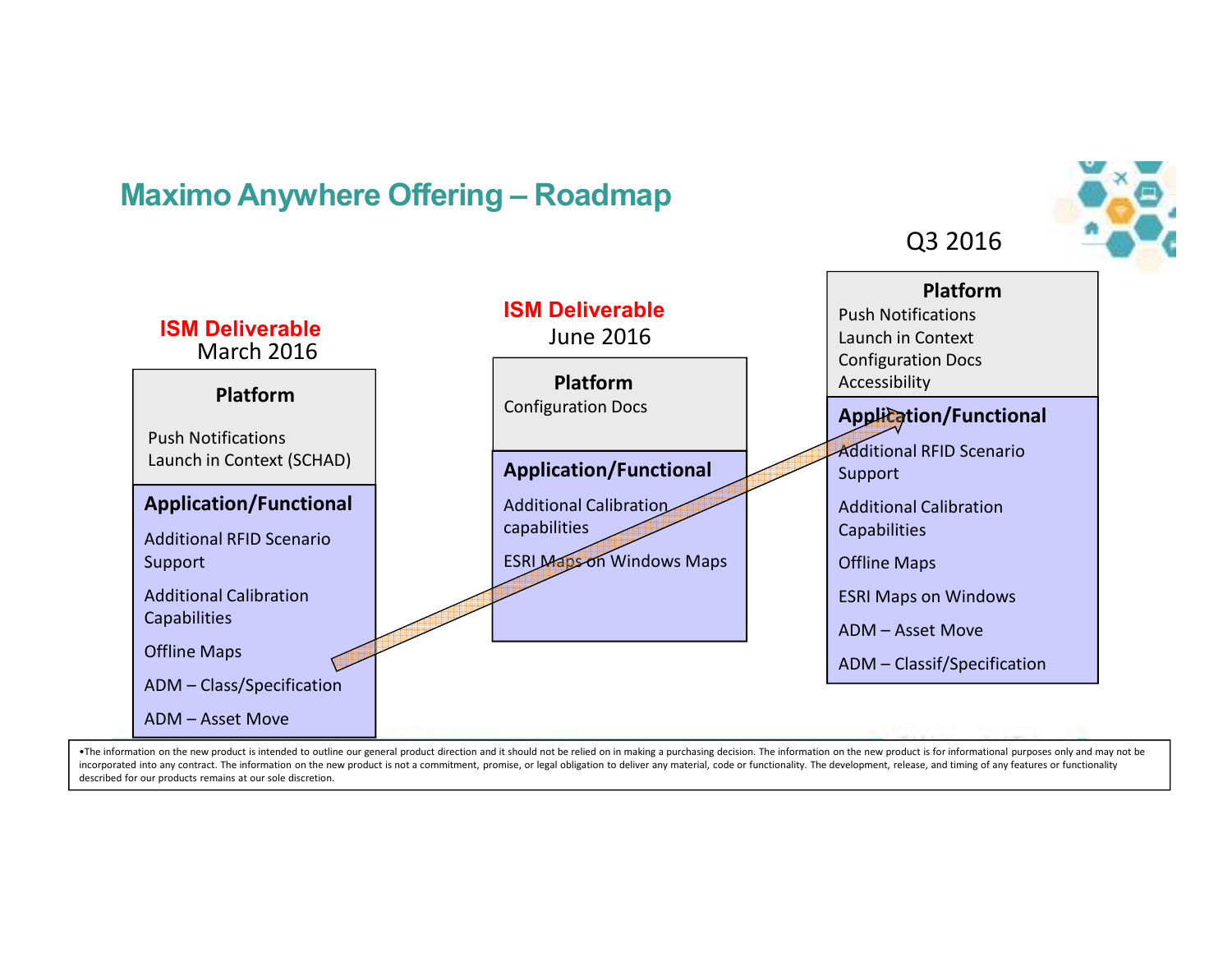

release, and timing of any features or functionality described for our products remains at our sole discretion. .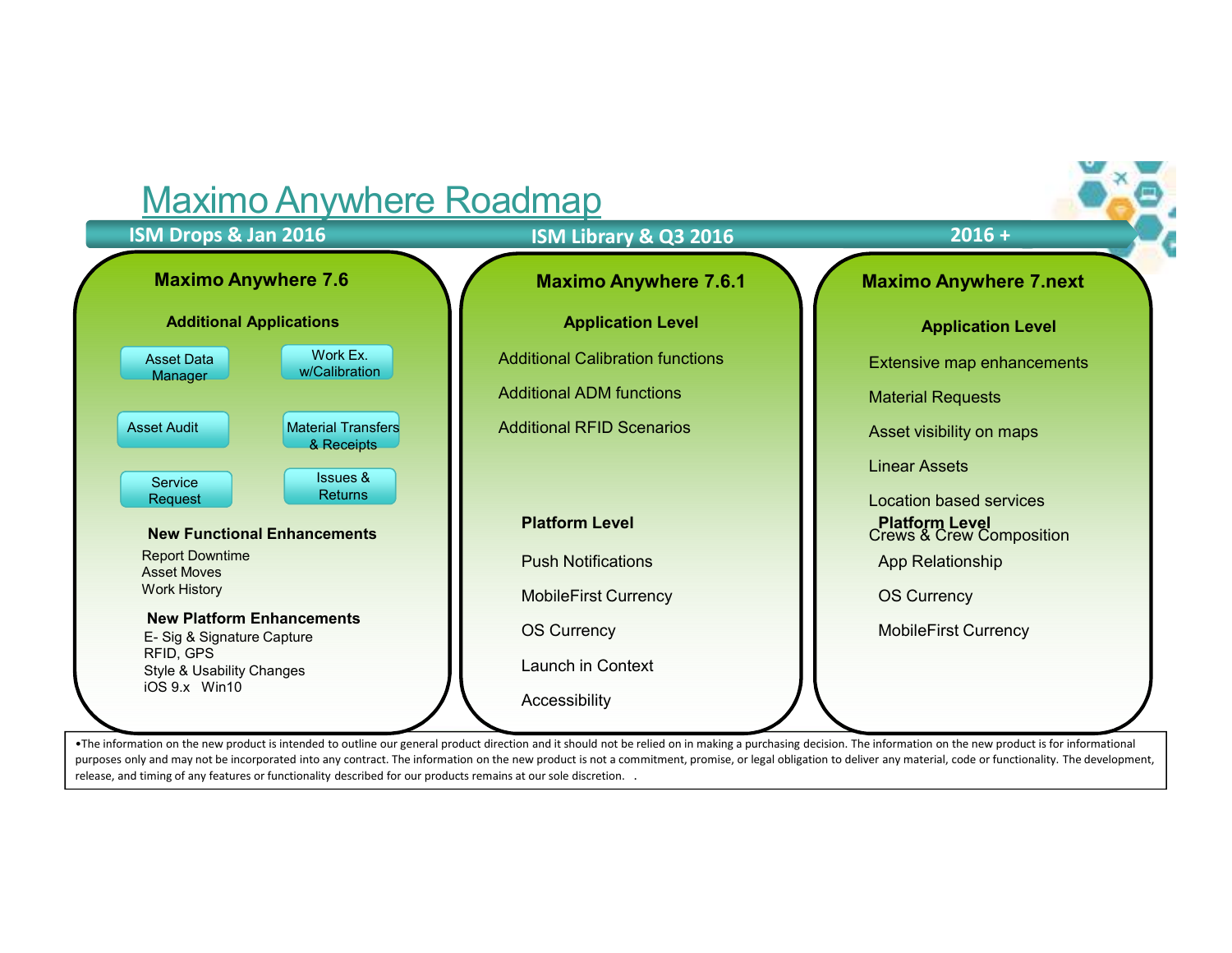

#### **A Partial View of Development Focus Areas for Future Releases**

#### **Platform**

 Push Notifications MobileFirst Currency Further style and UX enhancements

#### **Applications**

 Crews & Crew MgmtInventory Pick List Linear Assets, maps, Location Based ServicesUpdates on current applications

#### **Industry Solutions**

 Incident Manager (HSE) Station Rounds (Nuclear)Permit Request (O&G)CU InProgress Enhancements (Utilities)

. The information on the new product is intended to outline our general product direction and it should not be relied on in making a purchasing decision. The information on the new product is for informational purposes onl incorporated into any contract. The information on the new product is not a commitment, promise, or legal obligation to deliver any material, code or functionality. The development, release, and timing of any features or f described for our products remains at our sole discretion.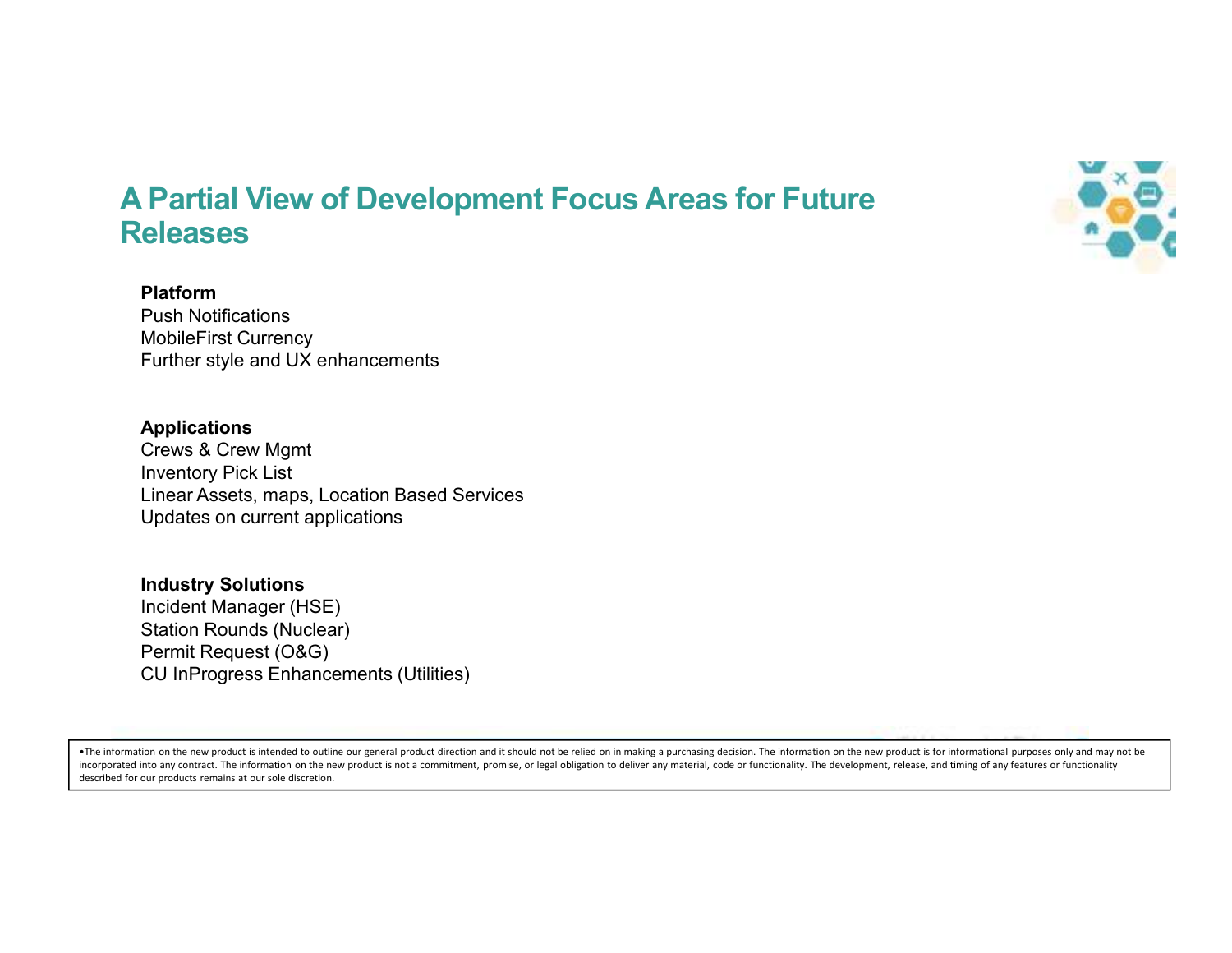

**Maximo Anywhere packaging with the 7.5.2 release continues with the 7.6 release**

In an effort to make it more simple for our Maximo customers...

#### **Anywhere customers may leverage all Anywhere mobile apps without having to purchase additional bundles!**

\*Industry Solution mobile apps excepted

**IBM internet of Things a**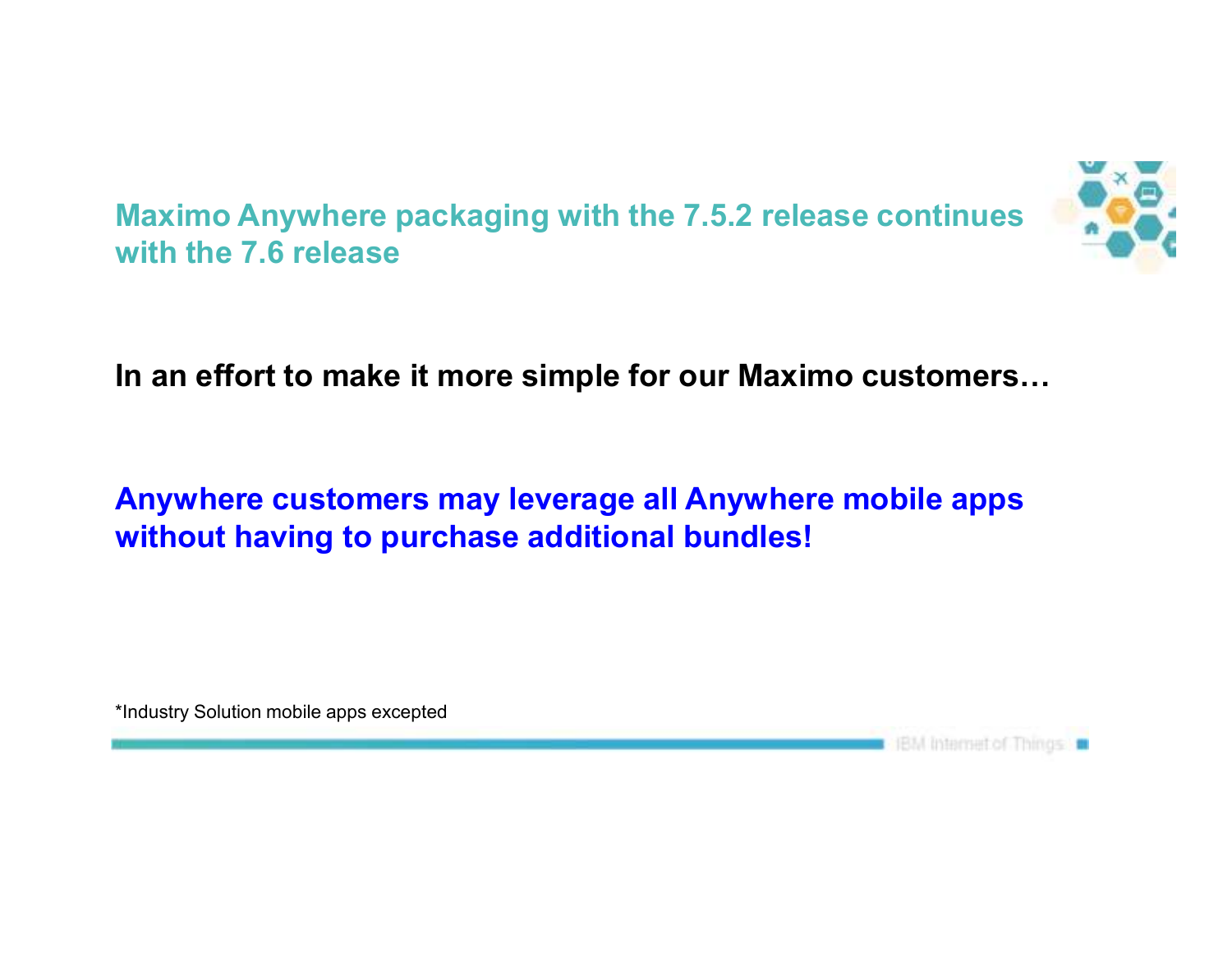### Maximo Anywhere Licensing & Migration Options

- **Authorized User Licensing metric**
- •**Includes use of all Anywhere applications**

**1) Mobile Only:** Requires only the Maximo Anywhere licensing to use the Anywhere mobile apps. Users only access Maximo via Anywhere apps.

**2) Mobile & Desktop:** Requires Maximo Anywhere and appropriate Maximo core entitlement. Sold/priced as an Add-on to Maximo license

**3) Existing Maximo Mobile customers:** May migrate their licenses (in whole or in part) to Maximo Anywhere at no charge when similar functional apps exist

**4) Trade-up from Maximo Everyplace:** Can purchase trade-up licenses to move from Maximo Everyplace to Maximo Anywhere

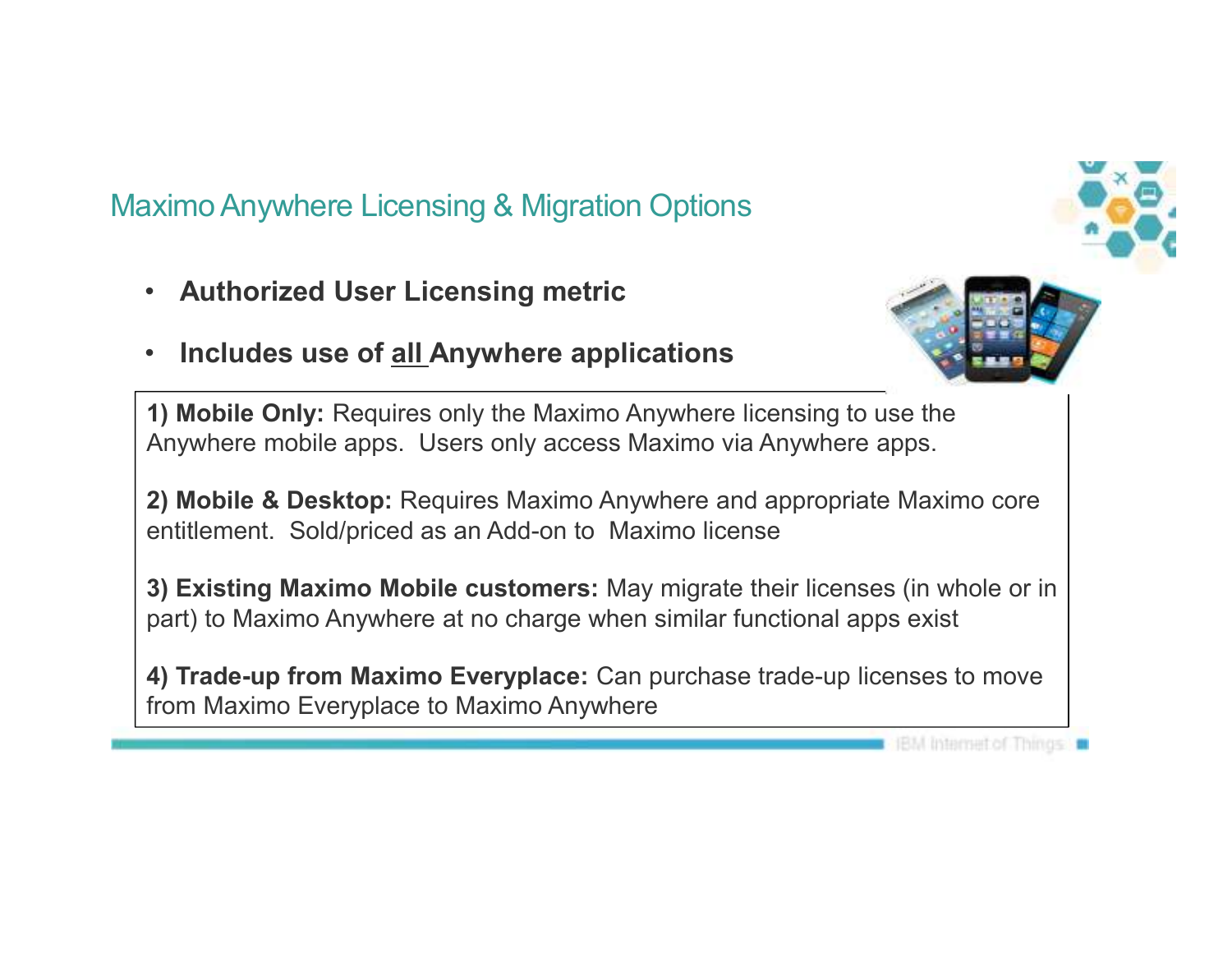#### **Globalization**

#### **IBM Maximo Anywhere supports the following languages:**

- English
- **Brazilian Portuguese**
- Czech
- Danish
- Dutch
- French
- Finnish
- German
- Hungarian
- Japanese
- Korean
- **Norwegian**
- Polish
- Russian
- **Simplified Chinese**
- Spanish
- Swedish
- Traditional Chinese
- Italian





**CThings**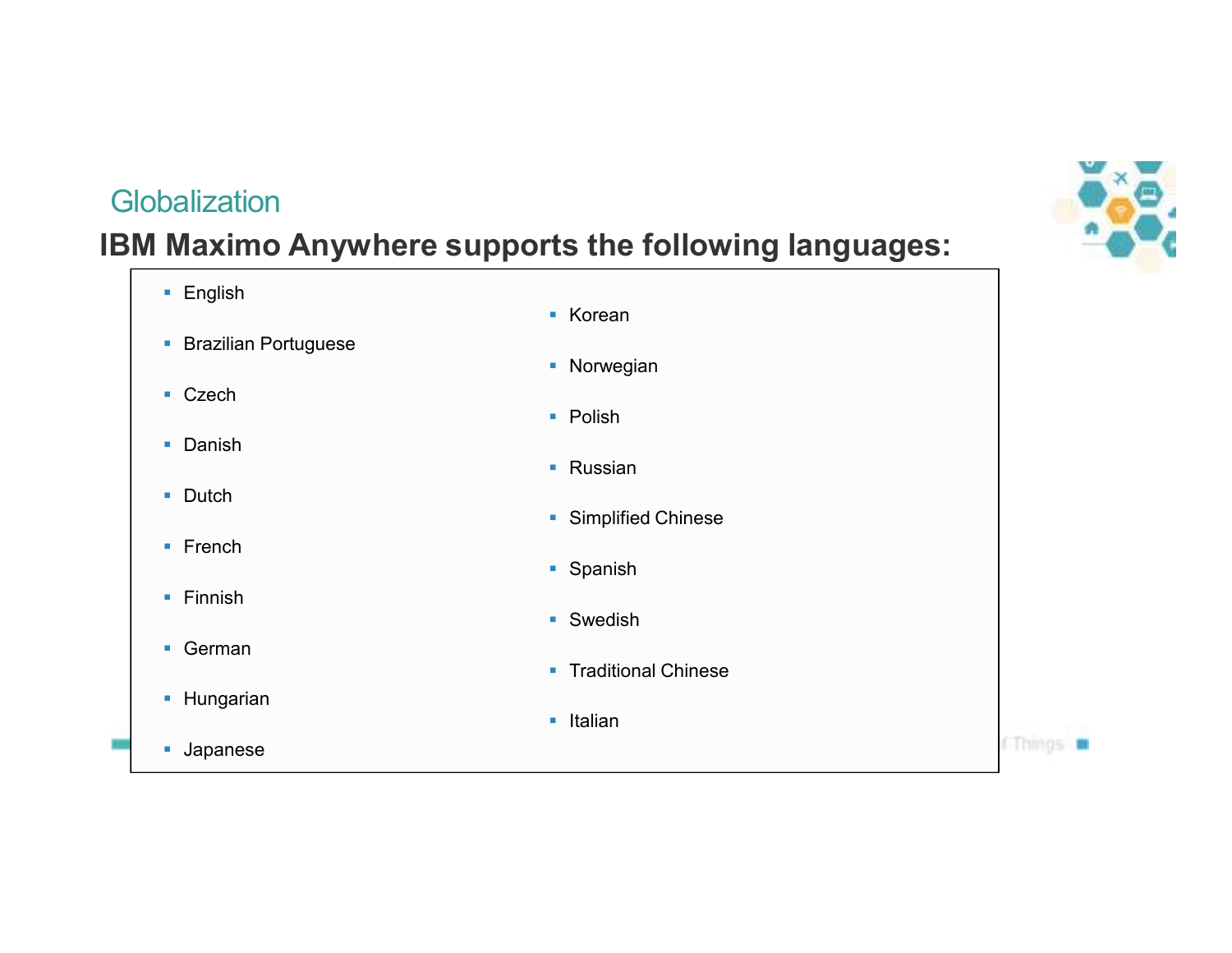#### **Value to Asset & Facility Customers**

- i. Single mobile platform for the entire portfolio
	- (Maximo, Industry Solutions, TRIRIGA)
- à. Value based Mobile Application philosophy
	- Deliver many lightweight, role focused mobile apps
- $\overline{\phantom{a}}$  Protected investment
	- Current Maximo Mobile customers migrate entitlement to Maximo Anywhere when similar functional apps are available
	- Migrate/transition all or a portion of their mobile user community
- a, Enterprise mobile app development via MobileFirst Platform components
	- Use the same tool set to satisfy enterprise wide mobile requirements beyond Maximo applications



#### **IBMMobileFirst**

**IBM Internet of Things in**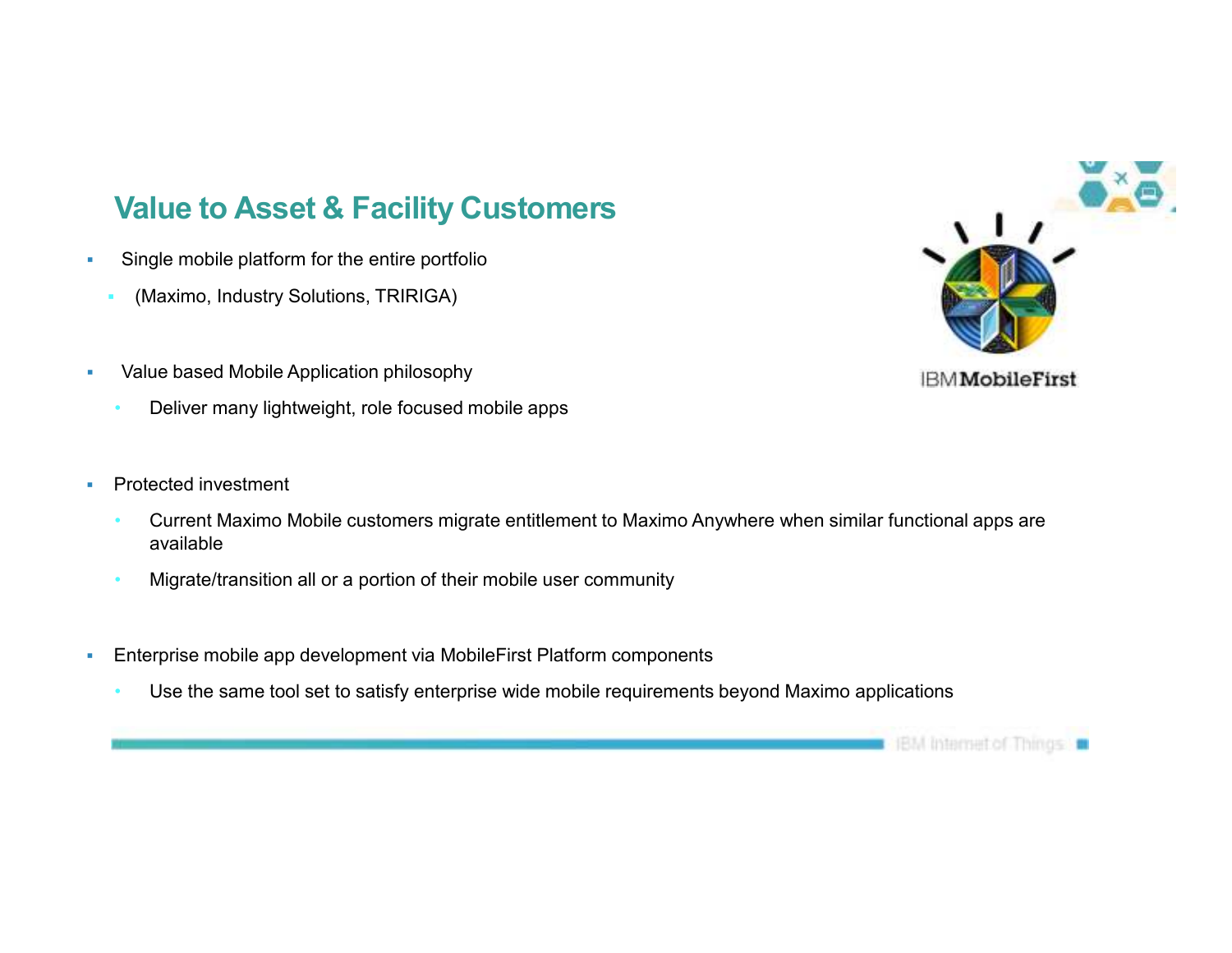#### Information Sources



Dave Calvert - Offering Management dcalvert@ca.ibm.com

Product Page

http://www-03.ibm.com/software/products/en/maximo-anywhere

Product Announcement

http://www-01.ibm.com/common/ssi/ShowDoc.wss?docURL=/common/ssi/rep\_ca/3/760/ENUSJP14-0603/index.html&lang=en&request\_locale=en

Maximo Anywhere Knowledge Center:

http://www.ibm.com/support/knowledgecenter/SSPJLC\_7.6.0/com.ibm.si.mpl.doc/welcome.html?lang=en

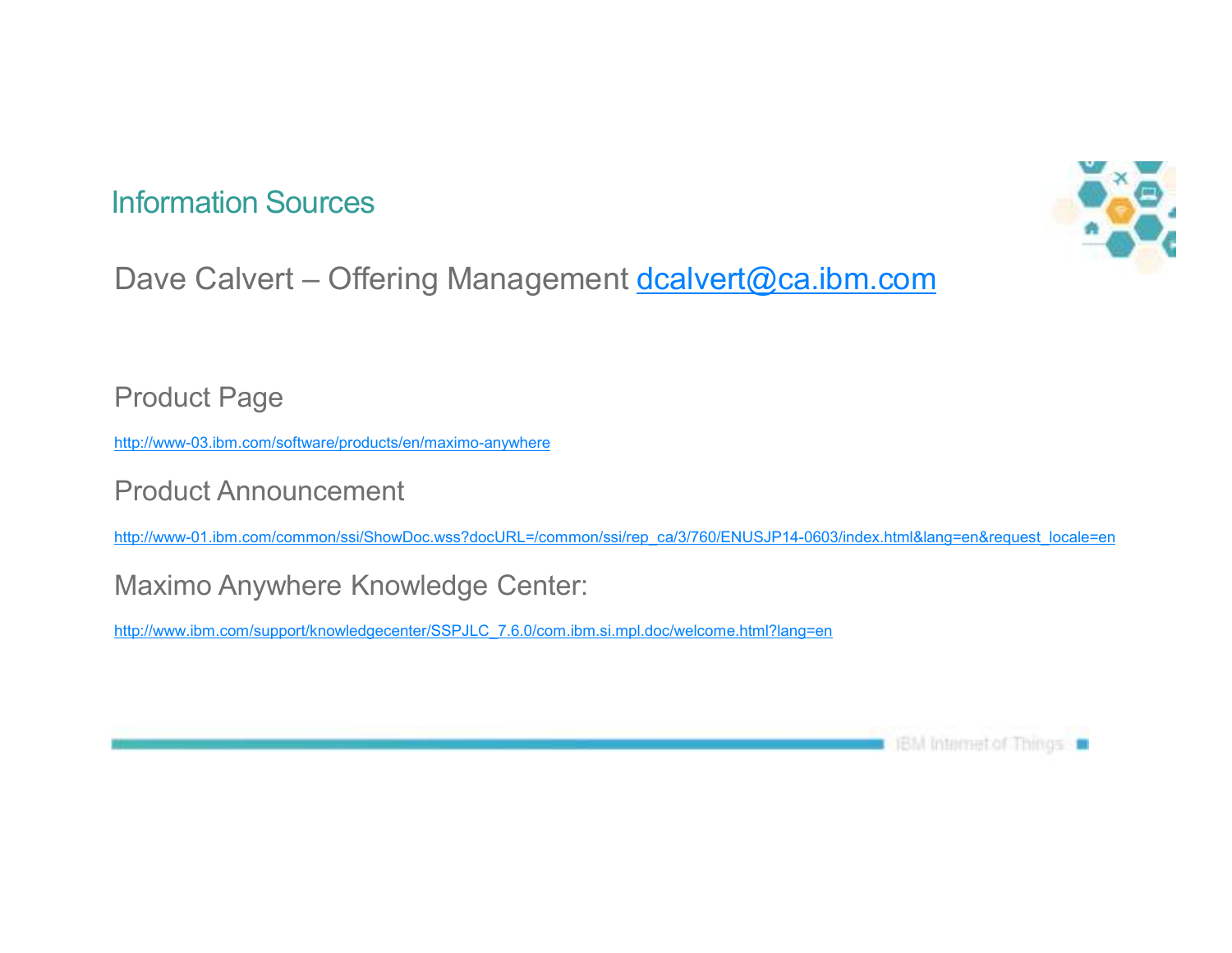

## **Thank you ...**



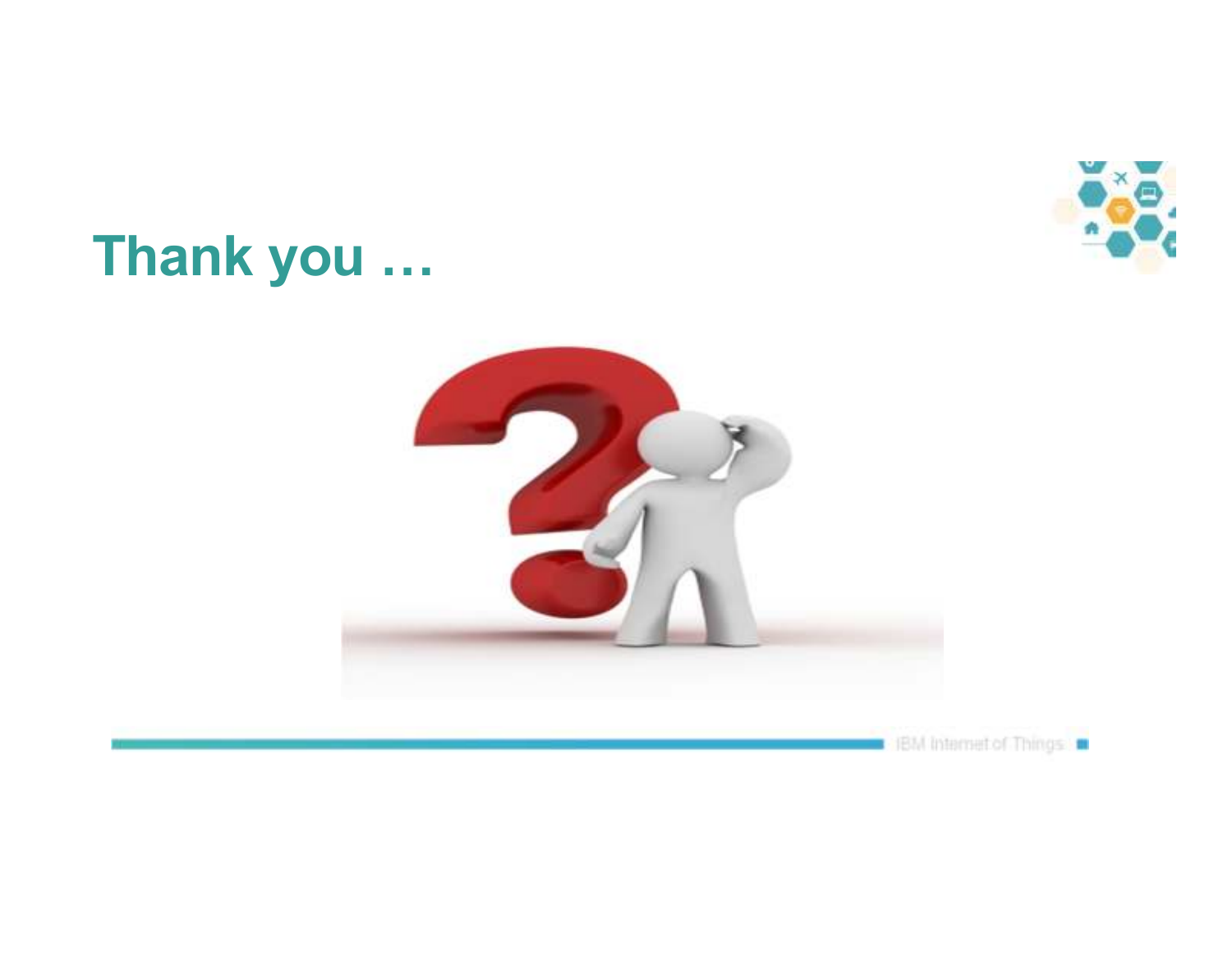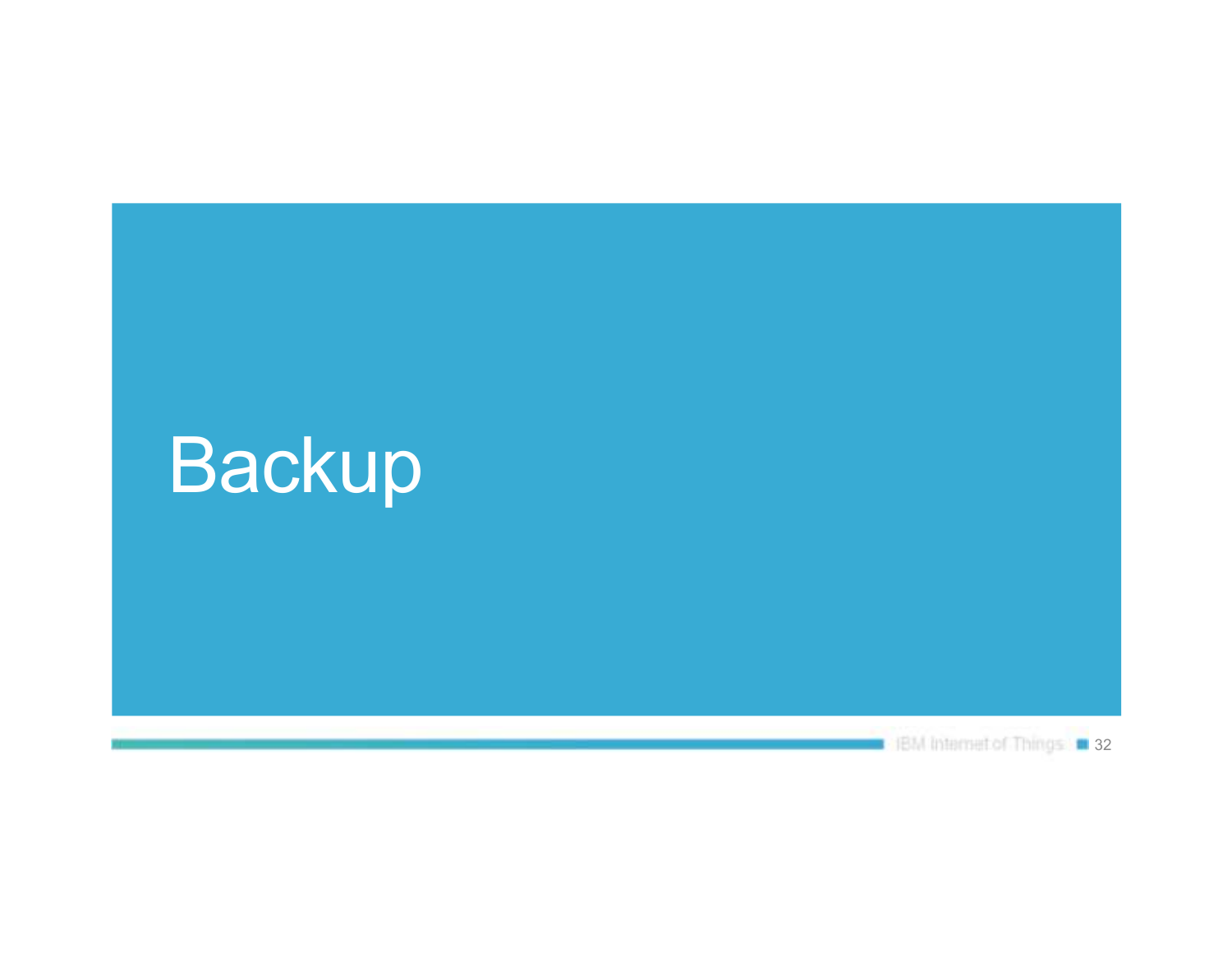#### Map Enhancements

Maximo Anywhere 7.5.2 provides two types of maps for the user:

- •ESRI Online maps: works when device is connected;
- •Does not require tpk deployed on device
- •**ESRI Offline maps: works regardless of connection status**
- •Shows map data last acquired during last connection.

Additional enahancements common to both map types:

- •Map now available on Work Order Details View
- • Mobile technician can see the location of the current work order and get directions from current GPS location
- •Automatic zoom
- •Automatic centering
- •Route line width and color



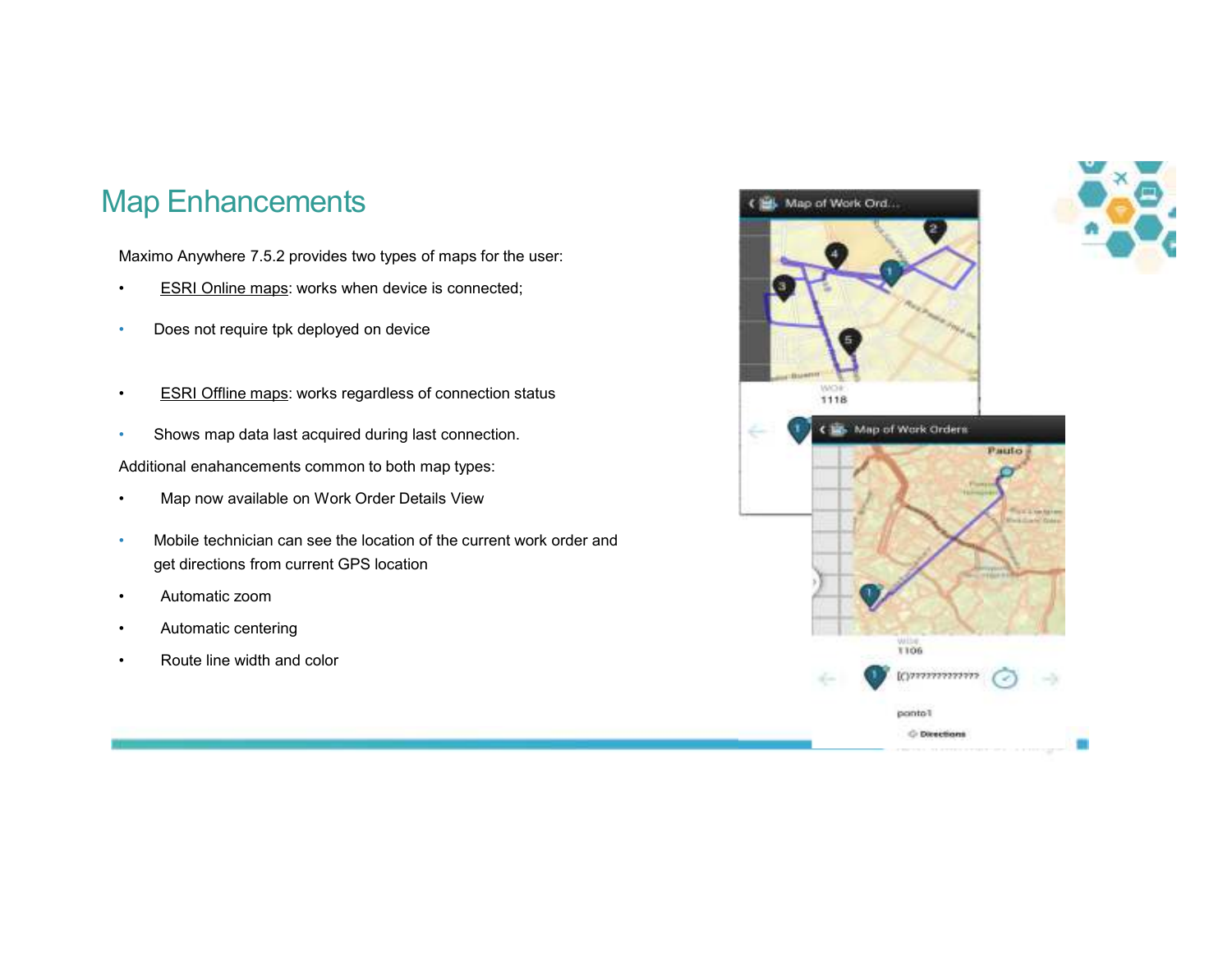### **Inspection – Detail Screen**

#### Task Oriented

When customer utilizes a Task oriented approach to Inspections,

they have the ability to leverage the quick "Complete" buttons....

| Ф                                                                                                                                                                                             | "468 L 9:57 AM |   |
|-----------------------------------------------------------------------------------------------------------------------------------------------------------------------------------------------|----------------|---|
| (图 Inspection WO 1244                                                                                                                                                                         | 画              | Ë |
| Work Order<br>1244-Centrifugal Pump Inspection - 12<br>Month.<br>Asset.<br>11430-Centrifugal Pump 100GPM/60FT HD<br>L'ociition.<br>BR430-Condensate Return Pump-<br>Centrifugal/100GPM/60FTHD |                |   |
| Status.<br>Approved                                                                                                                                                                           |                |   |
| Complete Work                                                                                                                                                                                 |                |   |
| Sort by: Task                                                                                                                                                                                 |                | 8 |
| 10<br>Check pump operation.<br>Approved<br>Complete Task                                                                                                                                      |                |   |
| 20-<br>Check pump float switch.<br>Approved                                                                                                                                                   |                |   |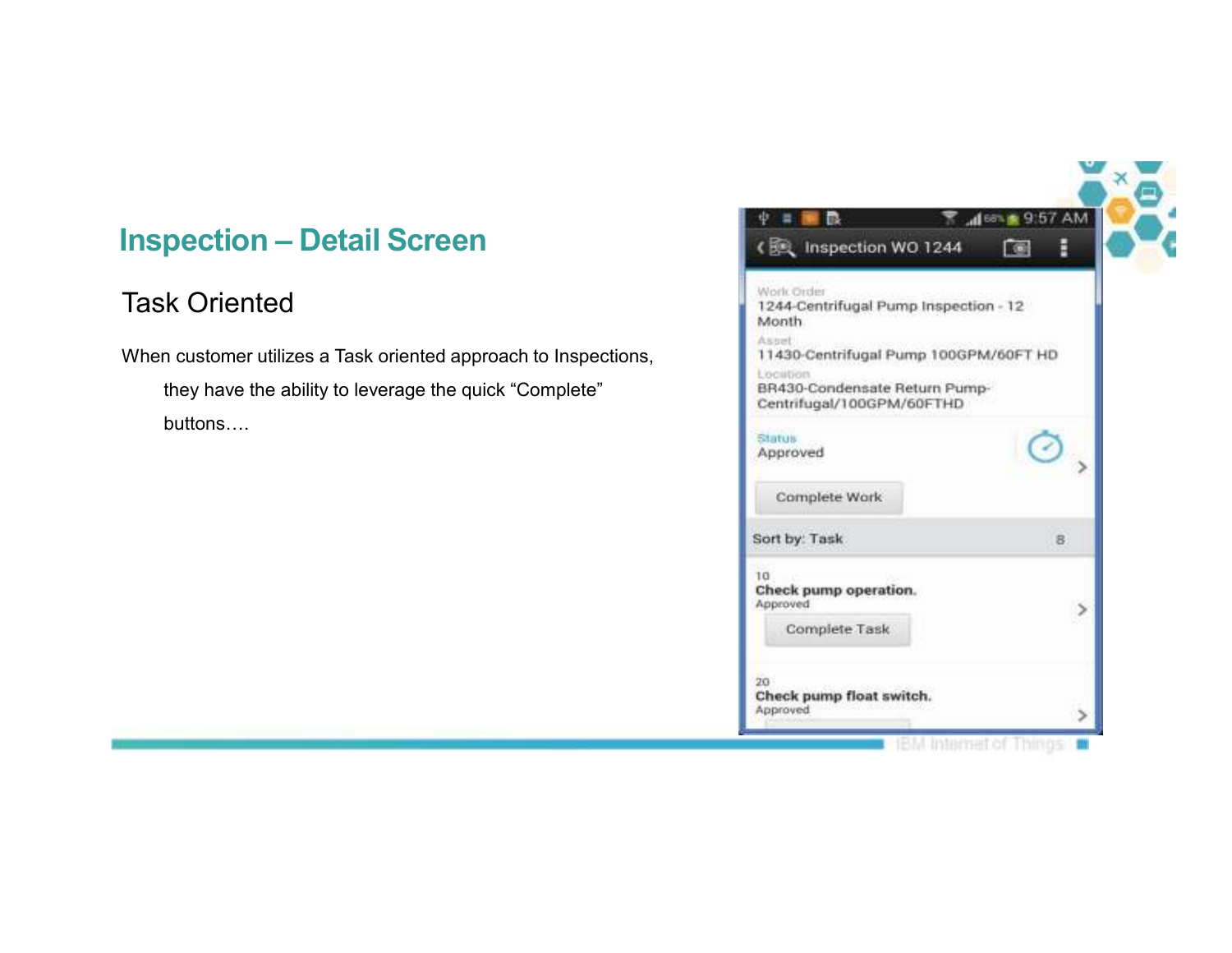#### **Physical Count – Details**

#### Supports multiple counting processes

Ad hoc counting – counting items not on the count list

- Recounting counting items that were already counted (more found)
- Intuitive differentiation of Ad Hoc vs Recount based oncount history
- Records deemed recounts receive the past count history presented to the user

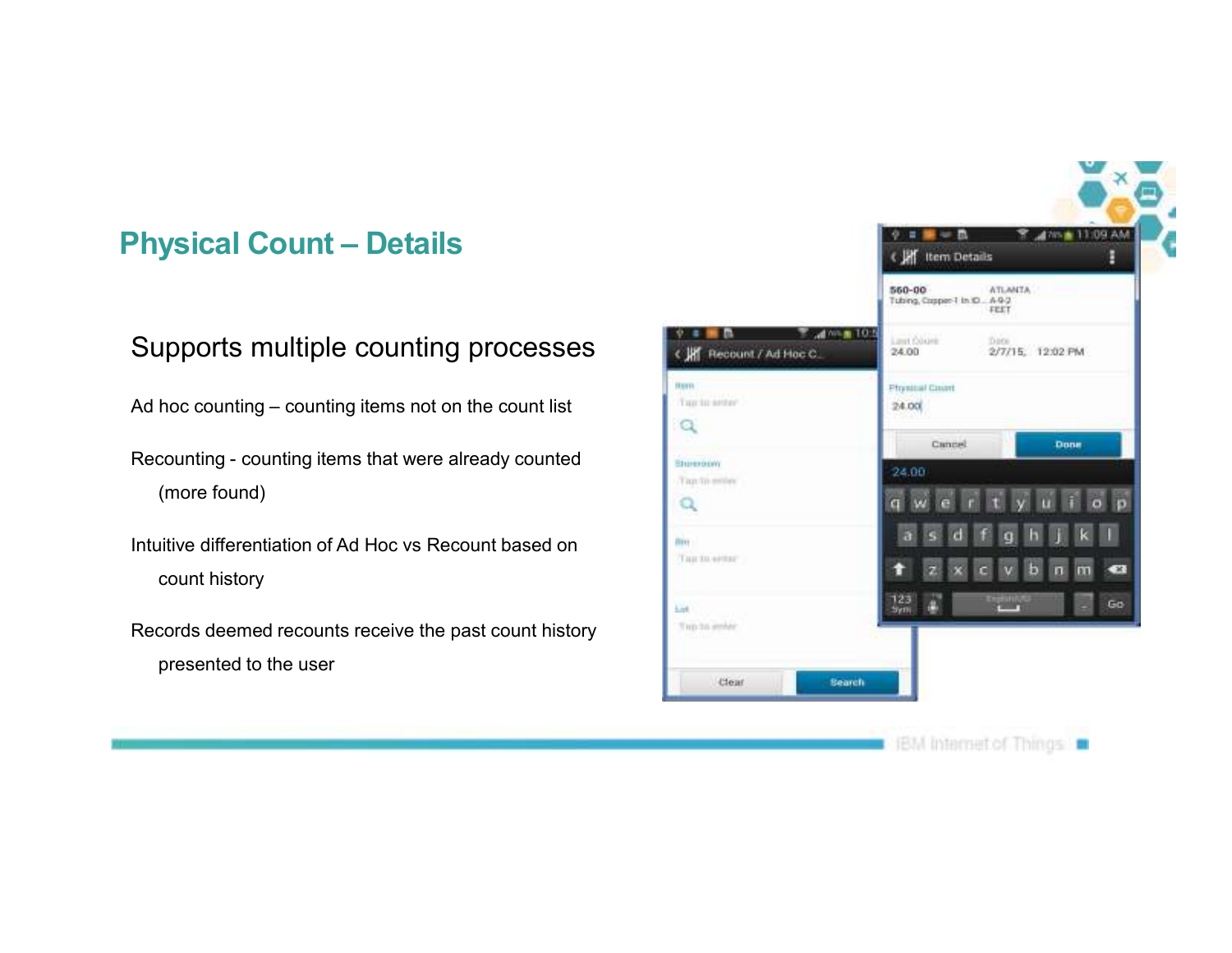**Maximo Anywhere**  Classification & Specification for Work **Execution** 

18M Internet of Things 1 36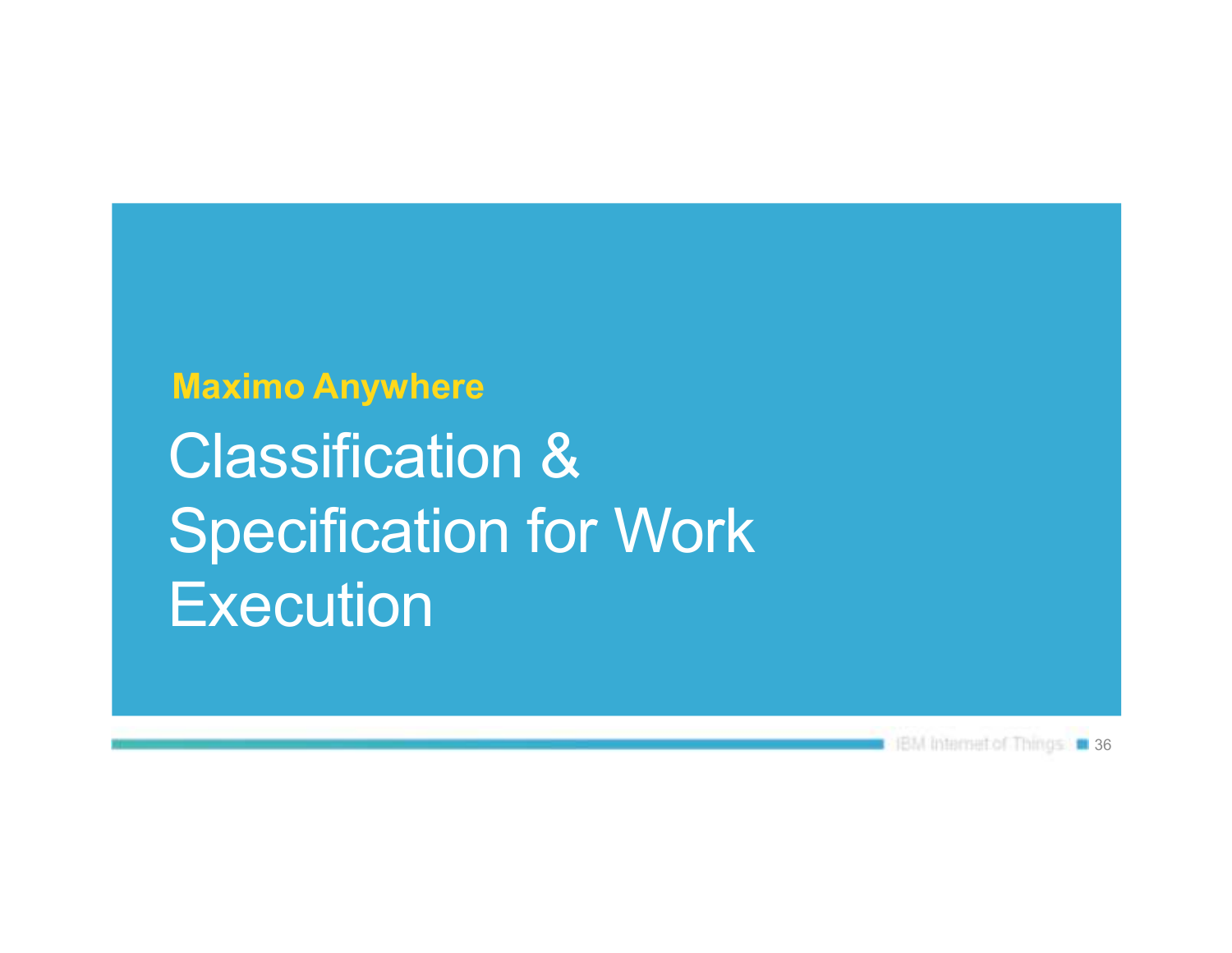#### Classification and Specifications

- $\blacksquare$  New ability to view or declare Classification and review, capture, or change attributes
- $\blacksquare$ The Classification field is presented on the work order detail screen, as well as the Create New and Follow-Up Work Order detail screens
- $\blacksquare$  This row will display the Classification Path and its description
- $\blacksquare$  Users may select a Classification or change the current Classification

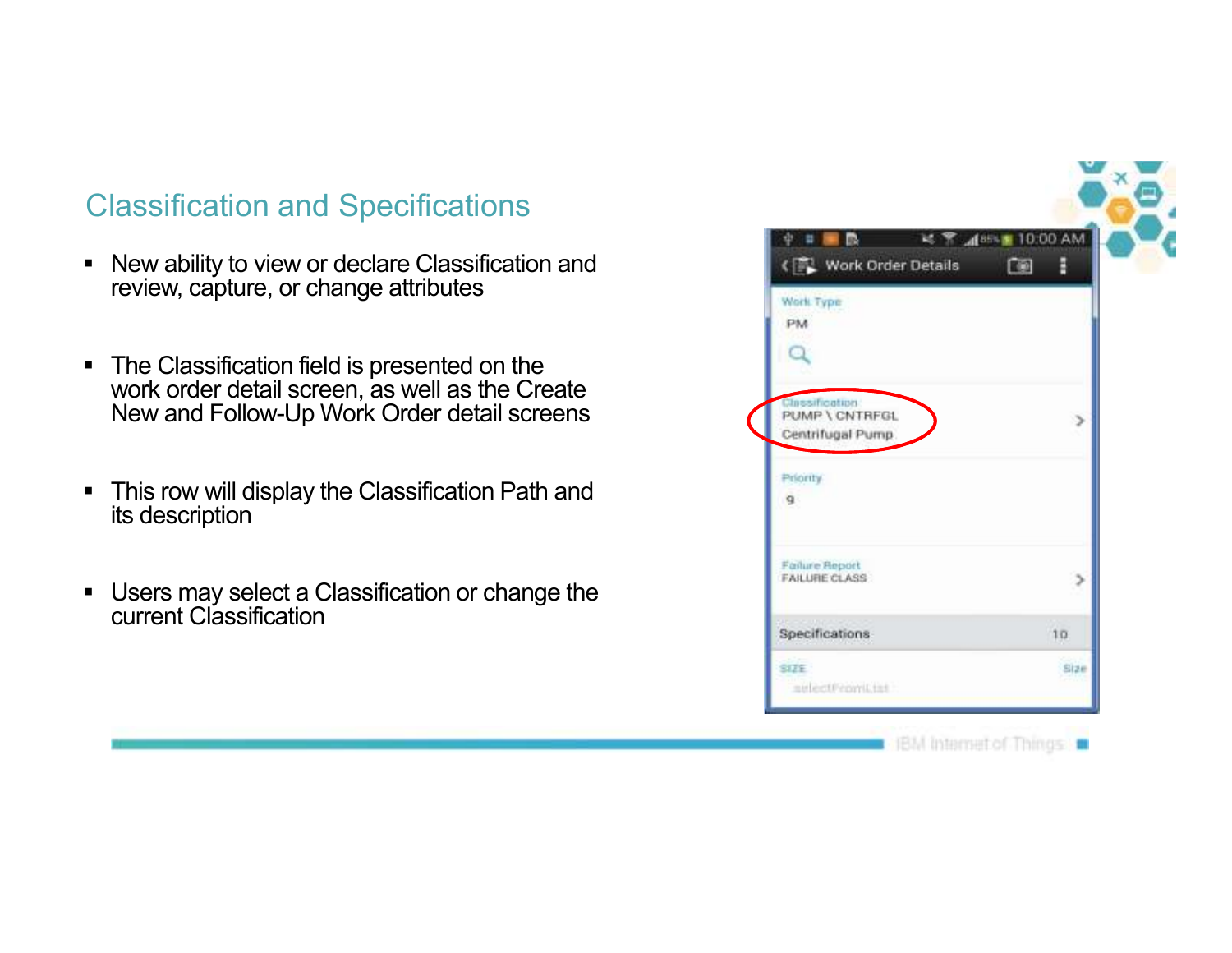### Classification Specification - Attributes

Attributes associated with the defined Classification will be displayed in the 'Specification' section

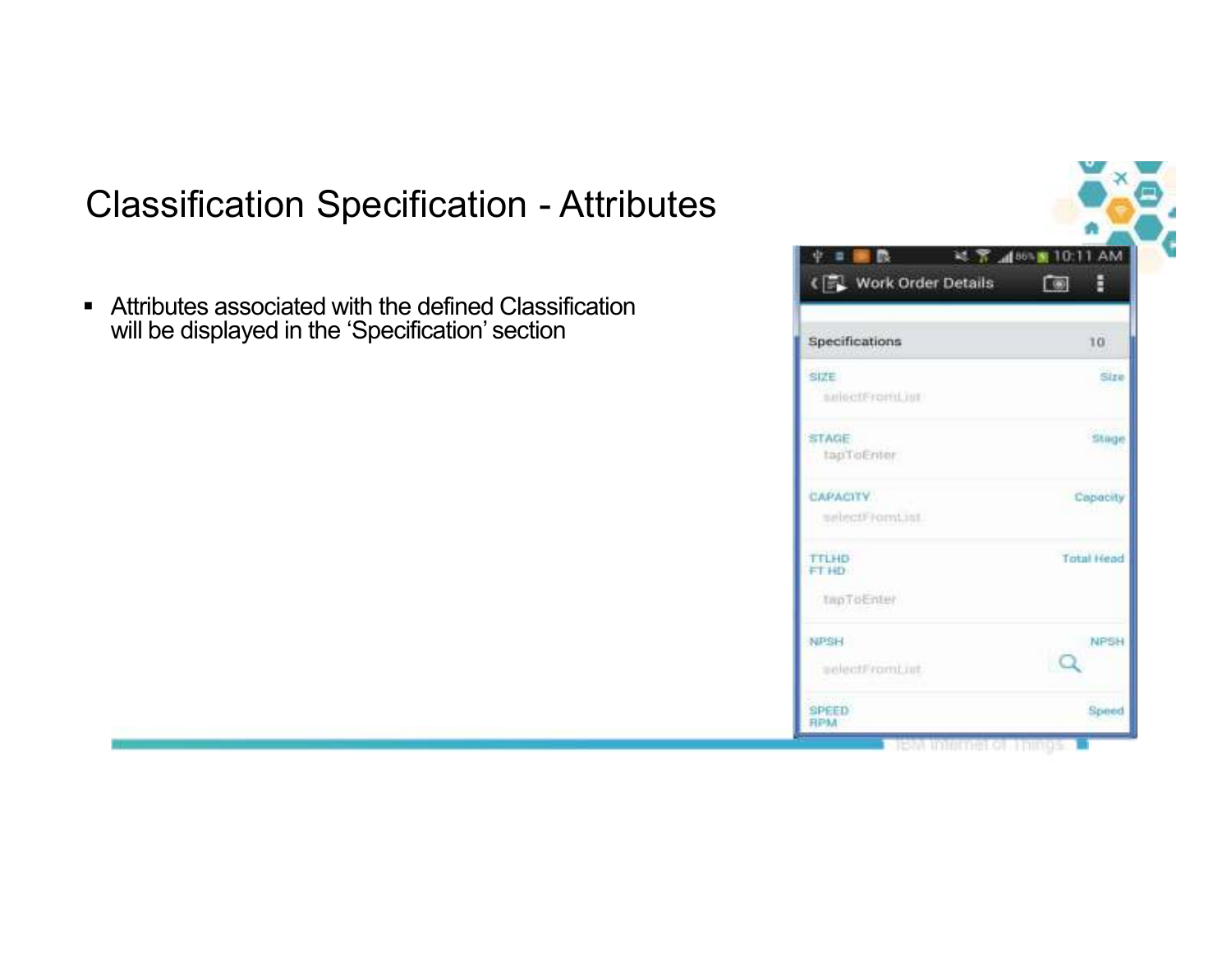# **Maximo Anywhere** Licensing Details

BM Internet of Things: 139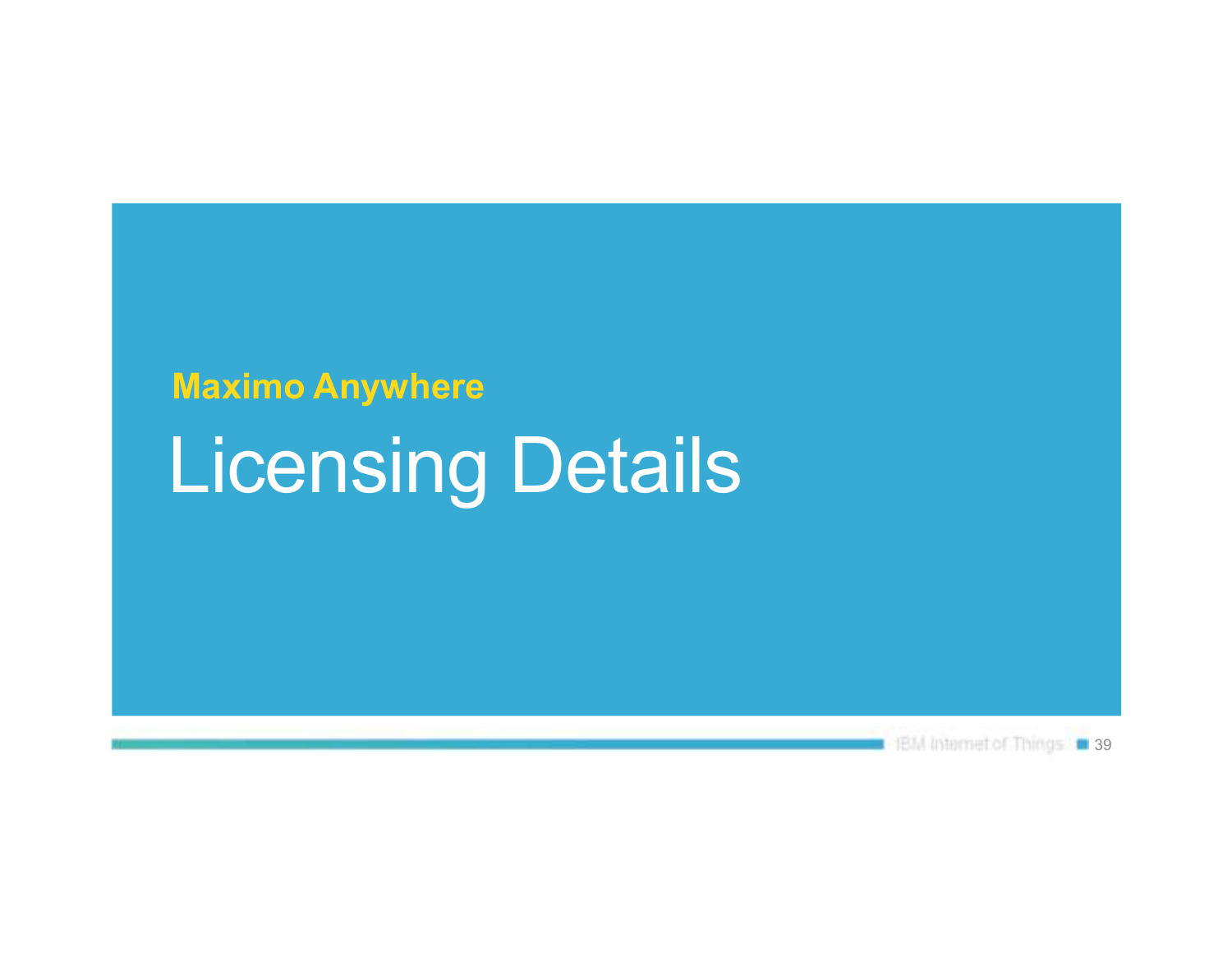### The Value of the Anywhere Platform

Seamless connected and disconnected support to accommodate all use cases

Performance, Scalability, and Reliability of communication through OSLC integration

- Extensibility Configurable model in line with MBOs
- Security Authentication and Authorization
- UI Components (complex list, toolbar, etc)

Features and capabilities

- •Offline maps
- •Turnkey Barcode scanning on fields and lists
- •**Attachments**

Domain knowledge included in out of the box applications

|                                                                                                                                                                                                                                                             |      |                             | х |
|-------------------------------------------------------------------------------------------------------------------------------------------------------------------------------------------------------------------------------------------------------------|------|-----------------------------|---|
| 医盘<br>٠                                                                                                                                                                                                                                                     |      | $M$ <sub>07</sub> + 9.55 AM |   |
| 《题 Inspection WO 1243                                                                                                                                                                                                                                       |      | 103                         |   |
| Work Order<br>1243-Inspections, Fire Extinguisher<br>Inspection, Y. N. Acme<br>Assat<br>1005-Fire Extinguisher<br>Location -<br>CONF400-Conference Room #400                                                                                                |      |                             |   |
| Status.<br>Completed                                                                                                                                                                                                                                        |      |                             |   |
| <b>Inspection Data</b>                                                                                                                                                                                                                                      |      |                             | z |
| In the estinguisher securely mounted to the wall?<br>Yes:<br>ts the sign less than 5 feet away from the extinguisher?<br>No<br>Its anything obstructing access to the extinguisher?<br>Tap to select<br>What is the brand name of the extinguisher?<br>Acme |      |                             |   |
| <b>Attachments</b>                                                                                                                                                                                                                                          | $-1$ |                             |   |
| <b>Mork Lon</b>                                                                                                                                                                                                                                             | Ω    |                             |   |

IBM internet of Things in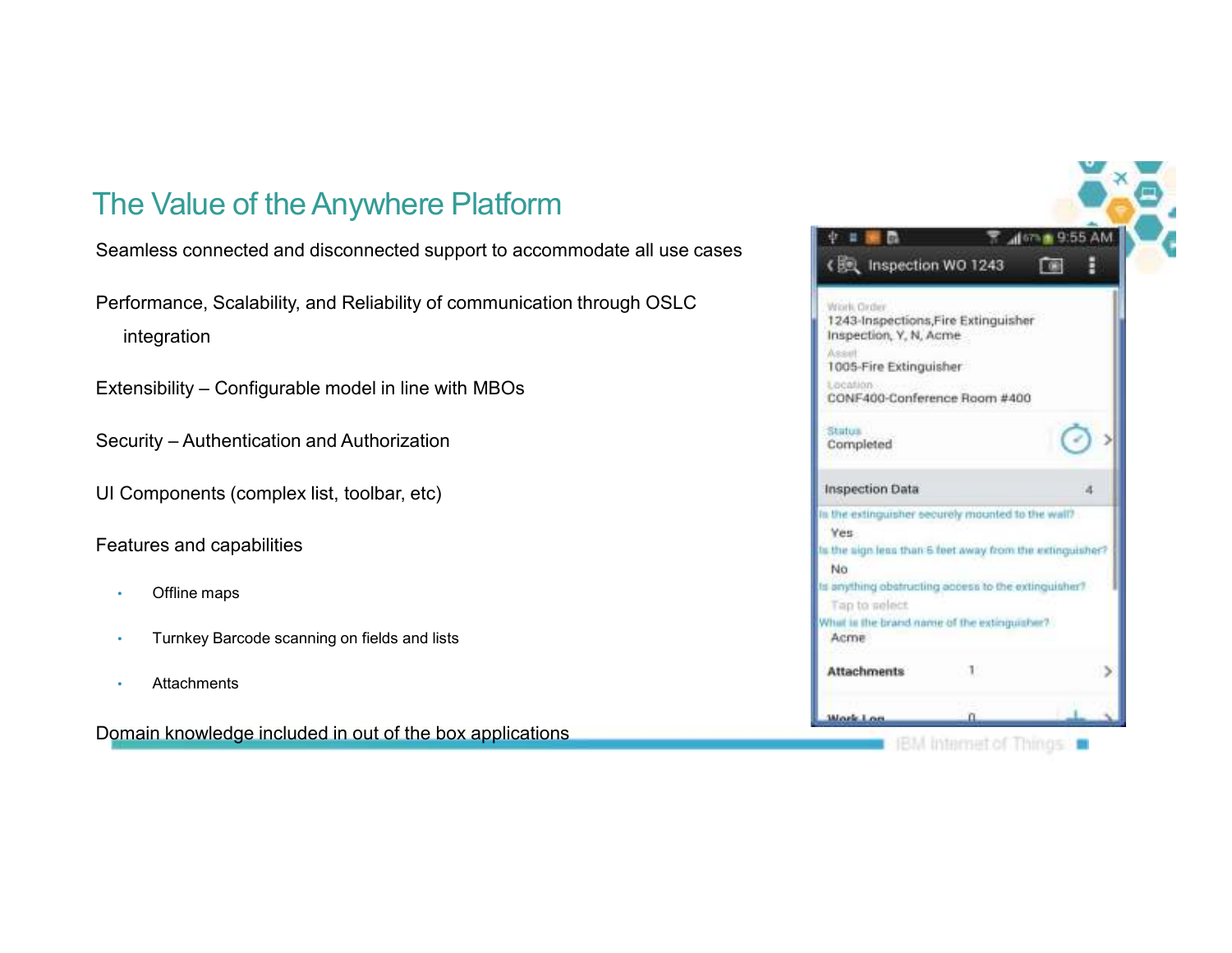#### **Maximo Anywhere Original Applications**

- $\blacksquare$ **Android, iOS and Windows support**
- П **Maximo back end integration**
- **Connected/Disconnected operation**
- $\blacksquare$  **Work Execution application**
	- •Receive work
	- Review planned details, materials, labor, tools, task details•
	- • Feed back on actual materials, labor, tools
		- Provide Meter readings and Failure Codes •
		- •Review Attachments and provide photos linked to work
	- •Start/Stopwatch buttons (quick, minimum click completion)
	- •Review map (ESRI) with assigned work locations, directions
	- •Status changes, create new work, create follow-up work
	- •Work Log (voice to text)
	- •Barcode scanning
- $\blacksquare$ **Work Approvals application**

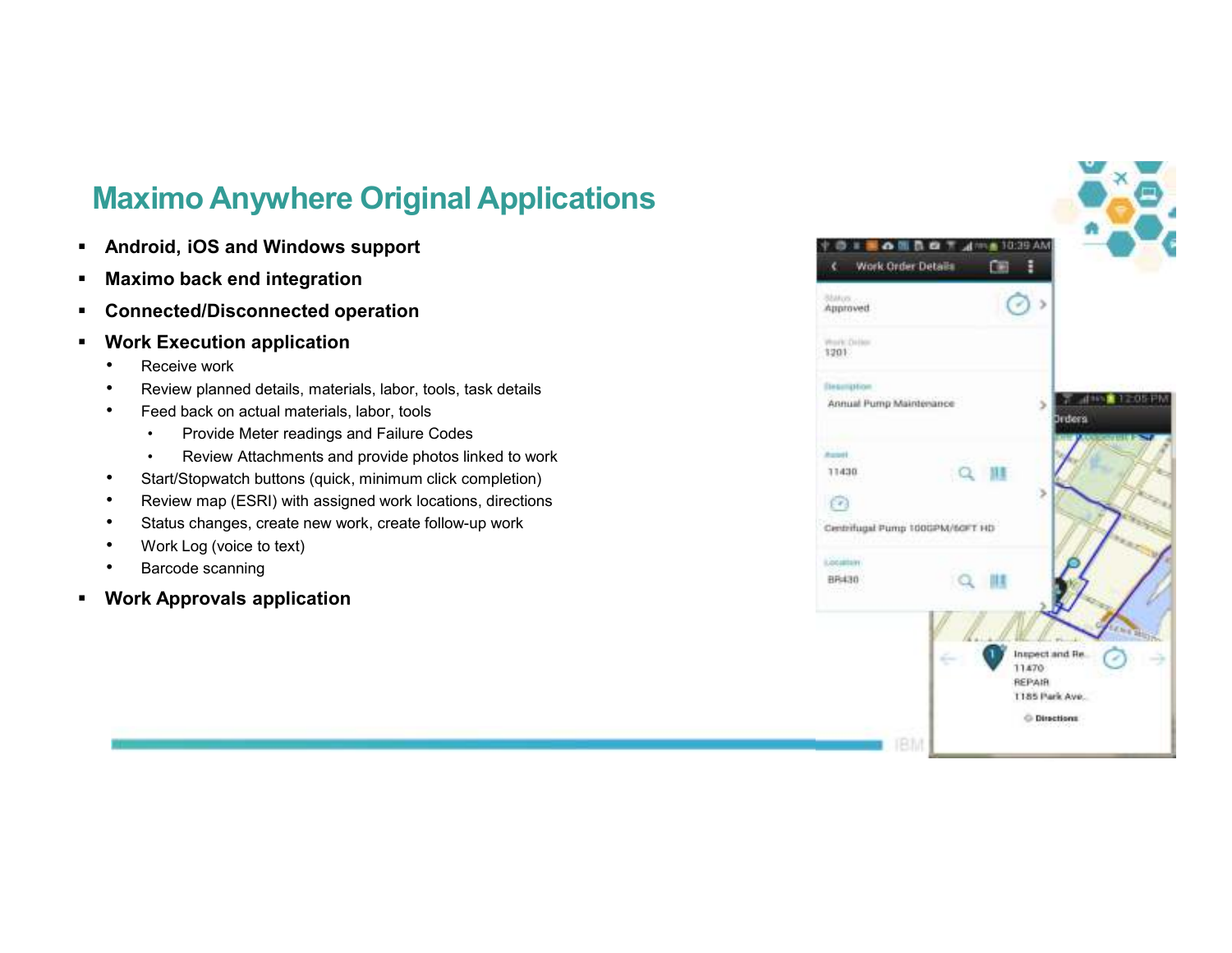#### **Failure Reporting**

Failure Class present from the Asset record or can be added if new record

Capture hierarchical Symptom, Cause, and Action details to create a complete failure

report



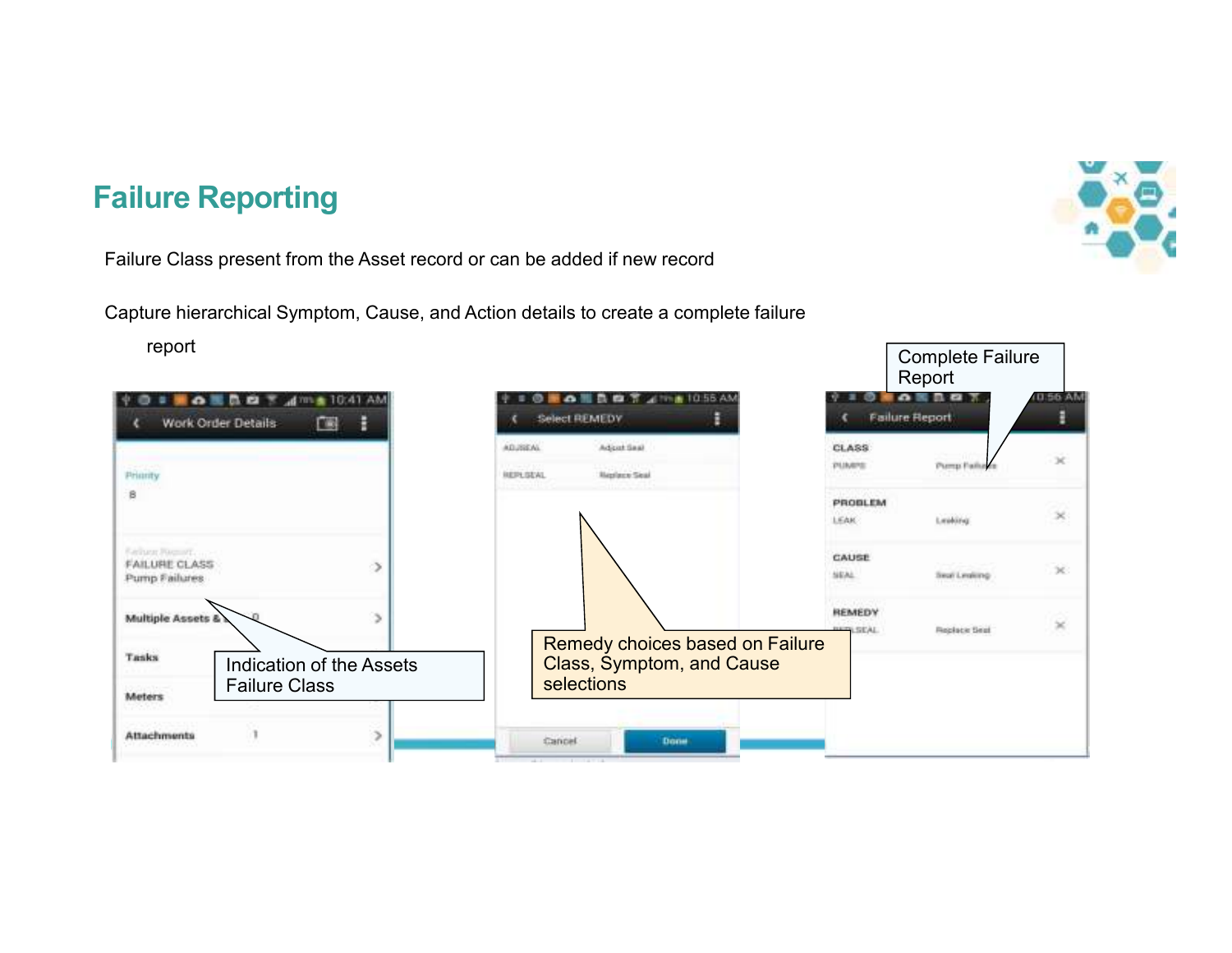#### **Meter Readings**

Illustration of all Capture readings for all asset or location meters on ◎□■△图显容常见图画 meters present for **Meters** the downloaded work orders or tasksthe Asset or Meters for Assets **Location** 11420 Centrifugal<br>RIJNIHOURS Run Hours Centrifugal Pump 1000. 7/10/14.17 Respect continuous, gauge, and characteristic 黒の玉島森  $4^{m}$  = 10.39 Work Order Details m  $\epsilon$ meters11430 Centrifugal Pump 100G., 2/9/05, 8:55... O PRESSUR Outlet Pressure  $4,473$ tinamas Approved  $\blacksquare$ torn \$12:09 PM **Rollovers** Meter Details н Work Onler 1201 **XALLE** 11430 Entries are date, time, and user stampedCentrifugal Pump 100GPM/60FT HD Description Annual Pump Maintenance **Liviani BUNHOURS Bun Hours** Asset Marjur:Typut 11430  $Q$  III **CONTINUOUS** Meter indicator New Pending Meter entry details showing that a meter 8653 Centrifugal Pump 100GPM/60FT HD is present on the screen Asset or Location**New Reading Date L**игабол<sup>1</sup>  $Q$   $||$ **BR430** 8/20/14, 12:00 PM **Flictions** Cancel Save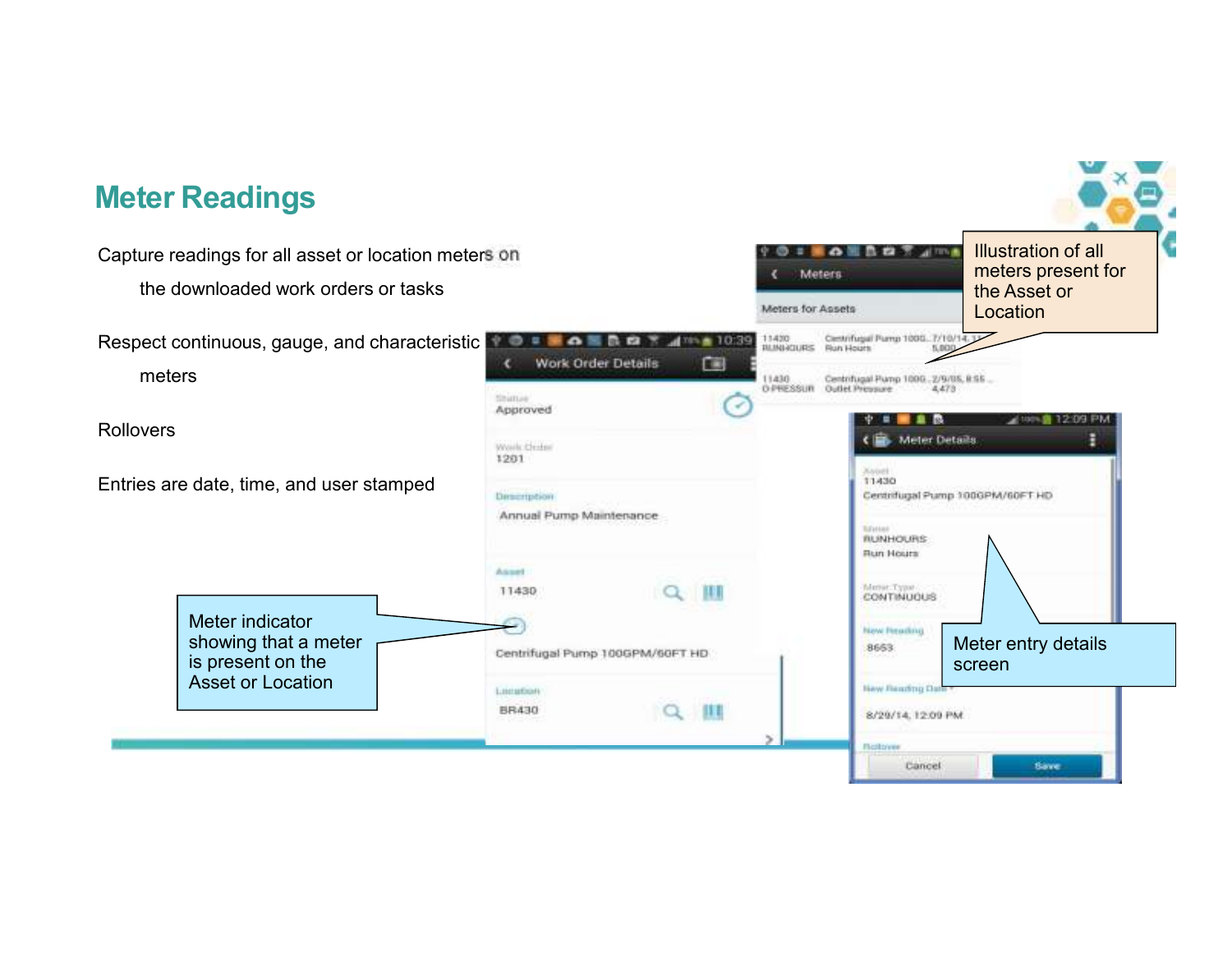#### **Meter Readings cont'd**

Valid entries for Characteristic meters (i.e. oil colour or condition) that are present in Maximo as a domain will be shown as such on the meter screen

Meter detail entry is available in multiple areas to provide flexible entry options for the field technician



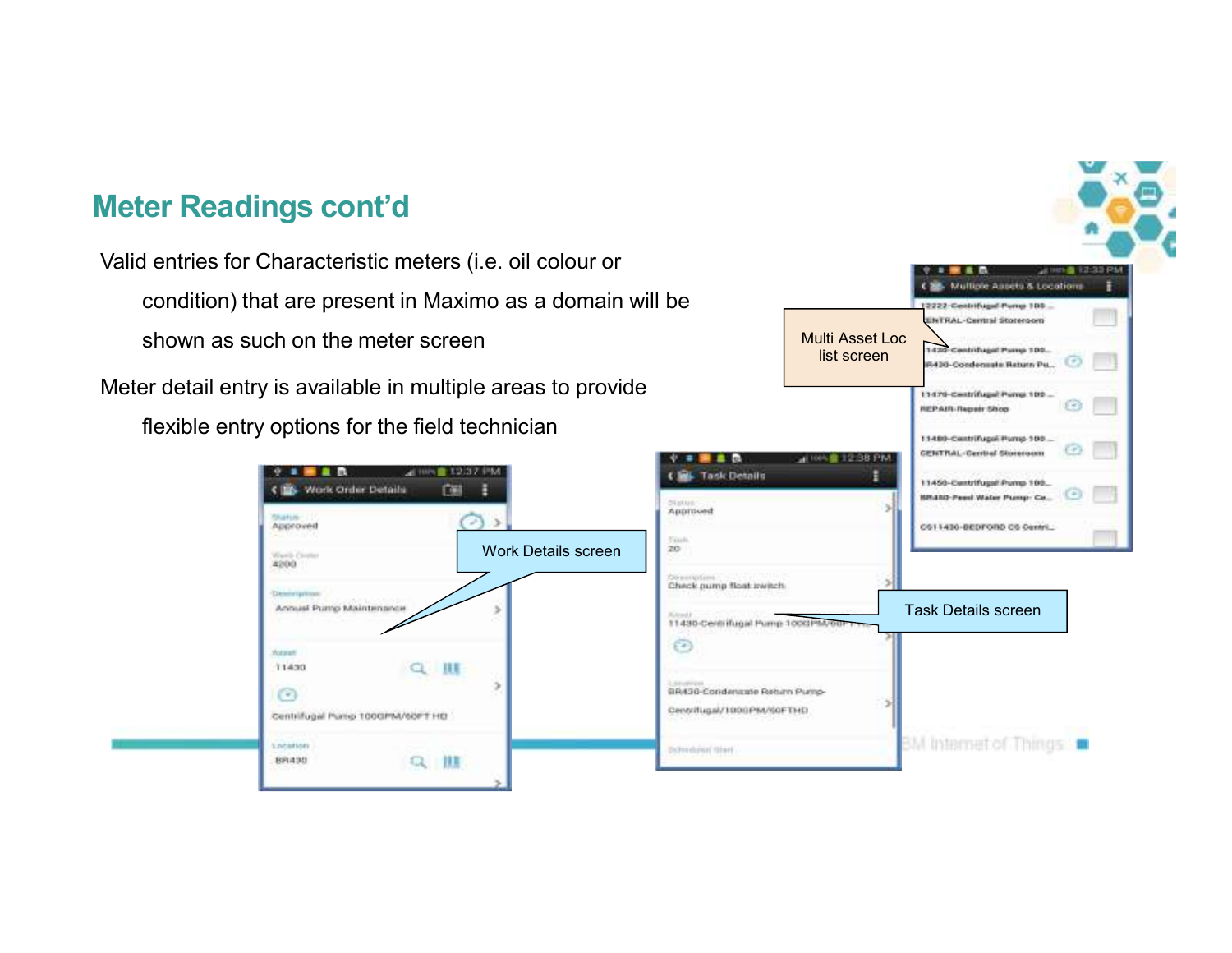#### **Attachments**

Review documents, drawings, etc. from downloaded work orders

Download to device upon refresh

Take photos and link them to new or existing work orders, upload to Maximo

Filter based on size

Clear visible indicator that the document has been downloaded to the device

Attach files from the devices gallery

| Sort by: Created Dela                   |                                 | 4.                              | Meters               |                                   | 2        |
|-----------------------------------------|---------------------------------|---------------------------------|----------------------|-----------------------------------|----------|
| 1408563216389 JPG<br><b>BEATTAGH BR</b> |                                 |                                 |                      |                                   |          |
| z                                       | 316.64 KB<br>8/20/14 3:36 PM    |                                 |                      | Attachments                       |          |
| 1020<br><b>Johnstofield JTTLL</b>       | <b>ERMA</b>                     |                                 |                      | <b>Labor Assignments</b>          | - 6      |
| Z.<br>MAXADMIN                          | 100:54.400<br>8/20/14, 3:44 PM  |                                 |                      | Planned Materials                 | $\Omega$ |
| 1021<br>Scripting with blooms per-<br>× | <b>GDA All KB</b>               |                                 |                      |                                   |          |
| <b>INAXADIANI</b><br>지금 아이가 들어서 다       | 8/20/14, 3:46 PM<br>.           |                                 | е<br><b>OL</b>       | A 71-8 10:59 AM                   |          |
| 1022<br>50248109 - IBM SCCO  pdf        |                                 |                                 | Attachments          | 面                                 | H        |
| <b>MAXADMIN</b>                         | 0.713.08.836<br>8/20/14 147 294 |                                 | Soft by Crested Date |                                   |          |
|                                         |                                 | <b>Keyboard</b><br>z.<br>WILSON | 14060904.0%          | 69<br>1442-0010<br>TITULA TESE AM |          |

Work Order Details

Multiple Assets & Loc. 0



 $\rightarrow$ 

У

et of Things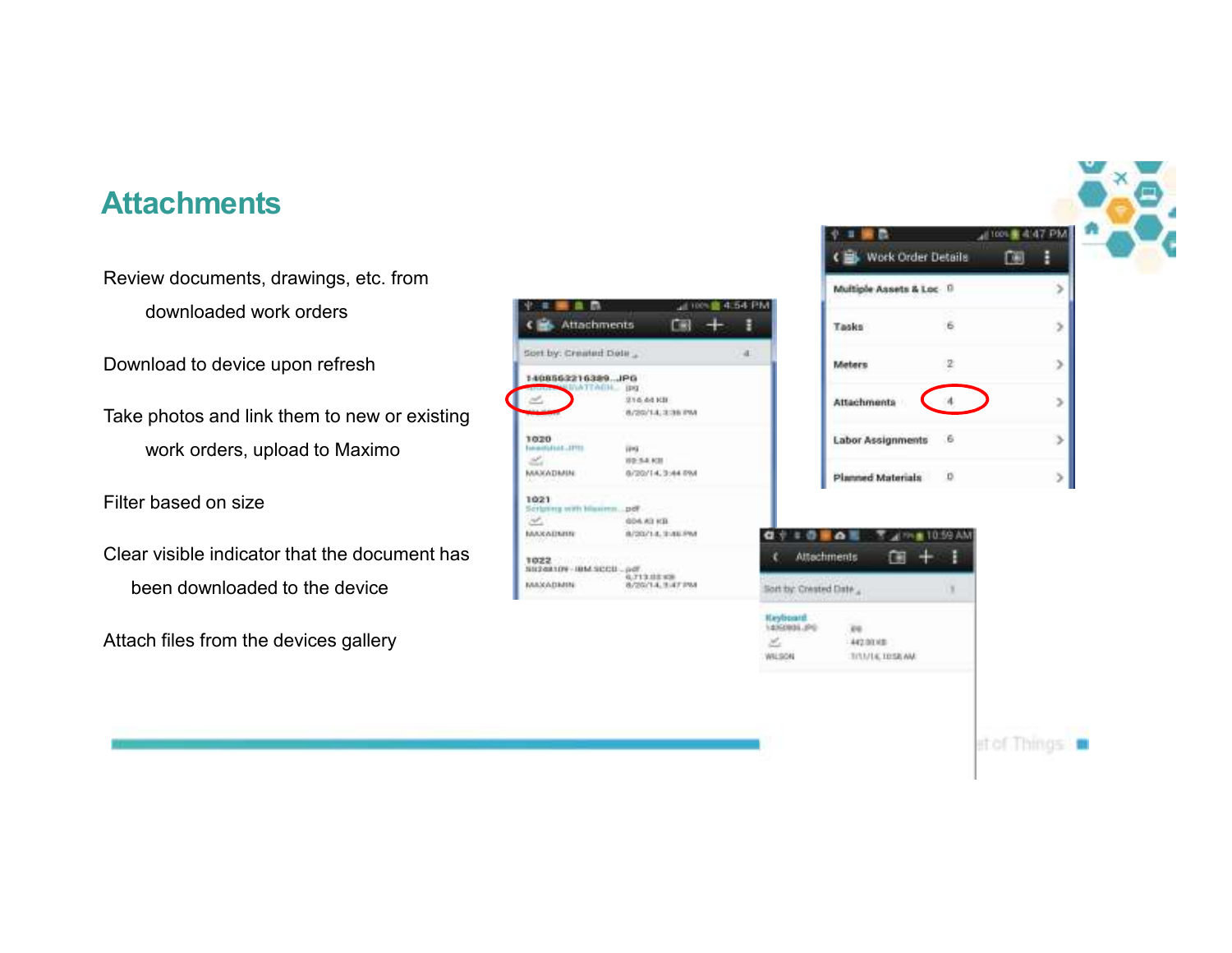## **Maximo Anywhere**  New With MaximoAnywhere 7.5.2

**16M Internet of Things: n 46**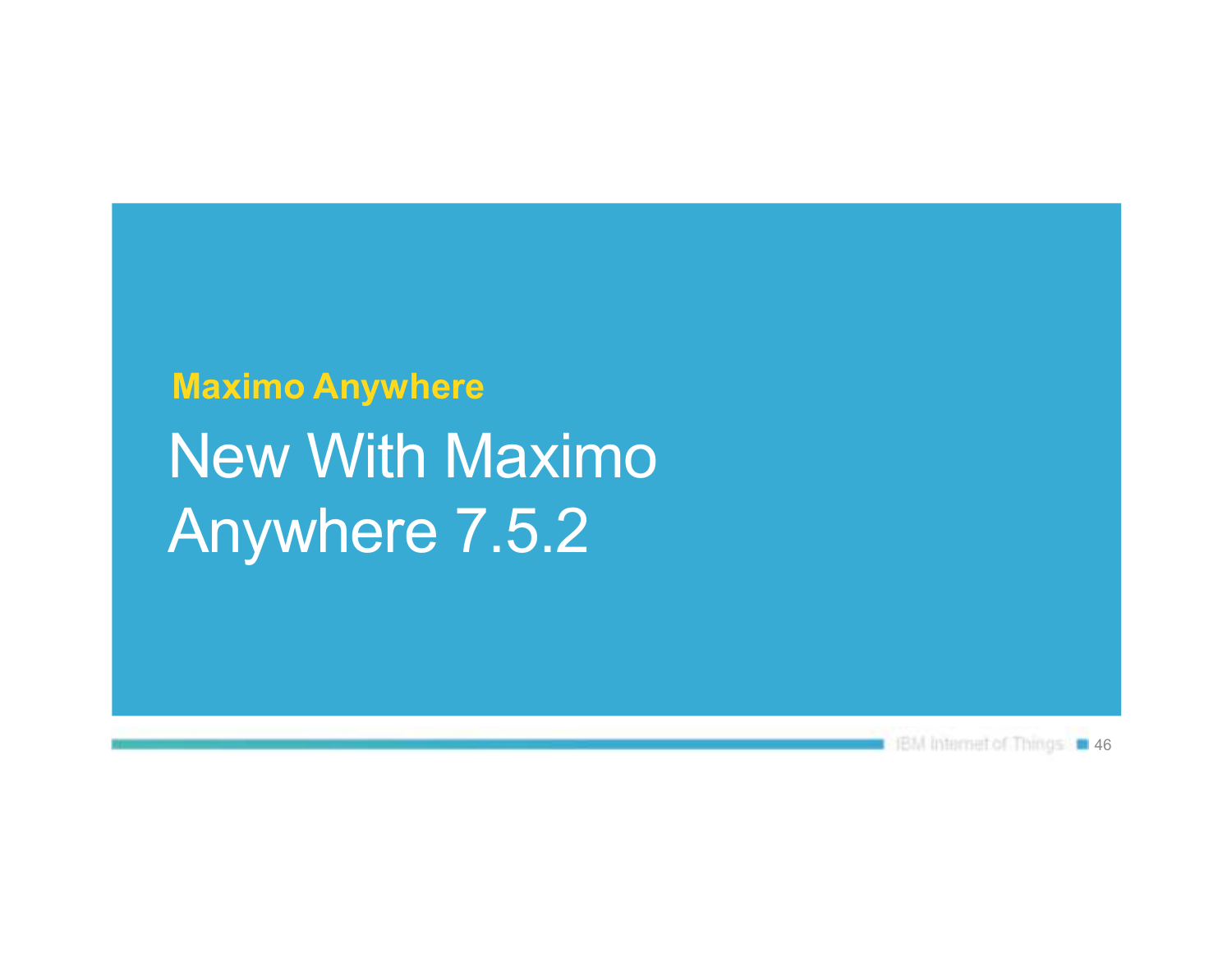

#### **Maximo Based Administration Applications**

- Easily create  $8$  manage queries...
- **Dynamically build the queries to control/limit the data delivered to a device...**  $\blacksquare$
- Group level controls now available to permit the quick addition/deployment to additional users or groups of users
- $\blacksquare$  Conveniently set implementation & performance settings without coding or redeployment

| $-168 = 148.45$<br><b>Brught Ad 6 S of A stringfield at</b><br><b>HOMAN EXPANS</b><br>'List there<br>$-3459444$<br>LOWAL DALL<br>ass.<br>A GARD CALL FOR CALLAGED HORSES<br>mischnacks apparatused<br><b>IL DIRECTOR</b><br><b>Maximo Anywhere Inspection</b><br>大正期間<br>13 (Frank) contract theorem (C)<br>Accounts of<br>last tute contractes certe is capacites and started and<br><b>Glymnyfianni (D)</b><br>Genera Dessurgation<br>GLENWIN<br>TXIMALIS<br>Designed sub-<br>is important Leasens LLc.<br><b>CONTRACTOR</b><br>on the most of the con-<br>L. A. Andre<br><b>PART TO SAT GLASSIFICATION CONSULT</b><br><b>HAVAINONE</b><br><b>TAV Assessme Incore tons</b><br>1811<br>The contract was not and any company company of the rest states was get the first state of the con-<br>the party and control that is the pro-<br>Streamer and address to the data to<br><b>HEREA MOVEL</b><br>ze-<br>WITHBOOWN<br>Went / Crery<br><b><i>Interfel Denkin</i></b><br>All releases as a consequently estimated in the local<br><b>Finish Rich</b><br>A 49-84-8-1-1-A Ford and the AM of the AM of the AM of the AM<br>change solution consideration on commitment that | The rise for a be children dealership that its document display began to process<br>civilized detects<br>Dennis 12 683, Uprusel and his like the shull brakes to this month challen.<br><b>EXECUTIVE</b><br>Distance: David Manager (maker) Baltimir Australia (1998) - Care (1999)<br>pay tran a risks were: No proteined-card buice in Earlyh car<br><b>Blackfood</b> |
|-----------------------------------------------------------------------------------------------------------------------------------------------------------------------------------------------------------------------------------------------------------------------------------------------------------------------------------------------------------------------------------------------------------------------------------------------------------------------------------------------------------------------------------------------------------------------------------------------------------------------------------------------------------------------------------------------------------------------------------------------------------------------------------------------------------------------------------------------------------------------------------------------------------------------------------------------------------------------------------------------------------------------------------------------------------------------------------------------------------------------------------------------------------------------------|-------------------------------------------------------------------------------------------------------------------------------------------------------------------------------------------------------------------------------------------------------------------------------------------------------------------------------------------------------------------------|
|                                                                                                                                                                                                                                                                                                                                                                                                                                                                                                                                                                                                                                                                                                                                                                                                                                                                                                                                                                                                                                                                                                                                                                             |                                                                                                                                                                                                                                                                                                                                                                         |
|                                                                                                                                                                                                                                                                                                                                                                                                                                                                                                                                                                                                                                                                                                                                                                                                                                                                                                                                                                                                                                                                                                                                                                             |                                                                                                                                                                                                                                                                                                                                                                         |
|                                                                                                                                                                                                                                                                                                                                                                                                                                                                                                                                                                                                                                                                                                                                                                                                                                                                                                                                                                                                                                                                                                                                                                             |                                                                                                                                                                                                                                                                                                                                                                         |
|                                                                                                                                                                                                                                                                                                                                                                                                                                                                                                                                                                                                                                                                                                                                                                                                                                                                                                                                                                                                                                                                                                                                                                             |                                                                                                                                                                                                                                                                                                                                                                         |
|                                                                                                                                                                                                                                                                                                                                                                                                                                                                                                                                                                                                                                                                                                                                                                                                                                                                                                                                                                                                                                                                                                                                                                             | <b>CONTRACTOR</b>                                                                                                                                                                                                                                                                                                                                                       |
|                                                                                                                                                                                                                                                                                                                                                                                                                                                                                                                                                                                                                                                                                                                                                                                                                                                                                                                                                                                                                                                                                                                                                                             | THE R. P. LEWIS CO., LANSING, MICH. 49-14039-1-120-2<br><b>START OF</b>                                                                                                                                                                                                                                                                                                 |
|                                                                                                                                                                                                                                                                                                                                                                                                                                                                                                                                                                                                                                                                                                                                                                                                                                                                                                                                                                                                                                                                                                                                                                             | Thermal by the select leads to dealer from them the tory of the selection of the<br><b>MARKET</b>                                                                                                                                                                                                                                                                       |
| 2 0 to the city of the research buyer and with the detail of the basic and<br>treated chromium plant                                                                                                                                                                                                                                                                                                                                                                                                                                                                                                                                                                                                                                                                                                                                                                                                                                                                                                                                                                                                                                                                        | (Frank) as collected the department for allies report this since four expected as<br><b>Canada</b>                                                                                                                                                                                                                                                                      |
| A door in the plant contact the expertation and has a series of the state of the state of the process of the first paid of the line                                                                                                                                                                                                                                                                                                                                                                                                                                                                                                                                                                                                                                                                                                                                                                                                                                                                                                                                                                                                                                         | <b>Hotel</b>                                                                                                                                                                                                                                                                                                                                                            |
| 16 Today of the Annis Premium Corp.                                                                                                                                                                                                                                                                                                                                                                                                                                                                                                                                                                                                                                                                                                                                                                                                                                                                                                                                                                                                                                                                                                                                         | convergence to be a great rakismant ballots are interested on a first confidently to rapidly consistent<br><b>Production</b>                                                                                                                                                                                                                                            |
| <u>and the same of the same</u><br>12 Today of the Annahment Country<br>Licensed Into Moderated of publication or short-hand                                                                                                                                                                                                                                                                                                                                                                                                                                                                                                                                                                                                                                                                                                                                                                                                                                                                                                                                                                                                                                                |                                                                                                                                                                                                                                                                                                                                                                         |
| A today A 61 packtrically adjust a data planet-<br>commenced in                                                                                                                                                                                                                                                                                                                                                                                                                                                                                                                                                                                                                                                                                                                                                                                                                                                                                                                                                                                                                                                                                                             | 200 and 4,000 kg 1. 20 day process for USA books that the Allison the second company is to be an excess to                                                                                                                                                                                                                                                              |
| $-64 \times 44$<br>* Select Action<br>$-$ 1990<br>This parameter in technique term at our remainst<br>division with policies and                                                                                                                                                                                                                                                                                                                                                                                                                                                                                                                                                                                                                                                                                                                                                                                                                                                                                                                                                                                                                                            | This hid by an electron and country served at advertising their parameters exactly the                                                                                                                                                                                                                                                                                  |
| AT 1998 12:00 SUBMIT FOR EST<br>province the student code metrics.                                                                                                                                                                                                                                                                                                                                                                                                                                                                                                                                                                                                                                                                                                                                                                                                                                                                                                                                                                                                                                                                                                          | International contents of the Con-                                                                                                                                                                                                                                                                                                                                      |
| 5.448<br>List Usera<br>Louisvan Thata<br><b>IbertEarygun</b><br>that againstes to go counted his territories between<br>or this comp description.<br>and the company the of the EA of Land and Land and Land and                                                                                                                                                                                                                                                                                                                                                                                                                                                                                                                                                                                                                                                                                                                                                                                                                                                                                                                                                            |                                                                                                                                                                                                                                                                                                                                                                         |
| $1 - 242$<br>Maximo Anywhere Inspection                                                                                                                                                                                                                                                                                                                                                                                                                                                                                                                                                                                                                                                                                                                                                                                                                                                                                                                                                                                                                                                                                                                                     | comment with the first party of the<br>Additional Analysis and                                                                                                                                                                                                                                                                                                          |
|                                                                                                                                                                                                                                                                                                                                                                                                                                                                                                                                                                                                                                                                                                                                                                                                                                                                                                                                                                                                                                                                                                                                                                             |                                                                                                                                                                                                                                                                                                                                                                         |
| Doendares (D)<br>Guery Description<br>ПИВЛИКИ<br>GYOUDS<br><b>GOODERER</b>                                                                                                                                                                                                                                                                                                                                                                                                                                                                                                                                                                                                                                                                                                                                                                                                                                                                                                                                                                                                                                                                                                  |                                                                                                                                                                                                                                                                                                                                                                         |
| gett-functionagetive<br>My Assigned trapectors.<br><b>WorkCrider</b>                                                                                                                                                                                                                                                                                                                                                                                                                                                                                                                                                                                                                                                                                                                                                                                                                                                                                                                                                                                                                                                                                                        |                                                                                                                                                                                                                                                                                                                                                                         |
|                                                                                                                                                                                                                                                                                                                                                                                                                                                                                                                                                                                                                                                                                                                                                                                                                                                                                                                                                                                                                                                                                                                                                                             |                                                                                                                                                                                                                                                                                                                                                                         |
| <b>CAN EXPIRED</b><br><b>Sales Land and</b><br><b>WOODCROOF</b><br><b>WORKKOWN</b><br>WORLD Crash<br>Cieseut, Walter<br><b>REPORTANCIAN</b>                                                                                                                                                                                                                                                                                                                                                                                                                                                                                                                                                                                                                                                                                                                                                                                                                                                                                                                                                                                                                                 |                                                                                                                                                                                                                                                                                                                                                                         |
|                                                                                                                                                                                                                                                                                                                                                                                                                                                                                                                                                                                                                                                                                                                                                                                                                                                                                                                                                                                                                                                                                                                                                                             | <b>IBM Internet of Thinas</b>                                                                                                                                                                                                                                                                                                                                           |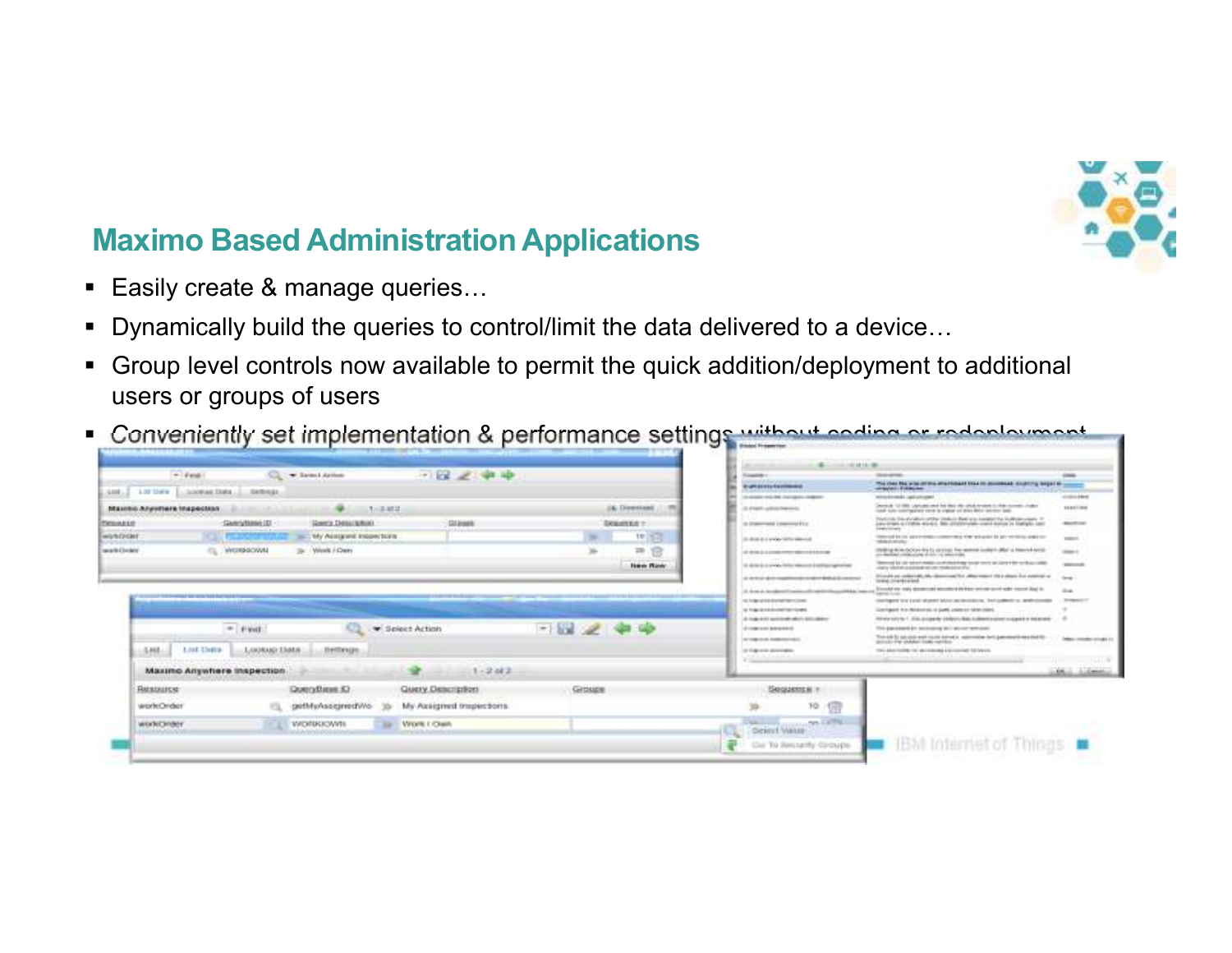## **Maximo Anywhere**  Inspection Application

**18M Internet of Things 1 48**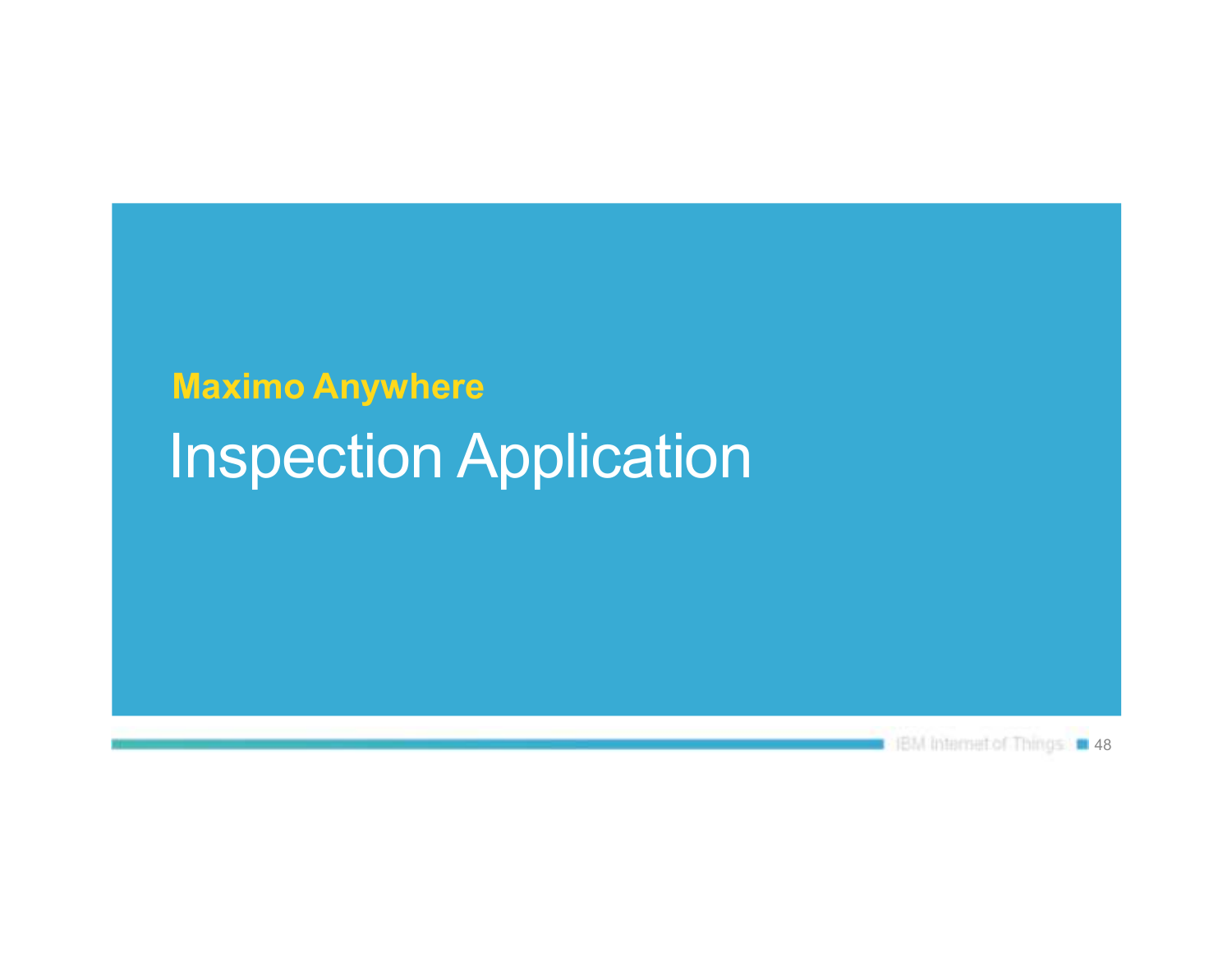#### **Inspection**

#### Similar to Work Execution in many ways, but oriented for ease of use for the Inspection task

Designed to accommodate the multiple ways that Maximo customers may choose to perform Inspections...

- $\overline{\phantom{a}}$ Utilizing Tasks
- п Utilizing Specifications

Display only what is used in clients' approaches to their inspections... meters, tasks, specifications, etc.

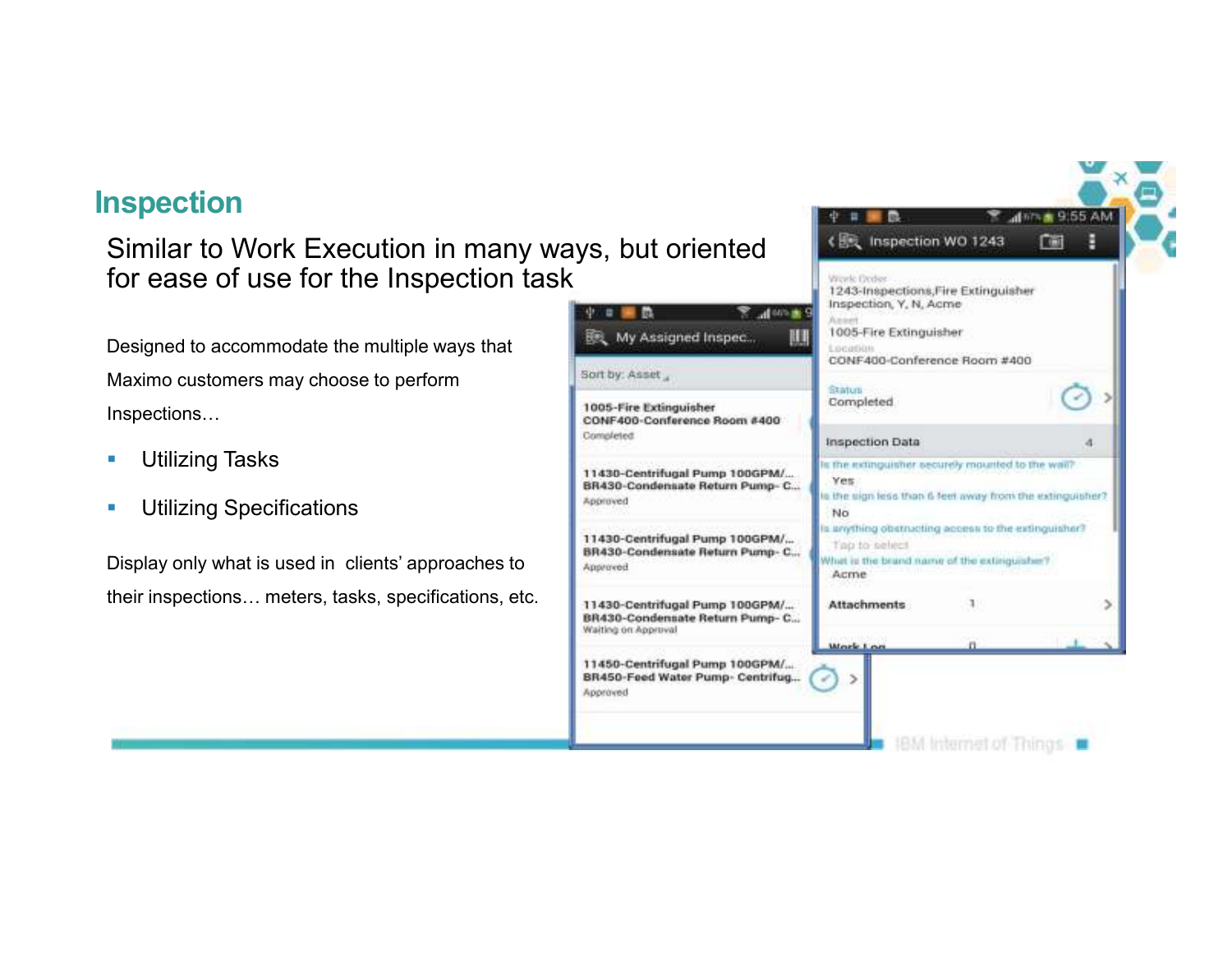#### **Inspection – Detail Screen**

Display only what is needed

Tasks

**Meters** 

Specifications

If domain present, small (less than 5 values) selector or larger select lookup

No domain yields a keyboard, or voice to text option

Small drop down

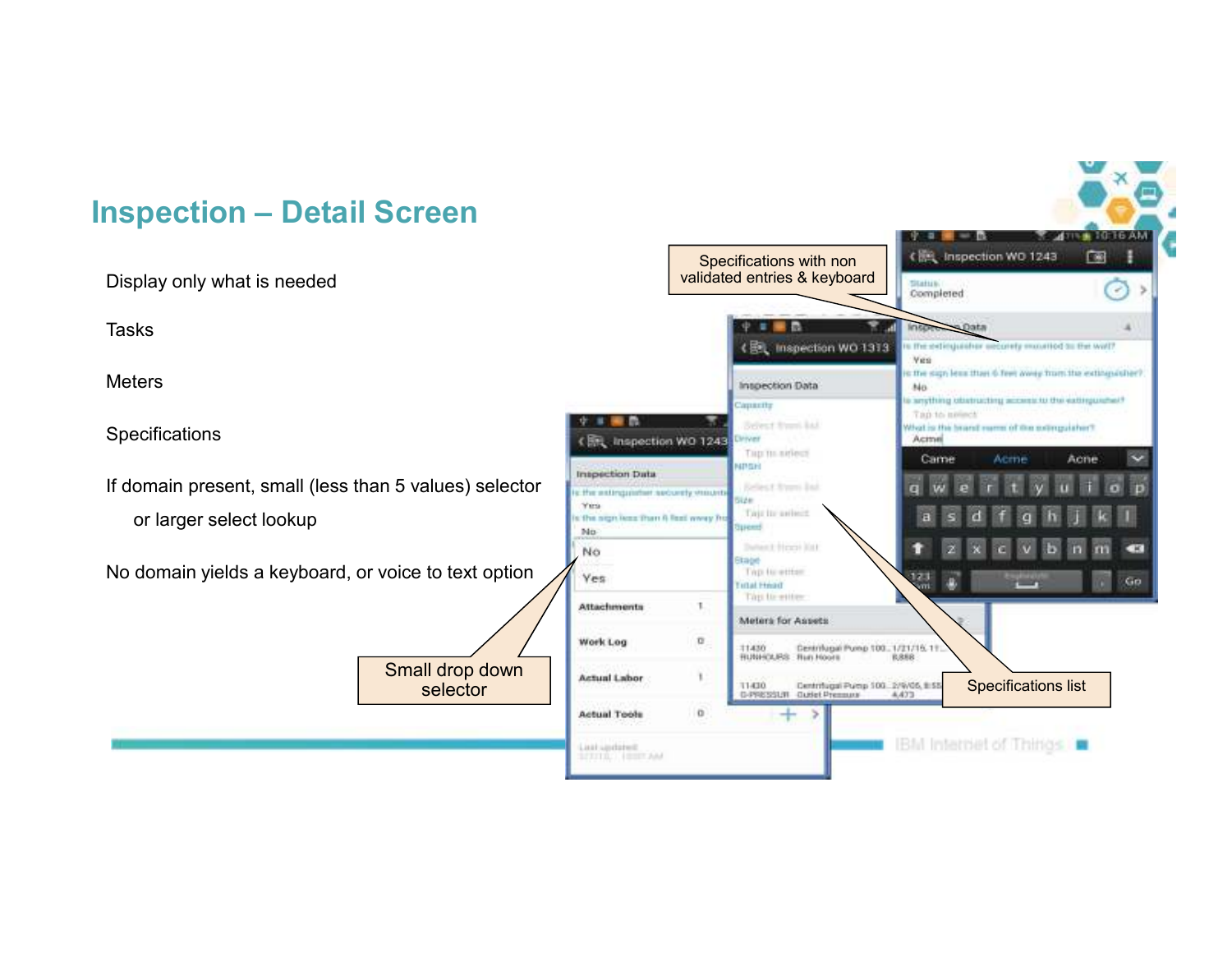**Maximo Anywhere**  Physical Count Application

EM internet of Things | 51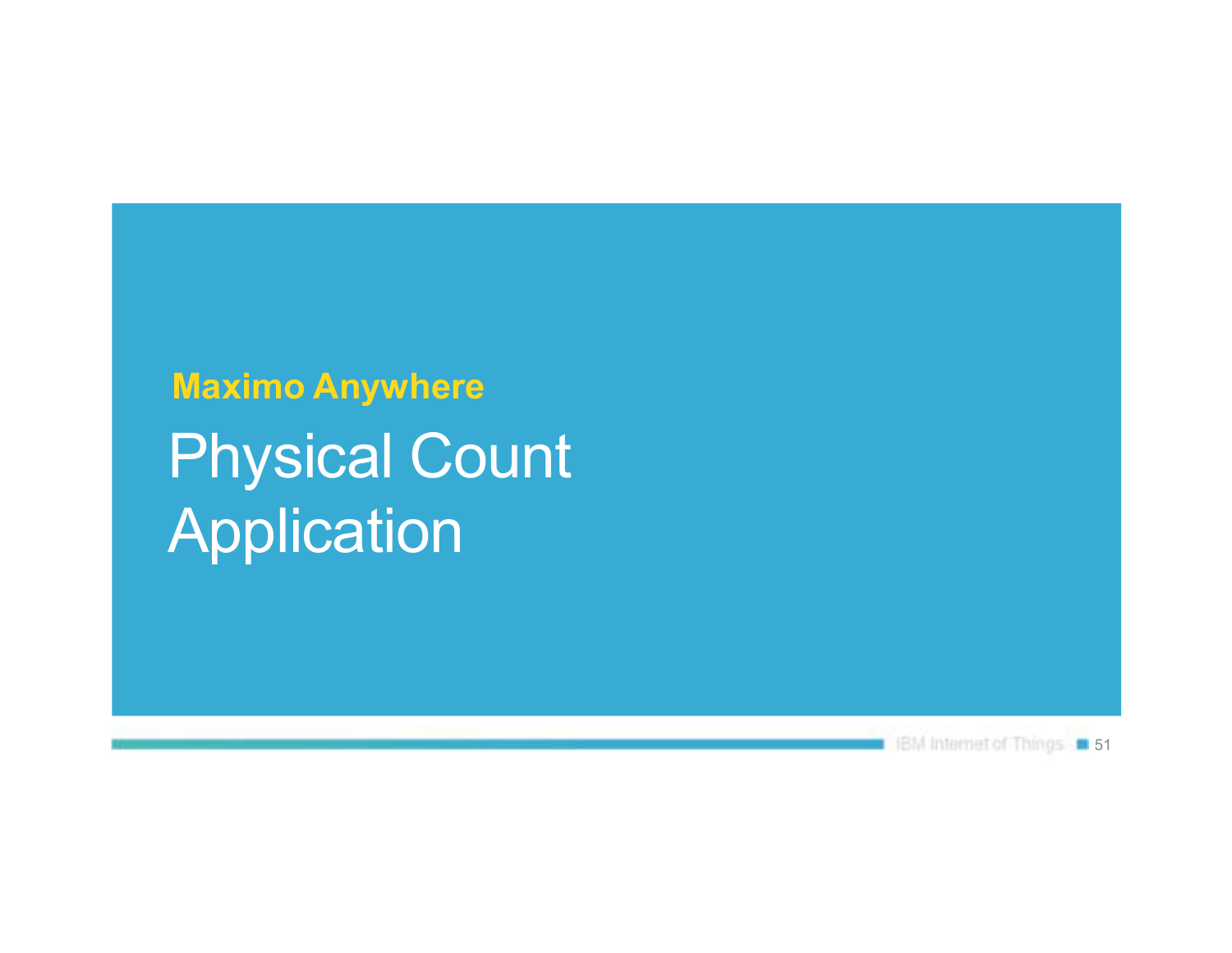#### **Physical Count – Details**

The Physical Count list screen will show a list of items that need to be counted

Includes Item Number, Description, the Storeroom, the Bin where the count is to be conducted, however this is easily configurable

Sort by:

- Bin (default)
- Item Number
- ABC Type

Barcode scanning for ease of counting

ISM Library release is "connected" only. Disconnected will be

available with the platform release.

| Ж٢<br>Physical Count       |                               | 10:45 AM<br><b>All Times</b><br>ш                  | E                                              |     |
|----------------------------|-------------------------------|----------------------------------------------------|------------------------------------------------|-----|
| Sort by Din                |                               | 200                                                |                                                |     |
| 251105<br><b>ATLANTA</b>   | $4 - 3 - 4$                   | Clamp- Carton Machine                              |                                                |     |
| 227132<br><b>ATLANTA</b>   | 五七子                           | Bracket, Steel Support<br>÷<br>$\blacksquare$<br>m | $10.47$ AM                                     |     |
| 141-0778<br><b>ATLANTA</b> | <b>PACKIL</b><br>$A_1, T-1.0$ | Ж٢<br><b>Physical Count</b>                        | ш                                              | H   |
| 134-6307<br><b>ATLANTA</b> | <b>ELEMBI</b><br>$A - T - 2T$ | Sort by: Bin.<br>Bin                               | <b>Samp- Carton Machine</b>                    | 200 |
| 18-0714<br><b>ATLANTA</b>  | <b>OIL FIL</b><br>A/7/22      | Item Number                                        | $-3 - 4$<br>Iracket, Steel Support<br>$-5 - 7$ | r   |
| 18-0751<br><b>ATLANTA</b>  | FUEL F<br>$A - T - 2T$        | ABC Type<br>141-0778<br>ATLANTA                    | PACKING LUBE DIVIDER<br>A-7-18                 |     |
| 140-2925<br><b>ATLANTA</b> | <b>LAMP</b><br>$4.7-3$        | 134-6307<br><b>ATLANTA</b>                         | <b>ELEMENT KIT</b><br>$4 - 7 - 21$             | э   |
| 130-1601<br><b>ATLANTA</b> | MOUN<br>ALC: NO               | 18-0714<br><b>ATLANTA</b>                          | OIL FILTER - ENGINE<br>$A-7-22$                | ь   |
|                            |                               | 18-0751<br>ATLANTA                                 | FUEL FILTER - MAIN EN<br>4.7.27                |     |
|                            |                               | 140-2925<br>ATLANTA                                | LAMP - ILLUMINATION -- 3<br>$A - 7 - 3$        |     |
|                            |                               | 130-1601<br><b>ATLANTA</b>                         | MOUNTING GP-ENGINE<br>1.7.32                   |     |